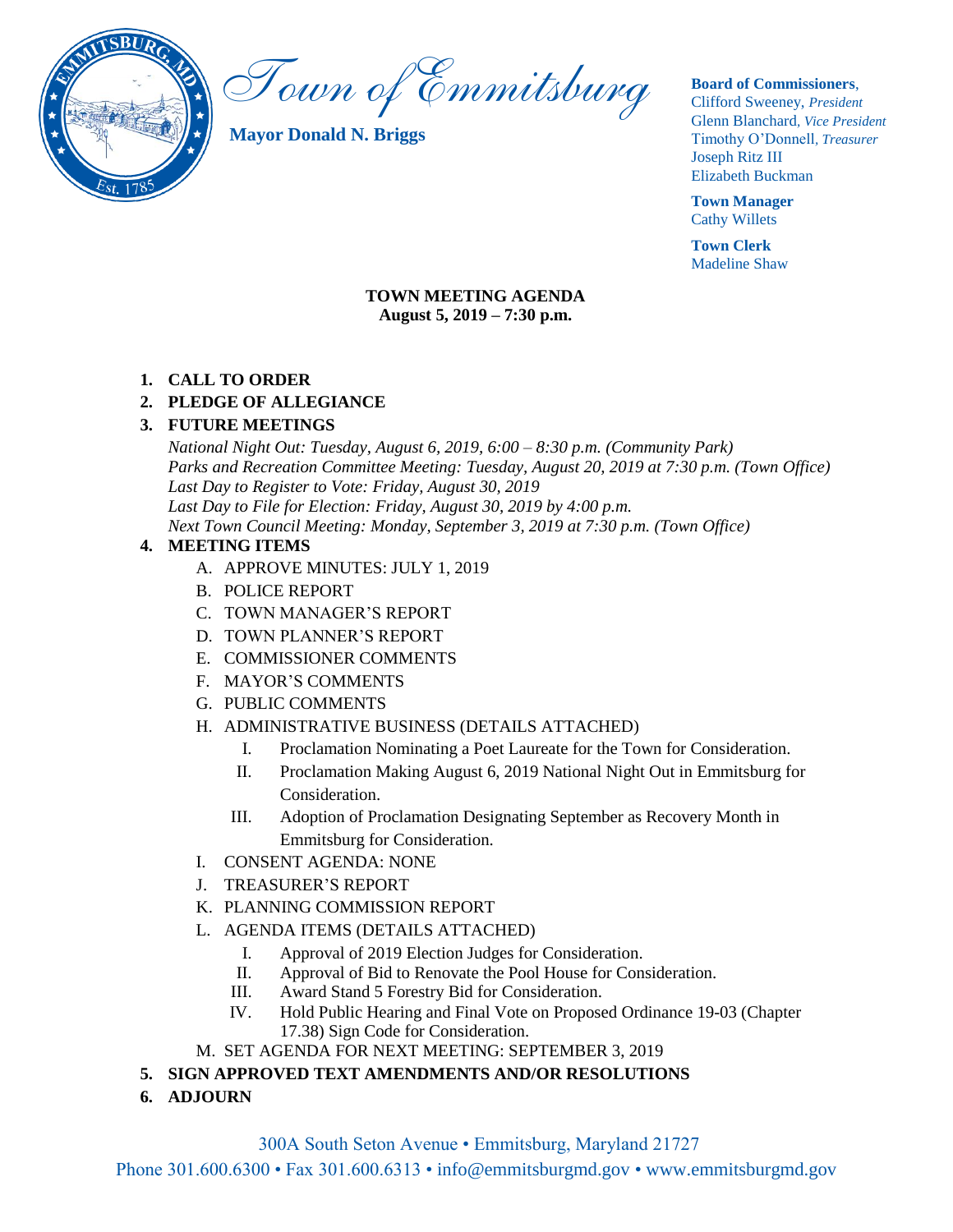### **MINUTES TOWN MEETING JULY 1, 2019 EMMITSBURG TOWN OFFICE**

**Present:** *Elected Officials* - Mayor Donald Briggs; Commissioners: Elizabeth Buckman; Joseph Ritz III; Timothy O'Donnell, Treasurer; Glenn Blanchard, Vice President; and Clifford Sweeney, President. *Staff Present* - Cathy Willets, Town Manager; and Amy Naill, Code Enforcement Officer. *Others Present* - Deputy Ben Whitehouse.

#### **I. Call to Order**

Commissioner Clifford Sweeney, President of the Board of Commissioners, called the July 1, 2019 town meeting to order at 7:30 p.m. Pledge of Allegiance was recited. Upcoming meetings were announced.

#### **Approval of Minutes**

*Motion:* To accept the June 3, 2019 town meeting minutes as presented. Motion by Commissioner O'Donnell, second by Commissioner Ritz III. Vote: Motion carries 5 – 0 in favor.

#### **Police Report:**

Deputy Whitehouse presented the police report from June 2019 (exhibit attached). Deputy Whitehouse mentioned it was a slow month other than increased suspicious activity calls and a few 9-1-1 calls. The events attended by the deputies were the pilgrimage from the Seton Shrine to St. Joseph's Church and Emmitsburg Community Heritage Day. Anytime there is a crime, big or small, residents should call and report it to the police.

#### **Town Managers Report:**

Cathy Willets, Town Manager, presented the Town Manager's Report from May 2019 (exhibit in agenda packet). Ms. Willets mentioned staff installed the Tree City USA signs on the welcome to Emmitsburg signs on South Seton Avenue and East Main Street. The contractor and staff dug out a storm drain inlet and installed a new swale and put down rip-rap stone to the rear of 29 Provincial Parkway. Town Staff installed new recycling containers in all town parks. Town staff also installed a new board fence at the Farmer's Market site on South Seton Avenue. At this time Rainbow Lake is still at the spillway level of 16-feet 6-inches. Related to wastewater the Town received 8.25- inches of precipitation (the average is 4.5-inches) and the Town has a surplus of 6.8-inches over the last six months. 73.3% of the wastewater treated was wild water and there was one spill of untreated sewerage due to a large amount of precipitation on May 5th. The incident was reported to MDE and the Frederick County Health Department. There is a significant increase in usage of the newly renovated town pool by residents and local daycares. Town park restrooms are only unlocked Monday through Friday, 7:30 a.m. to 4:00 p.m., and weekends by pavilion reservation only.

#### **Town Planners Report:**

Cathy Willets, Town Manager, presented the Town Planner's Report from May 2019 (exhibit in agenda packet). Ms. Willets mentioned Mr. Zach Gulden, Town Planner, created and processed a request for proposal for implementation of the Cross-Connection Control Program. He also finalized the Provincial Parkway storm drain project among other projects. The Planning Commission approved the site plan for the new Rutter's and the Town is awaiting the improvement plan, which is anticipated around end of August or early September 2019. At this point the State is not requiring a traffic light at the intersection of the new Rutter's but a traffic study is required and could result in one.

#### **Commissioner Comments:**

- Commissioner O'Donnell: He thanked town staff, the Lions Club, Commissioner Sweeney and Jennifer Joy for a successful Community Heritage Day. He mentioned they had fifty cyclists in town because of the event. He also took a class at the MML Summer Conference on a cell tower issue and who has final authority to place the cell towers; he requested staff look into code modifications to protect the Town regarding this.
- Commissioner Ritz III: He thanked everyone involved in Community Heritage Day. He mentioned that he attended the unveiling of the wayside exhibits. He also attended the MML Conference for the first time this year.
- Commissioner Buckman: Congratulated Commissioner Sweeney for getting an award at the MML Summer Conference for his 22 total years of service as an Emmitsburg Commissioner.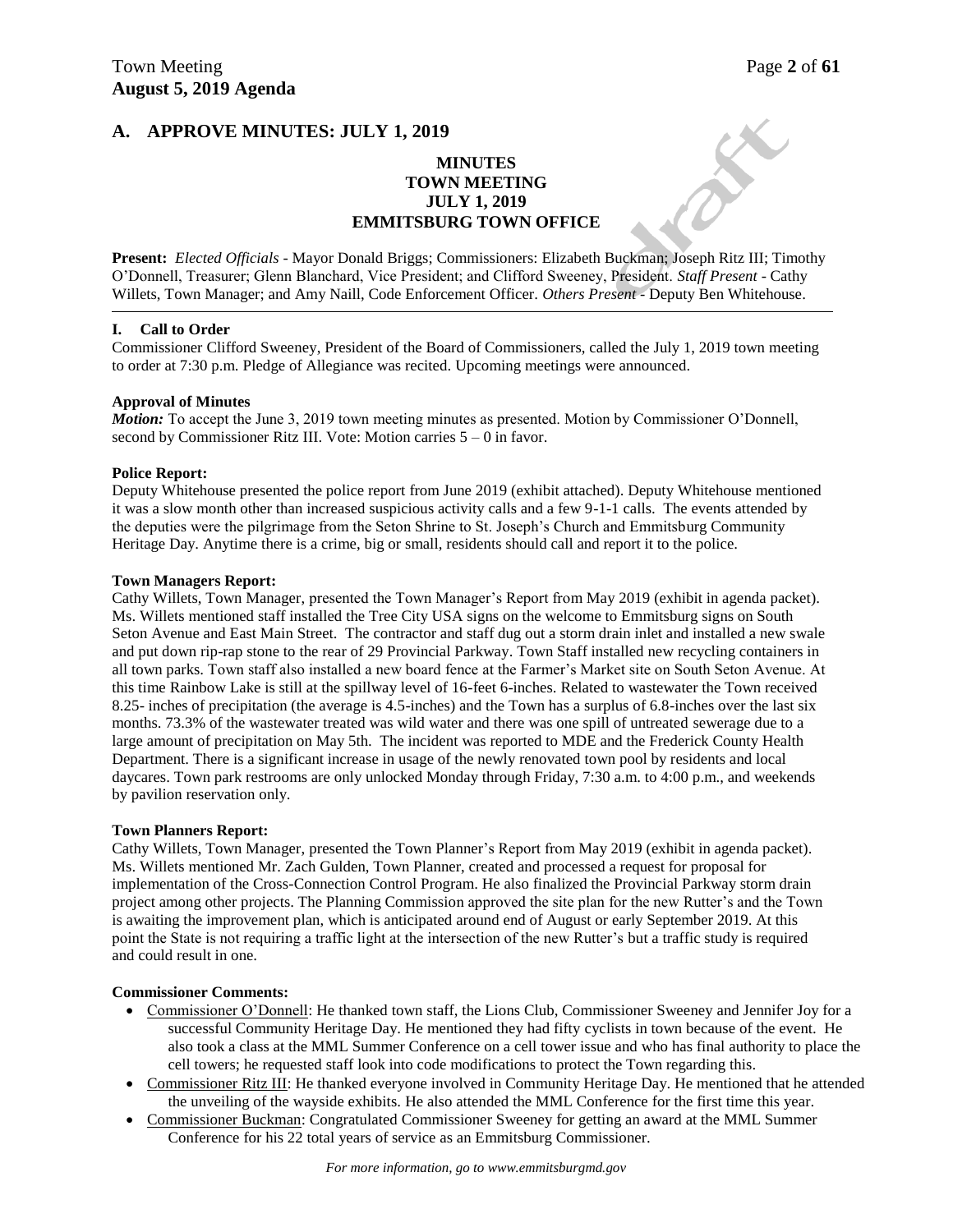# Town Meeting Page 3 of 61 **August 5, 2019 Agenda**

- Commissioner Blanchard: Stated it was a great Community Heritage Day and the fireworks were well done. He attended MML Summer Conference too. He reiterated the importance of everyone participating in the 2020 Census.
- Commissioner Sweeney: He thanked everyone for all their help with Community Heritage Day. He also attended the MML Conference for the first time this year.

#### **Mayor's Comments:**

Mayor Briggs attended numerous meetings in June 2019 (meetings listed in agenda packet). Mayor Briggs thanked the town staff, Commissioner Sweeney and Jennifer Joy for the success of Community Heritage Day. He too went to the MML Summer Conference. He thanked town staff for help with the Pool Party and Shred Event. He said it was a strong month of activities for the Town. The Town received the new fully electric town car and is planning for more wayside exhibits.

**Public Comments:**

None.

**Administrative Business:**

None.

**Consent Agenda:** None.

#### **Treasurer's Report:**

Commissioner O'Donnell presented the Treasurer's Report for June 2019 (exhibit in agenda packet). The operating balance forward is \$5,367,346. The top ten check amounts are listed in the agenda packet. The Potomac Edison check is the new wastewater treatment plant, which had higher electrical costs because solar field number two was down.

#### **Planning Commission Report:**

Commissioner Blanchard presented the Planning Commission Report from the June 20, 2019 meeting. He mentioned the new sign ordinance was presented and the next meeting is July 29, 2019.

#### **II. Agenda Items**

Agenda #1- Approval of the Bid to Purchase a New Mini Dump Truck for Consideration: Ms. Willets explained town staff would like to replace the 2002 mini dump truck, which is used for plowing, salting, hauling dirt and water/sewer repairs. The vehicle was originally budget for in the fiscal year 2019 budget and the line item has \$235,266 funds available as of June 17. The Town received three bids and recommends MJR Equipment for \$73,950 because they specialize in trucks/plows, the will come to the Town to make repairs, Frederick County uses them, the Town can work with Frederick County for needed parts, the bid was very in depth and they offer a good quality product. The bid comes with all needed equipment. Commissioner Buckman questioned the numerous vehicles bought during the year. Ms. Willets explained the Town prefers to stagger vehicle purchases and has a preventative maintenance program.

*Motion:* To approve the bid purchase of a new mini dump truck for consideration from MJR for \$73,950.00. Motion by Commissioner Glenn Blanchard, second by Commissioner O'Donnell. Vote: Motion carries 5 – 0 in favor.

Agenda #2 - Approval of the Forestry Bid for Stand Five Select Harvesting for Consideration: The agenda item has been postponed because only one bid was received. The Town plans to rebid and bring the bids back to the Board at a later date.

Agenda #3 - Approval of the Bid for the Cross Connection Control Preferred Contractor for Consideration: Ms. Willets explained the Cross-Connection Control Program was approved by the board earlier in the year. Residents have five years from the approval of the ordinance to install the backflow preventer. The Town wanted to make the process easier for residents by finding a plumber and locking in rates through a bid process but explained no property owner is required to use these plumbers. The Town's approval is not a guarantee or warranty regarding the quality of the work that may be done, and the Town is not liable for any errors or omissions that may occur in the course of any work the plumber may do. The prices quoted are for ideal situations without any additional work needed. The Town created a request for

*For more information, go to www.emmitsburgmd.gov*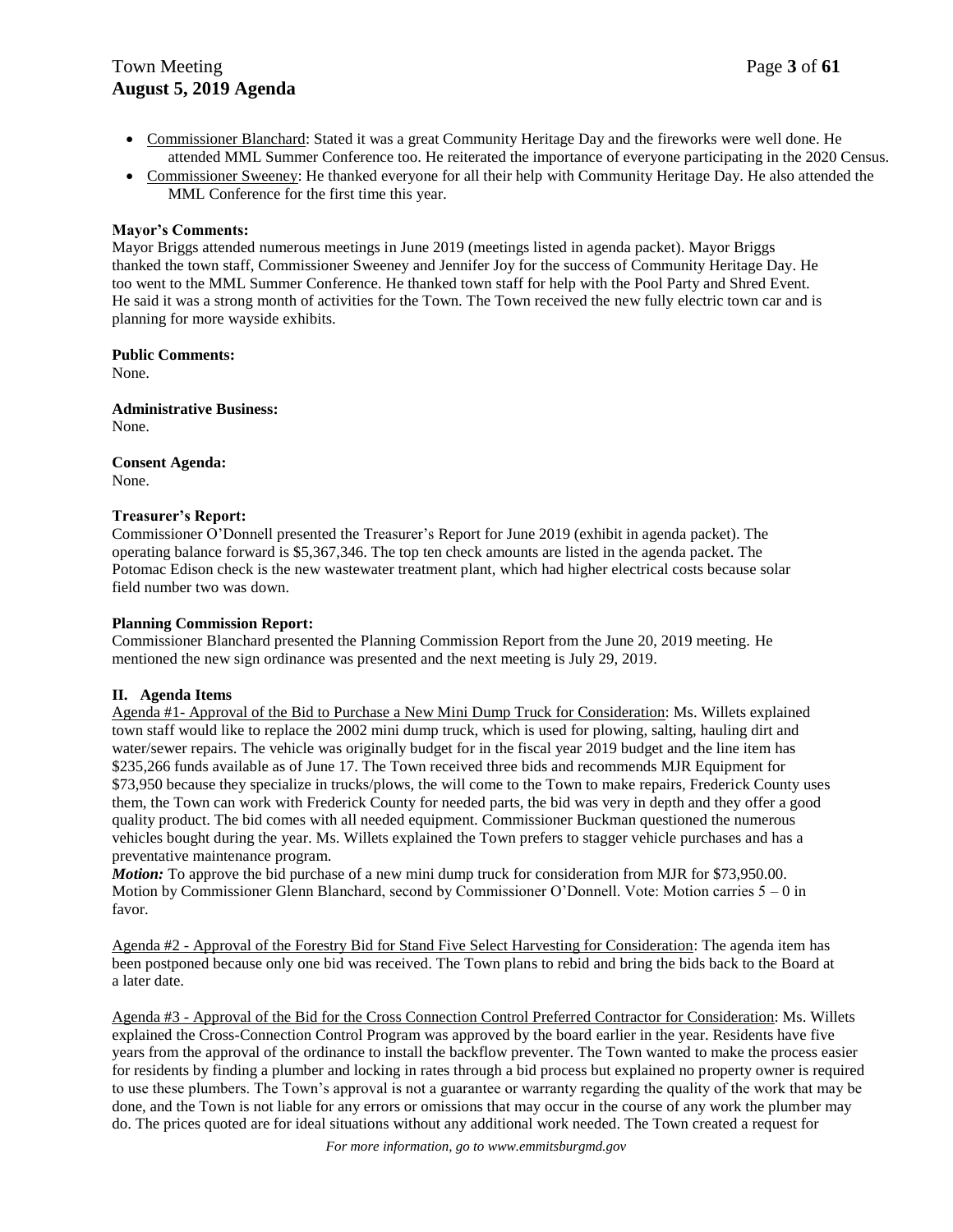# Town Meeting Page 4 of 61 **August 5, 2019 Agenda**

proposal, which was reviewed by John Clapp and due June 3, 2019. The Town received three bids, but one was disqualified because it was sent via email. Despite the Town's offer, the disqualified bid was never re-submitted properly. Staff recommends Kelco Plumbing and Backhoe Services, LLC as the residential low-hazard non-testable backflow preventer contractor. For the approved commercial/industrial high-hazard testable backflow preventer contractor staff recommends Tri-County Plumbing and Heating. Both terms would be for five years and the guaranteed prices per year are listed in the agenda packet. Commercial properties would be required to re-test every two years per the ordinance. Commissioner Sweeney expressed concern over not having a public hearing on the item. According to the town attorney, a hearing is not needed because the residents are not required to use the approved plumber. Staff pursued this project to help residents and businesses get a locked in fair price. Commissioner Buckman had concerns about endorsing a particular plumber. The town attorney has given his approval on the project. The Board had directed town staff to find a plumber to lock in rates at a prior town meeting.

*Motion:* To approve Kelco Plumbing and Backhoe Services as the Town's backflow preventer approved residential low hazard contractor. Motion by Commissioner Buckman, second Commissioner Blanchard. Vote: Motion carries 5 – 0 in favor. *Motion:* To approve Tri-County Plumbing and Heating as the Town's approved commercial industrial high hazard testable back flow preventer contractor for the five-year term. Motion by Commissioner Buckman, second Commissioner Blanchard. Vote: Motion carries  $5 - 0$  in favor.

#### Agenda #4 - Playground Specialist Contract to Install an All-Inclusive Playground in Community Park for Consideration:

Ms. Willets explained Mayor Briggs felt there was a need for an all-inclusive playground in Emmitsburg so all children can play together, which the proposed project would achieve by updating the existing playground in Community Park. Town staff has had several meetings with Playground Specialist and if the Board approves the \$302,350 contract the playground would be installed in October 2019. There is a twelve-week turnaround for installation. The Catoctin Area Civitan Club, who helped design Thurmont's all-inclusive playground, has been very active in assisting with the design of the playground and might be providing a \$25,000 grant. Funding will be provided mainly through a Community Legacy grant (\$75,000), Program Open Space grant (\$120,000) and the Town's required grant match. The Town entered into a cooperative purchasing agreement with the Houston-Galveston Area Council to get a 10% discount on play equipment through Playground Specialist. A PowerPoint presentation was shown that described the amenities and physical accommodations of the playground. The Board inquired about additional benches, which the contractor does not recommend because it deters parents from interacting with their children; however, the playground will have some benches. The Board suggested adding a water fountain. The playground will be expanded towards the road and only the existing climbing tower will be incorporated into the new design.

*Motion:* To accept the Playground Specialist bid as proposed.

Motion by Tim O'Donnell, second by Commissioner Buckman. Vote: 5-0 in favor.

### **Set Agenda Items for August 5, 2019 Town Meeting**

- 1. Approval of 2019 election judges for consideration.
- 2. Approval of bid to renovate the pool house for consideration.
- 3. Award Stand 5 forestry bid for consideration.
- 4. Hold public hearing and final vote on proposed ordinance 19-03 (Chapter 17.38) sign code for consideration.

#### *Administrative Business:*

- A. Nomination of a poet laureate for the Town for consideration.
- B. Proclamation for making August 6, 2019 National Night Out in Emmitsburg for consideration.

Commissioner Buckman and the Board asked staff to follow-up with Potomac Edison explaining why the Town is limited in the users that can be added to the Town's solar accounts. Staff will reach out again.

*Motion:* To accept the agenda items for the August 5 meeting as presented. Motion by Commissioner Ritz III, second by Commissioner Buckman. Vote: Motion carries 5-0 in favor.

#### *Motion:* To adjourn the meeting at 9:20 p.m.

Motion by Commissioner Buckman, second by Commissioner O'Donnell. Vote: Motion carries 5-0 in favor.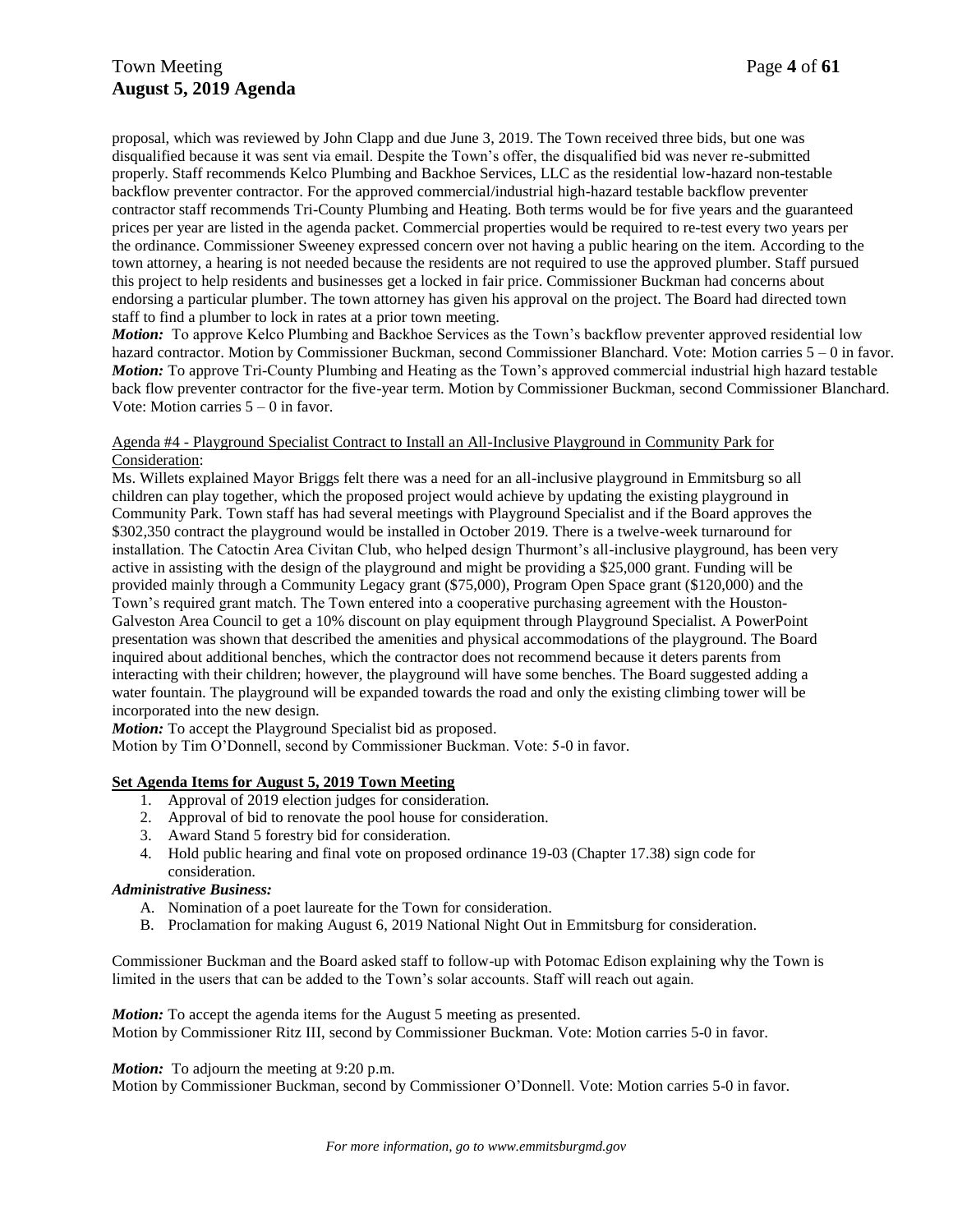# Town Meeting Page 5 of 61 **August 5, 2019 Agenda**

### **III. Sign Approved Text Amendments and/or Resolutions**

#### **IV. Adjournment**

With no further business, the July 1, 2019 town meeting was adjourned at 9:20 p.m.

Respectfully submitted,

Amy Naill, Parking and Code Enforcement Officer Approved On: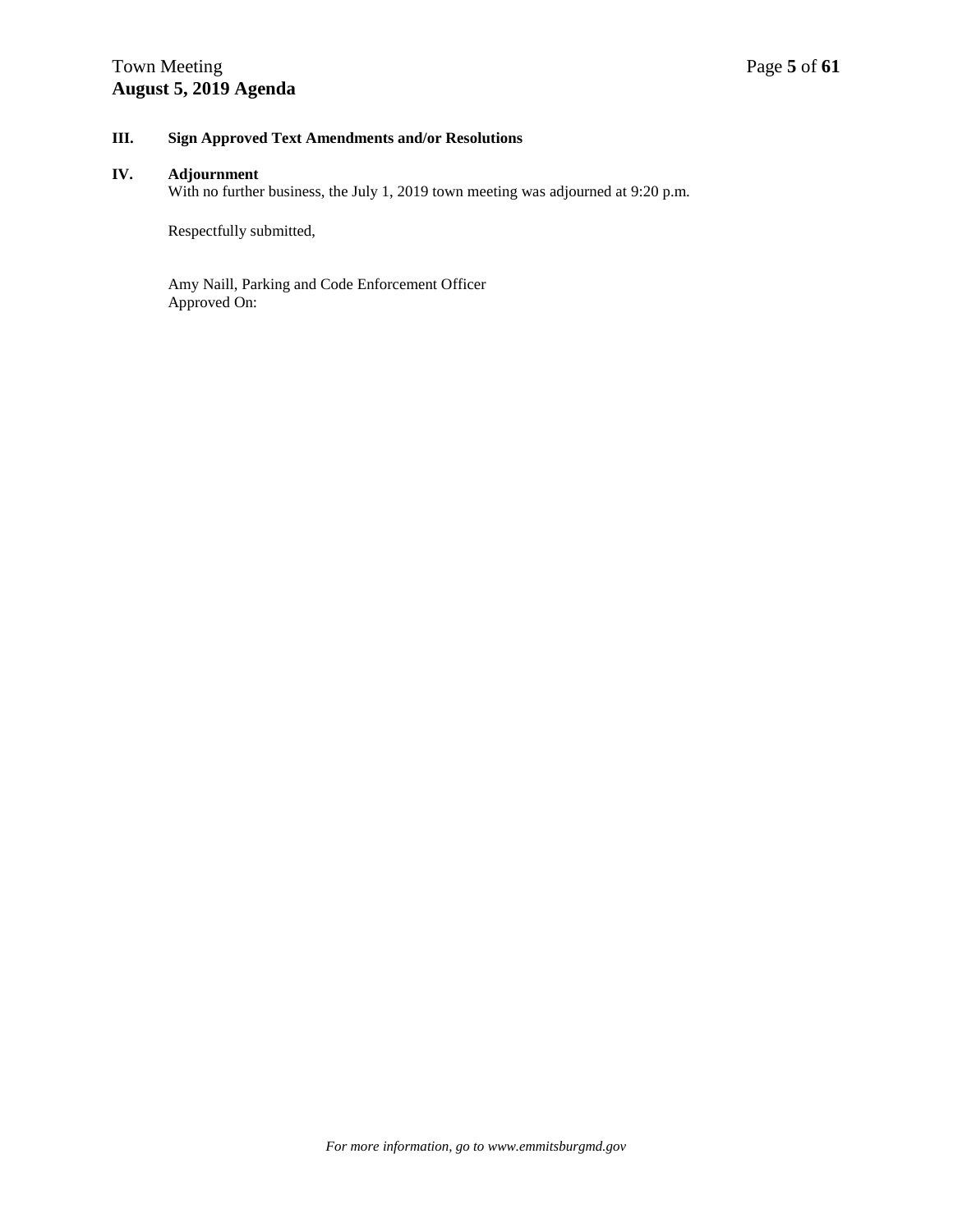**B. POLICE REPORT:** Presentation by deputies at the meeting.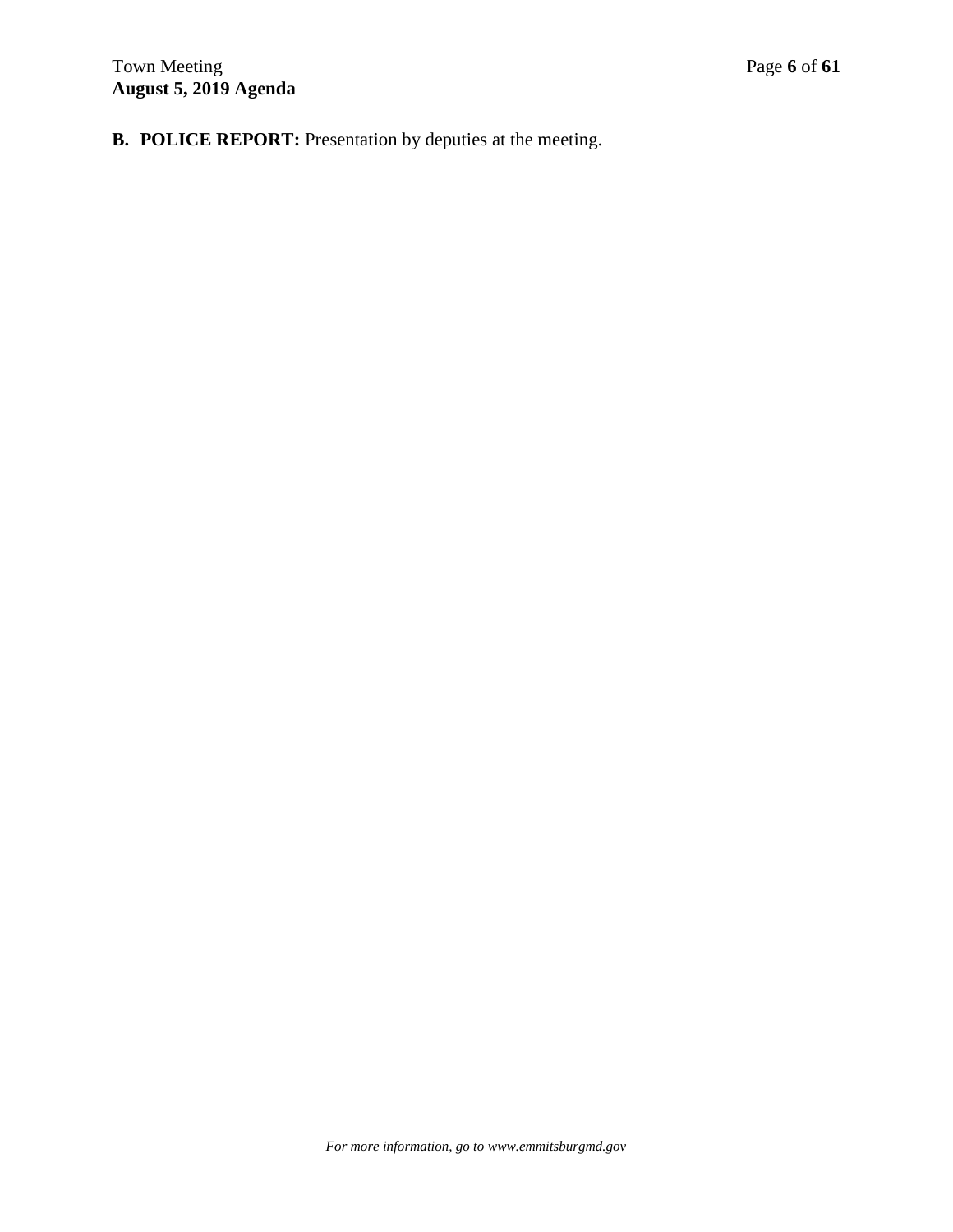# **C. TOWN MANAGER'S REPORT**

### **Town Manager's Report June 2019 Prepared by Cathy Willets**

### Streets:

- Staff conducted monthly street sweeping.
- Contractor installed new storm drain pipes at the entrance to the farmer's market.
- Staff installed wayside signs on East and West Main St.
- Staff repainted cross walk on North Seton Ave.
- Contractor blacktopped entrance to farmer's market and area of water leak on North Seton Ave.
- Staff weed killed around guardrails.

### Parks:

- Staff conducted daily park checks trash cans, cameras, dog waste stations, restrooms, etc.
- Staff conducted monthly park maintenance playground equipment, roads, fences, pavilions, etc.
- Staff installed "recycling only" signs in the parks.
- Staff installed sod around curb boxes by the pool pavilion.
- Staff assisted with materials and equipment for Community Park events, i.e. pool party, concert in the park, and community heritage day.
- Staff removed and trimmed some trees in Community Park.
- Staff removed speed bump from Park Road to ballfield #3.
- New locks installed on men's door to Community Park bathroom.

### Water:

- Rainbow Lake is at the spillway level of 16.6 feet.
- The roughing filters are being backwashed two times a day and the DE filters are being done one time per week.
- Well levels (optimum level was determined to be May 2011). Well #3 and #4 are still shut off to allow less gpm's through the plant.
- Lake Quota is being met or exceeded.

|             | May 2011     | June         | Change            |
|-------------|--------------|--------------|-------------------|
| Well $#1$ : | 35'          | $26^{\circ}$ | $+9$              |
| Well $#2$ : | 8'           | 7,           | $+1$              |
| Well $#3$ : | $12^{\circ}$ | <b>OFF</b>   | n/a               |
| Well $#4$ : | 108'         | <b>OFF</b>   | n/a               |
| Well $#5:$  | 10'          | 10'          | $\mathbf{\Omega}$ |

- Water production and consumption. We produced an average of 265,628GPD. We consumed an average of 237,799 GPD. The difference is "Backwash Water" ... (11.8%).
	- 24.6% of this water came from wells.
	- 5.4% of this water came from Mt. St. Mary's.
	- 70.4% of this water came from Rainbow Lake.

We purchased 434.200 gallons of water from MSM this month.

### Wastewater:

- We received about 4.0" of precipitation this month (the average is 4.4").
	- We have a precipitation **SURPLUS** of 6.58' over the last six months. The average precipitation for the period from January 1 through June 30 is 23.4". We have received 30.25" for that period.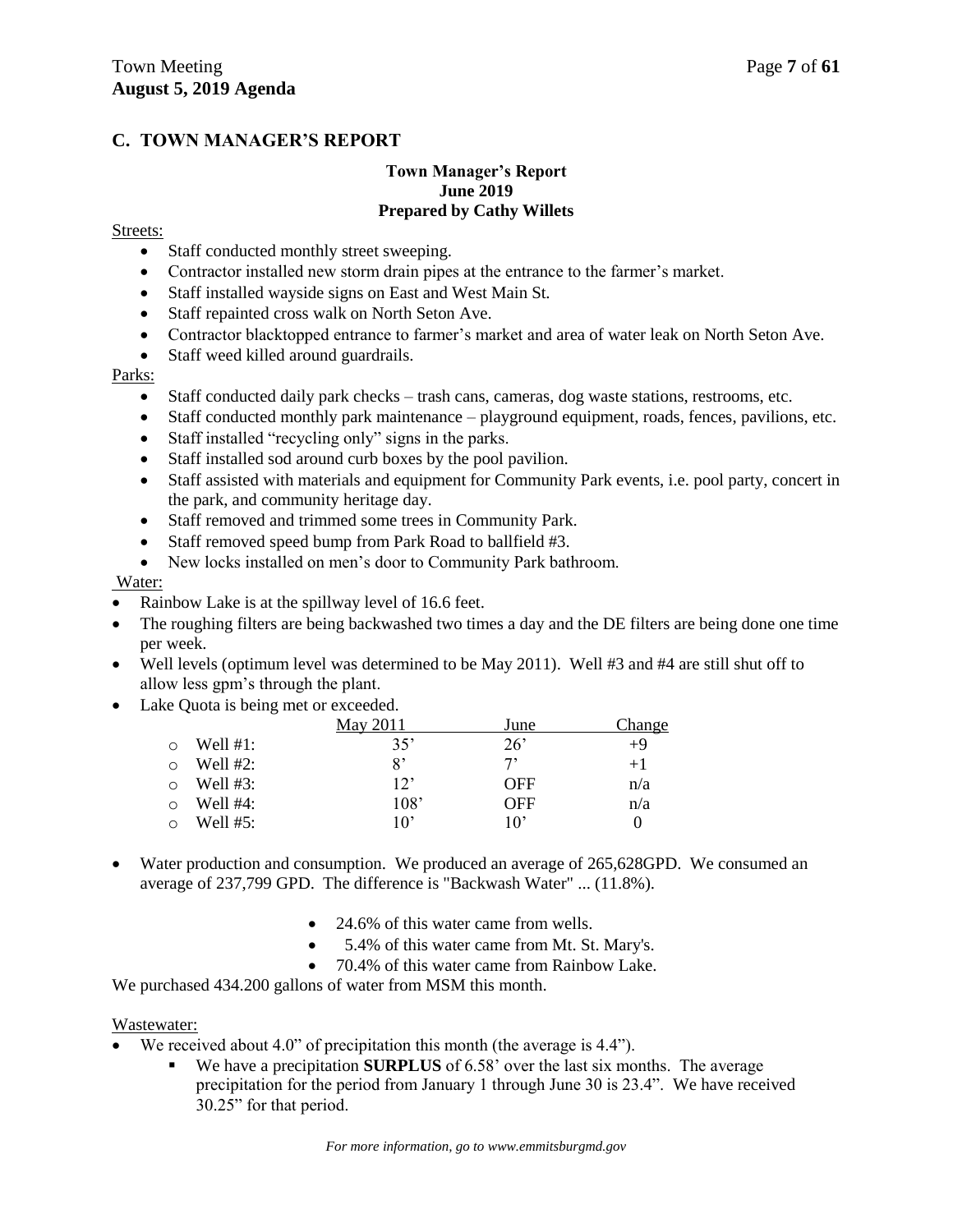Wastewater Treatment:

- We treated an average of 428,000 gpd (consumed 237,799 GPD) which means that 44.4% of the wastewater treated this month was "wild water".
- We had no spills of untreated sewage in the month of June.
- We did no exceed the plant's design capacity any time in the month of June.

**Trash:** Trash pickup will remain Mondays in the month of September except for Labor Day. Trash will be picked up on **TUESDAY**, September 3rd .

### **Meetings Attended:**

- 06/03 Met with Mayor
- 06/03 Attended support staff meeting
- 06/03 Attended town meeting
- 06/04 Attended department head meeting
- 06/04 Attending meeting with staff and Mayor regarding the all-inclusive playground
- 06/05 Met with Mayor and Town Planner to review planning & zoning projects
- 06/06 Met with Mayor
- 06/06 Met with Town Clerk to review upcoming projects
- $\bullet$  06/10 Attended meeting with Mayor, staff and Boys & Girls Club representative
- 06/10 Met with Mayor
- 06/10 Met with staff and County representatives regarding building lease
- 06/11 Met with Town Planner to review projects
- 06/11 Met with Mayor
- 06/11 Met with Mayor, staff and Forestry Service representatives to review forestry bid
- 06/13 Met with staff to review building lease
- 06/14 Met with Town Planner to review backflow preventer contractor information
- 06/17 Met with auditors and staff
- 06/19 Met with Town Clerk to review upcoming projects
- 06/20 Met with Mayor
- 06/23-26 Attended MML Summer Conference

### **Noteworthy:**

- Staff dug up and located curb box on DePaul St.
- Staff conducted quarterly water meter readings
- Staff installed water meter upgrades
- Staff completed the LED grant funded project
- Staff repaired water leaks on North Seton Ave. and DePaul St.
- Consumer confidence report (water) was completed sent to MDE, posted on web and sent out in quarterly water bills, as required.
- The borings were completed for the future new pumping station.
- The backwash pond was pumped out and spread on the lower field at Scott Rd. Farm.
- The last phase of the rip rap at Rainbow Lake has been completed.
- A water leak has been discovered on Waynesboro Pike through the leak detection specialist and will be repaired ASAP.
- Staff assisted Chesapeake Wildlife with a tour of the designated conservation areas.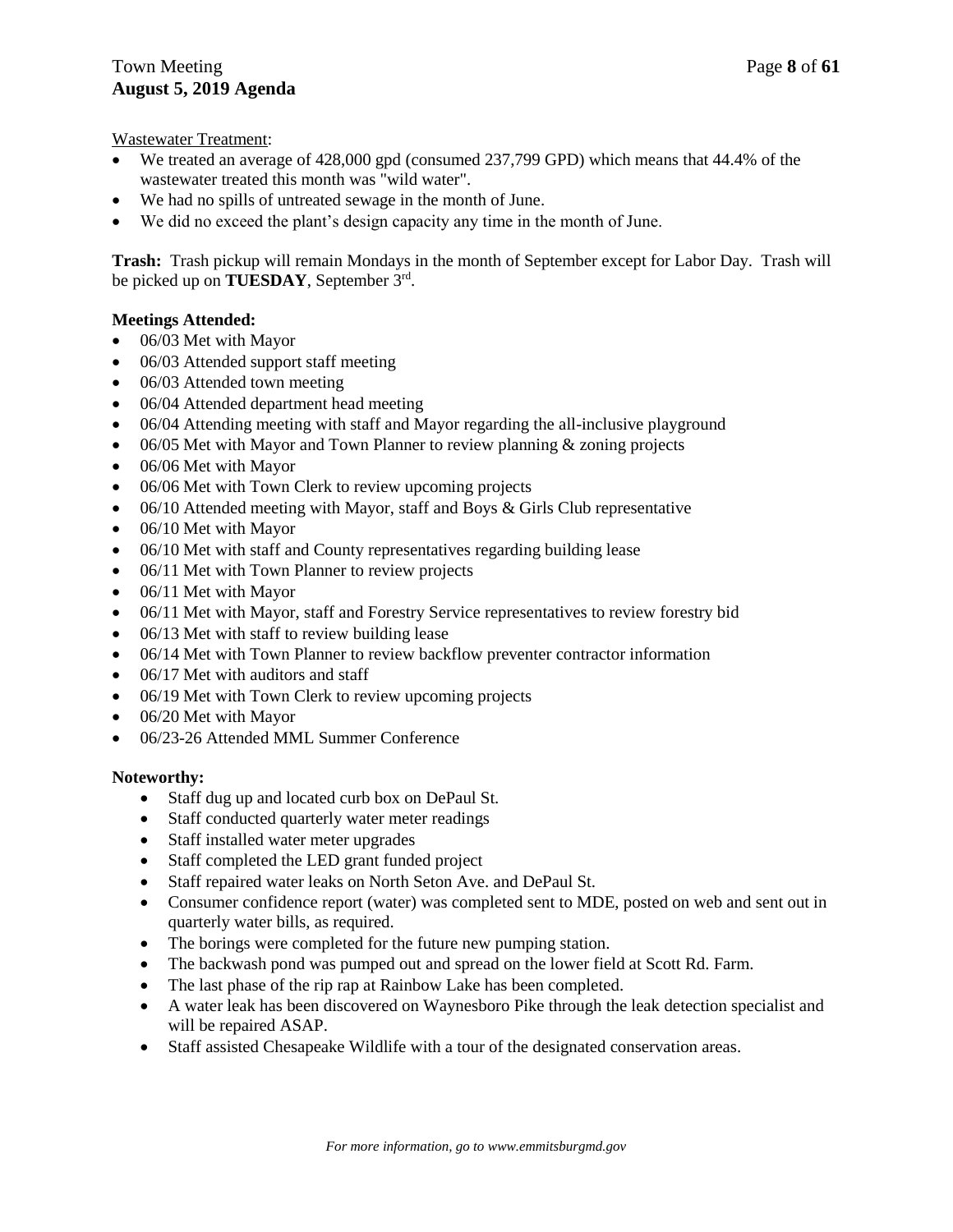# **PARKING ENFORCEMENT REPORT June 2019**

| Total:                         | \$1,447.16            |
|--------------------------------|-----------------------|
|                                |                       |
|                                |                       |
| <b>Parking Ticket Money</b>    | \$<br>300.00          |
| Meter Bag Rental               |                       |
| <b>Parking Permits</b>         | \$<br>60.00           |
| <b>Total Meter Money</b>       | \$1,087.16            |
| Left Side Parking              | $\mathcal{D}_{\cdot}$ |
| Failure to Park between Lines  | 1                     |
| <b>48 Consecutive Hours</b>    | 1                     |
| Parked by Fire Hydrant         |                       |
| Parked Blocking Road           |                       |
| Parked on Sidewalk             | 1                     |
| Parked in Crosswalk            |                       |
| <b>Street Sweeping</b>         | 9                     |
| <b>Restricted Parking Zone</b> | 11                    |
| <b>Overtime Parking</b>        | 71                    |
|                                |                       |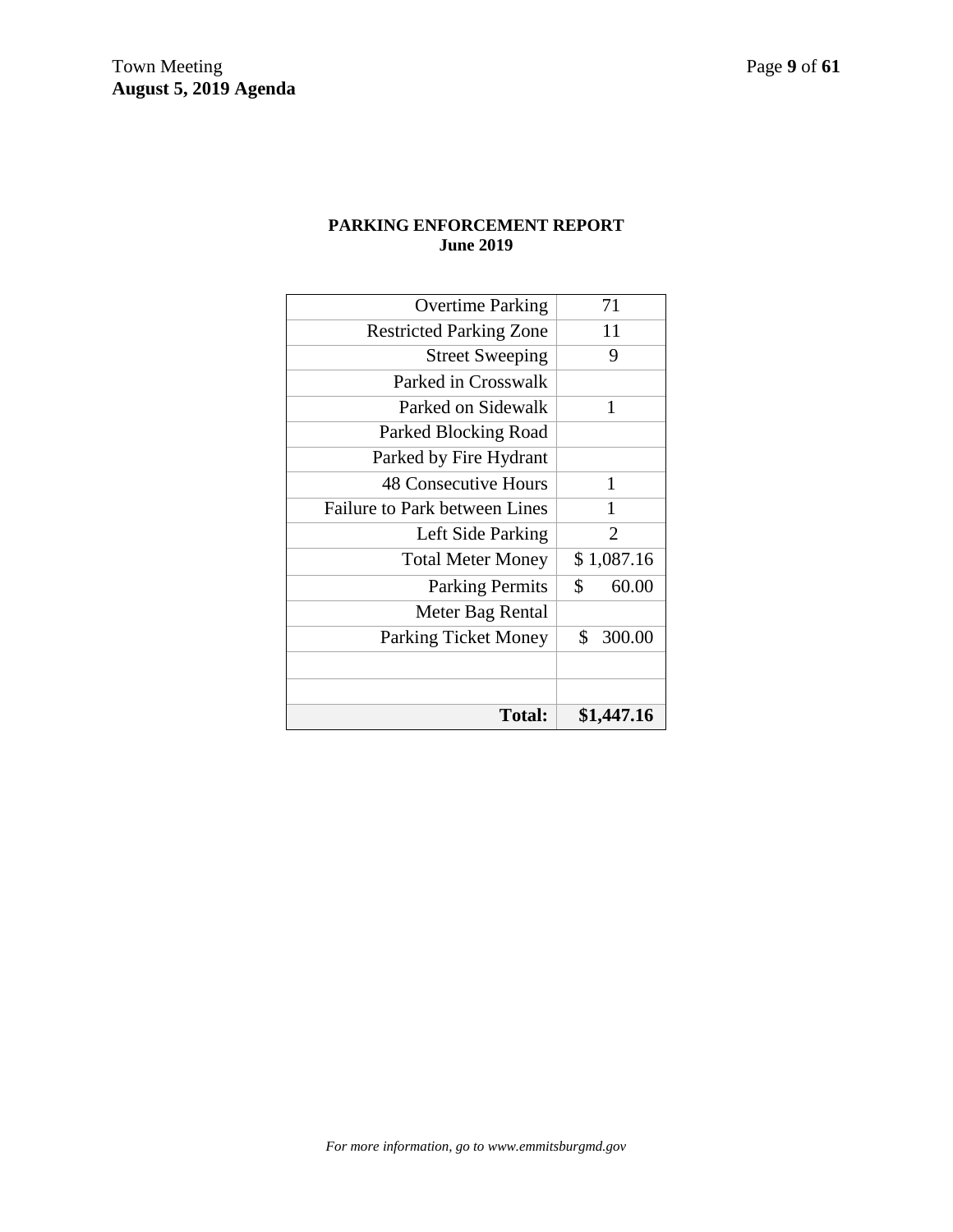# **D. TOWN PLANNER'S REPORT**

### **Town Planner's Report June 2019 Prepared by Zachary R. Gulden, MPA**

### **1. Board of Commissioners**

- Attended the BOC meeting on 6/3.
- Created the proposed Firewood Policy.
- Prepared sign meeting packet for 08/05 BOC meeting.
- Fielded multiple questions on the proposed sign ordinance.
- Processed bid documents for the following projects:
	- o Forestry stand 5 select logging
	- o Cross-connection approved contractor

### **2. Grants**

- Processed and submitted the FY2020 Community Legacy façade restoration grant application in the amount of \$75,000.00.
- Processed the final reimbursement request in the amount of \$34,413.73 from the FY2017 Community Legacy square / sidewalk revitalization grant.
- Processed FY2017 Community Legacy façade grant reimbursements for:
	- o 3 W. Main St.
	- o 239 N Seton Ave.
- Submitted the FY2017 Community Legacy façade \$50k grant final report.
- Finalized the kiosk panel replacement (Town Square & US15 MD Visitor Center) project.
- Fielded multiple property owner questions on the FY2020 façade grant.
- Wrote a newsletter article on the FY2020 façade program.
- Applied for a \$5,000.00 grant from the Chesapeake Bay Trust in order to start a rain barrel program.

### **3. Municipal Separate Storm Sewer System (MS4)**

- Started working on the 2018/2019 yearly Town MS4 program report.
- Prepared volunteer kits for the storm drain-marking program.
- Submitted a budget revision request for the storm drain-marking grant.
- Attended an all-day Maryland Association of Floodplain and Stormwater Managers conference on 6/19.
- Assisted the GPI with researching information for the baseline impervious assessment project.
- Held storm drain marking volunteer events (Gonzaga College High School students) on 6/24 & 6/27, which resulted in 100 storm drains being marked at Northgate, Brookfield, Lincoln on the Park, & Seton Shrine campus.
- Investigated a stormwater complaint on 6/26.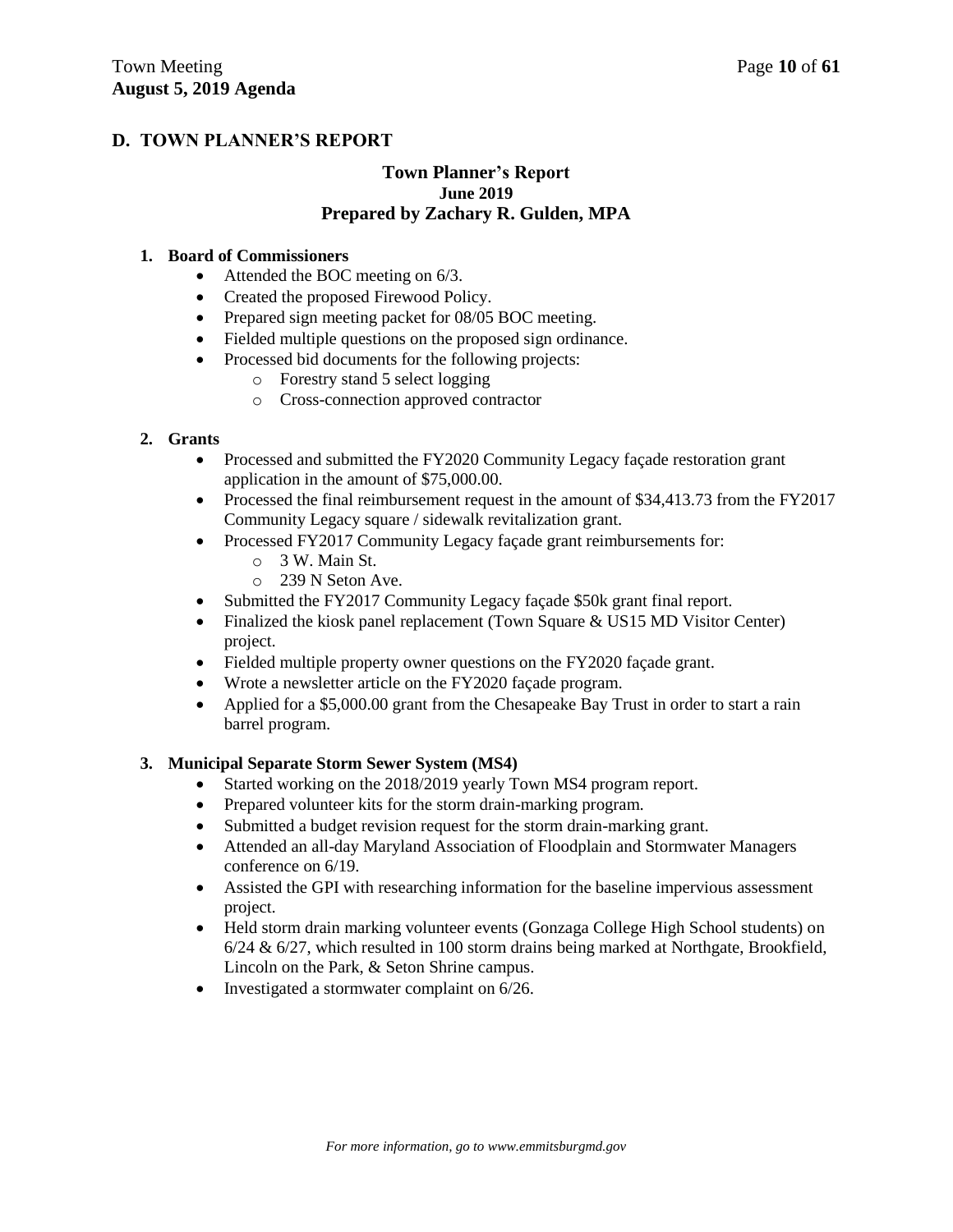# **4. Permits & Zoning**

- Processed and approved the following permit applications:
	- o 1x addition/renovation.
	- $\circ$  1x roof.
	- o 1x shed.
	- o 1x patio.
	- o 2x deck.
	- o 1x high hazard cross-connection.
	- o 2x no permit needed Frederick County form.
- Fielded multiple questions on the new cross-connection control program.
- Completed/issued various code enforcement letters.

# **5. Planning Commission**

- Prepared sign presentation and meeting packet for 06/20 PC meeting.
- Attended the PC meeting on 6/20.

### **6. Miscellaneous**

- **Reviewed the chicken ordinance (Section 6.04.020.B.). The ordinance had a sunset provision and expired on 01/01/2015; therefore, the Town does not currently have rules for chicken coops. The Board will need to renew if interested.**
- Provided Town Clerk record retention info for the Planning/Zoning Department.
- Worked with the Sewer/Water Superintendent in order to provide triennial updates to the Frederick County Sewer/Water Plan.
- Met with Town Manager on 6/11.
- Met with Town Manager, Mayor, & Mike Kay, MD Forestry, on 6/11/19.
- Continued working on the 140 S Seton Ave subdivision project.
- $\bullet$  Met with the Mayor on 6/18.
- Attended the EBPA meeting on 6/20.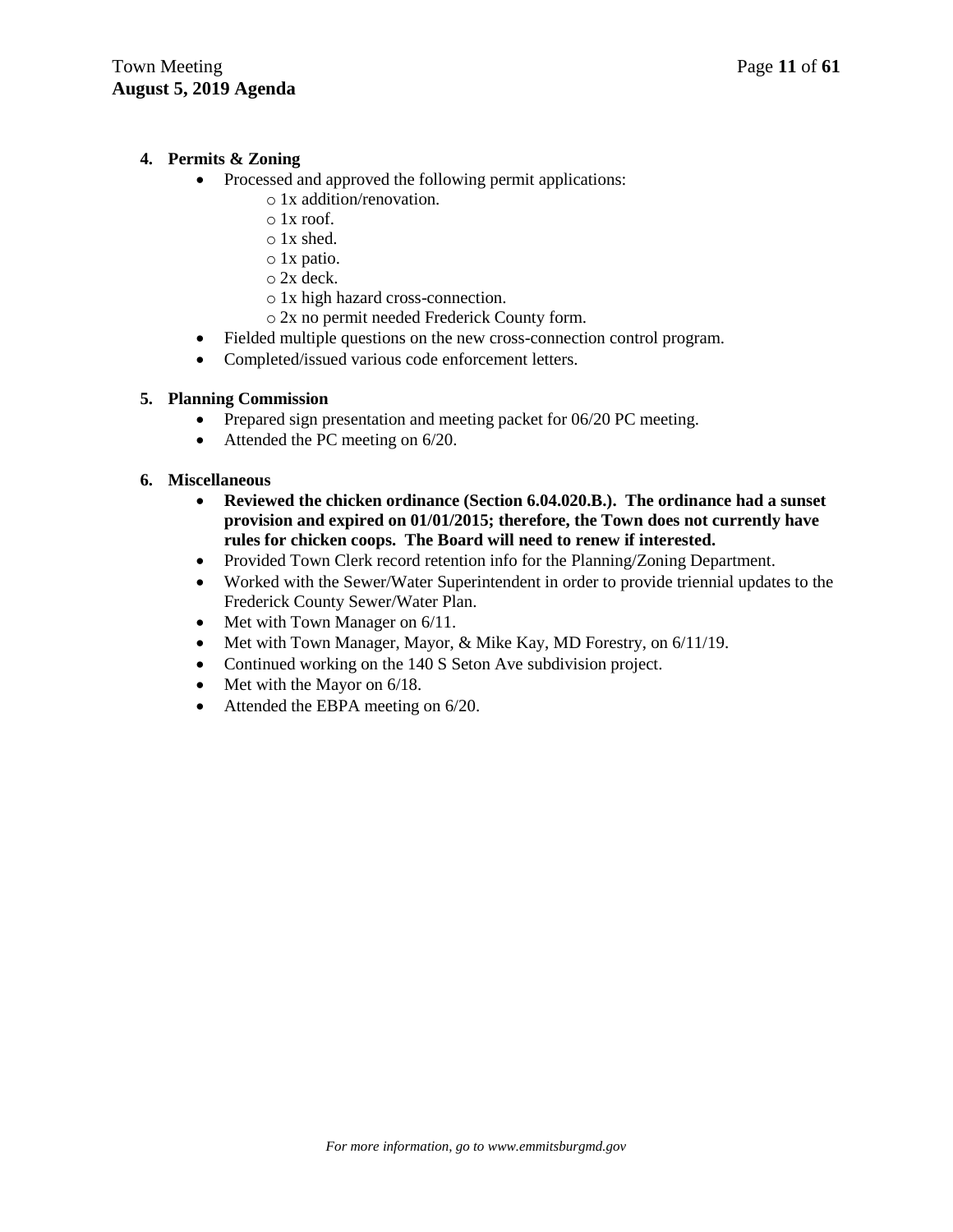# **E. COMMISSIONER COMMENTS**

### **F. MAYOR'S COMMENTS**

- July 1, meeting with town manager.
- July 1, town meeting
- July 2, meeting with town manager.
- July 8, meeting with town manager.
- July 11, meeting with town manager.
- July 12, Pool Party, Serving hot dogs and Rita's Ice with Lib Briggs, Commissioner Blanchard, and Amy Nail.
- July 17, meeting with town manager.
- July 18, meeting with town manager.
- July 20, Envision Frederick Saturday luncheon Brewer's Alley, presenter with Congressman Jamie Raskin, Frederick County Sub-District 3 B Delegate Ken Kerr.
- July 22, meeting with town manager.
- July 22, meeting regarding National Night Out preparation, Cathy Willets, Maddy Shaw and Sgt. Channing Hillman also in attendance.
- July 24, meeting with town manager.
- July 24 MD Smart Growth Maryland and Preservation Maryland, Deleplaine Center. Annual "Old Line State Summit, Session: "Making Sustainability a Reality in Your

Community", presenter with former Charles County Commissioner Ken Robinson.

- July 30, meeting with town manager.
- July 31, meeting with town manager.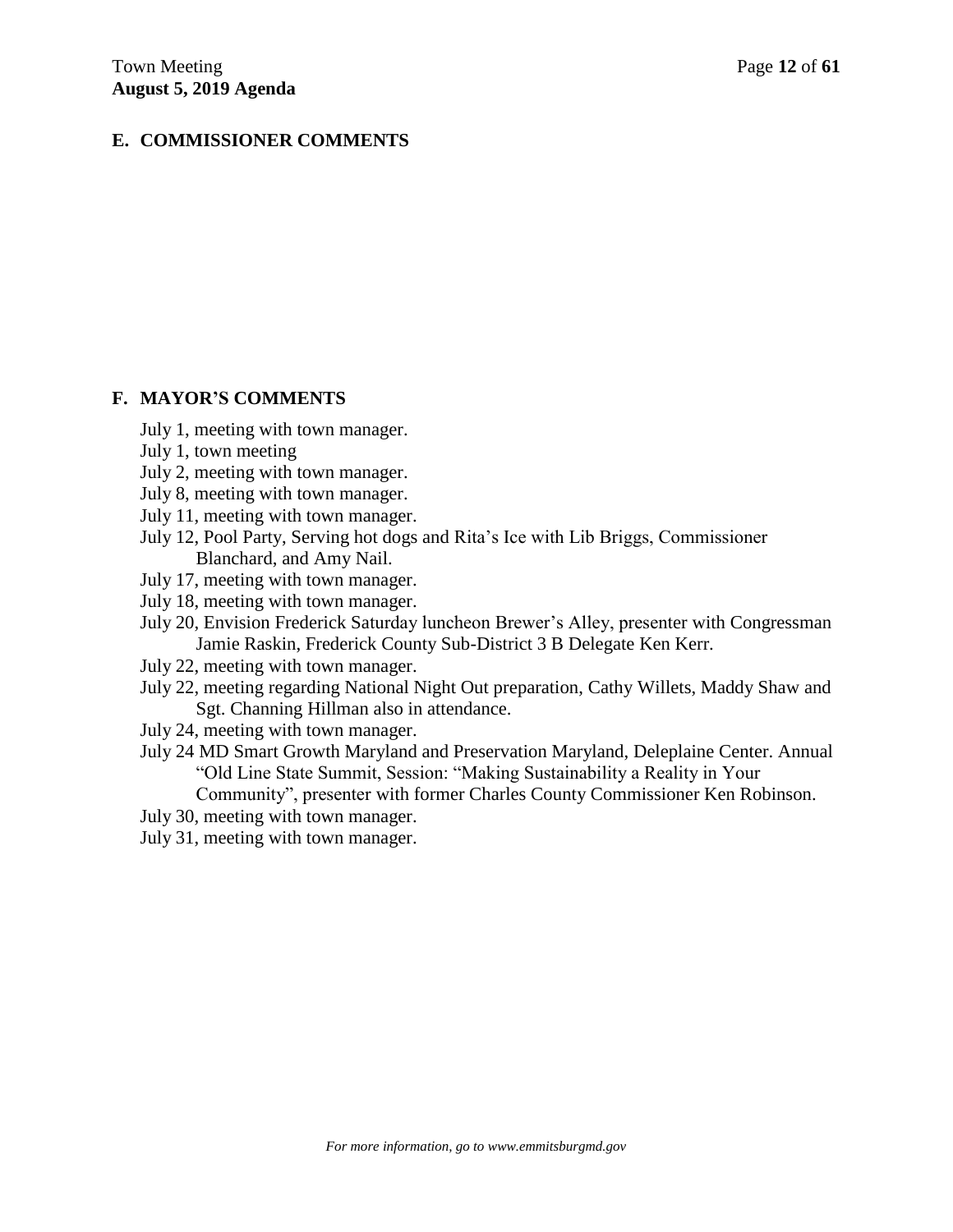# **G. PUBLIC COMMENTS**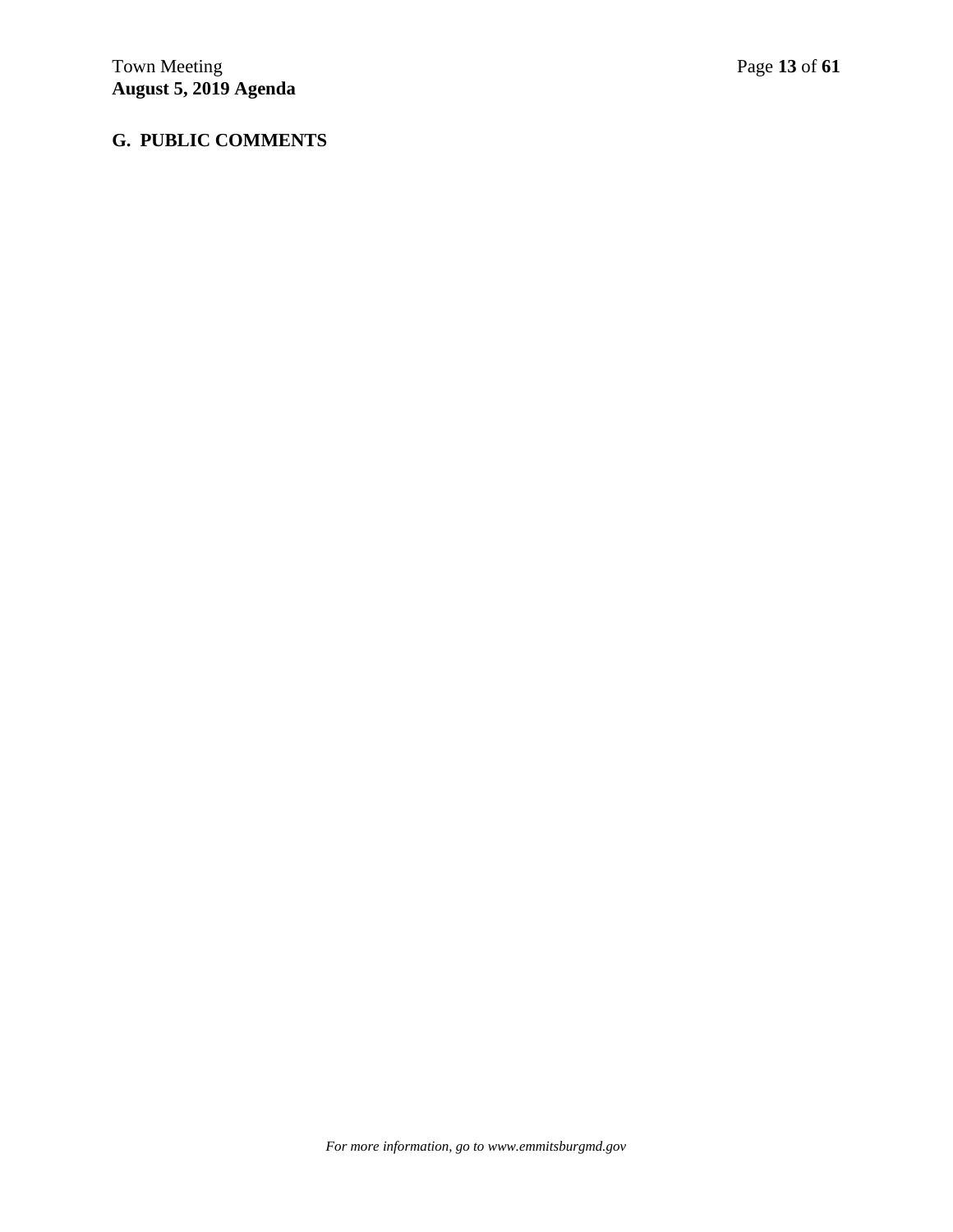X

# **H. ADMINISTRATIVE BUSINESS**

**I. Proclamation Nominating a Poet Laureate for the Town for Consideration:** Presentation at meeting by Mayor Briggs.

# *PROCLAMATION* **DECLARING FRANCIS SMITH TOWN OF EMMITSBURG, POET LAUREATE**

- WHEREAS, the Town of Emmitsburg wishes to encourage reflection upon the richness and diversity of the people, locations and traditions of the Town of Emmitsburg; and
- WHEREAS, on August 5, 2019, the Board of Commissioners established a two-year, honorary position of Poet Laureate of Emmitsburg, Maryland; and
- WHEREAS, a Poet Laureate of the Town of Emmitsburg encourages the reading, writing, sharing and celebration of poetry; and
- WHEREAS, Francis Smith has been selected by the Board of Commissioners and Mayor, as the Town of Emmitsburg's Poet Laureate for a two-year term; and
- WHEREAS, Francis and his family are long time Emmitsburg area residents and in addition to many other roles, Francis had taught English and Latin for 40 years at local high schools before retiring; and
- WHEREAS, Francis is an accomplished poet with several publications, is active at the Emmitsburg Library, and writes poems monthly for a local paper; and
- WHEREAS, Francis is passionate about inspiring the Town of Emmitsburg to engage in poetry.

NOW, THEREFORE, BE IT PROCLAIMED, that the Mayor and Board of Commissioners of the Town of Emmitsburg, Maryland do hereby declare Francis Smith as the honorary Town of Emmitsburg Poet Laureate.

ADOPTED this 5<sup>th</sup> day of August, 2019.

\_\_\_\_\_\_\_\_\_\_\_\_\_\_\_\_\_\_\_\_\_\_\_\_\_\_\_\_\_\_ \_\_\_\_\_\_\_\_\_\_\_\_\_\_\_\_\_\_\_\_\_\_\_\_\_\_\_\_\_\_\_\_\_\_

 Donald N. Briggs Clifford L. Sweeney, President Mayor Board of Commissioners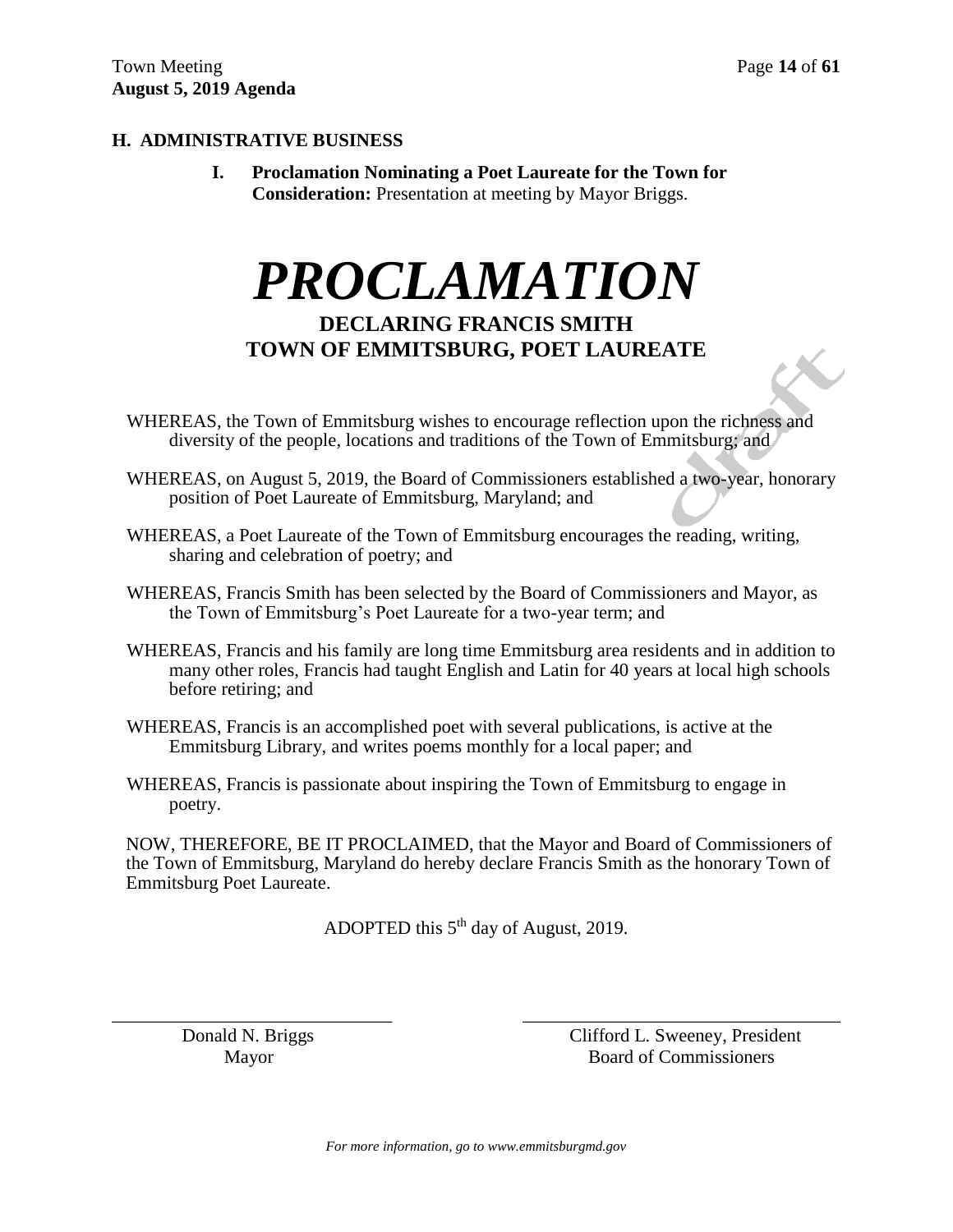**II. Proclamation for Making August 6, 2019 National Night out in Emmitsburg for Consideration**: Presentation at meeting by town staff.



*Proclamation*

**NATIONAL NIGHT OUT TUESDAY, AUGUST 6, 2019 COMMUNITY PARK 6:00 – 8:30 P.M.**



- WHEREAS, the National Association of Town Watch (NATW) sponsors a national community building campaign on the first Tuesday in August each year entitled "National Night Out"; and
- WHEREAS, "National Night Out" has been an annual event in the Town of Emmitsburg for the past three years; and
- WHEREAS, the National Night Out event provides an opportunity for neighbors in the Town of Emmitsburg to join over 38 million people in over 16,000 thousand communities from all 50 states, U.S. territories, Canadian cities, and military bases worldwide; and
- WHEREAS, National Night Out is an annual community-building campaign that promotes police-community partnerships and neighborhood camaraderie to make our neighborhoods safer, more caring places to live; and
- WHEREAS, it is essential that all neighbors of the Town of Emmitsburg come together with police and work together to build a safer, more caring community.
- NOW, THEREFORE, BE IT PROCLAIMED, that the Mayor and Council of the Town of Emmitsburg, Maryland do hereby proclaim Tuesday, August 6, 2019, "National Night Out" in Emmitsburg and do herby call upon all citizens, neighbors, community agencies and businesses to join the Frederick County Sheriff's Office and the National Association of Town Watch in support for National Night Out in Community Park.

ADOPTED this  $5<sup>th</sup>$  day of August, 2019.

\_\_\_\_\_\_\_\_\_\_\_\_\_\_\_\_\_\_\_\_\_\_\_\_\_\_\_\_\_\_ \_\_\_\_\_\_\_\_\_\_\_\_\_\_\_\_\_\_\_\_\_\_\_\_\_\_\_\_\_\_\_\_\_\_

 Donald N. Briggs Clifford L. Sweeney, President Mayor Board of Commissioners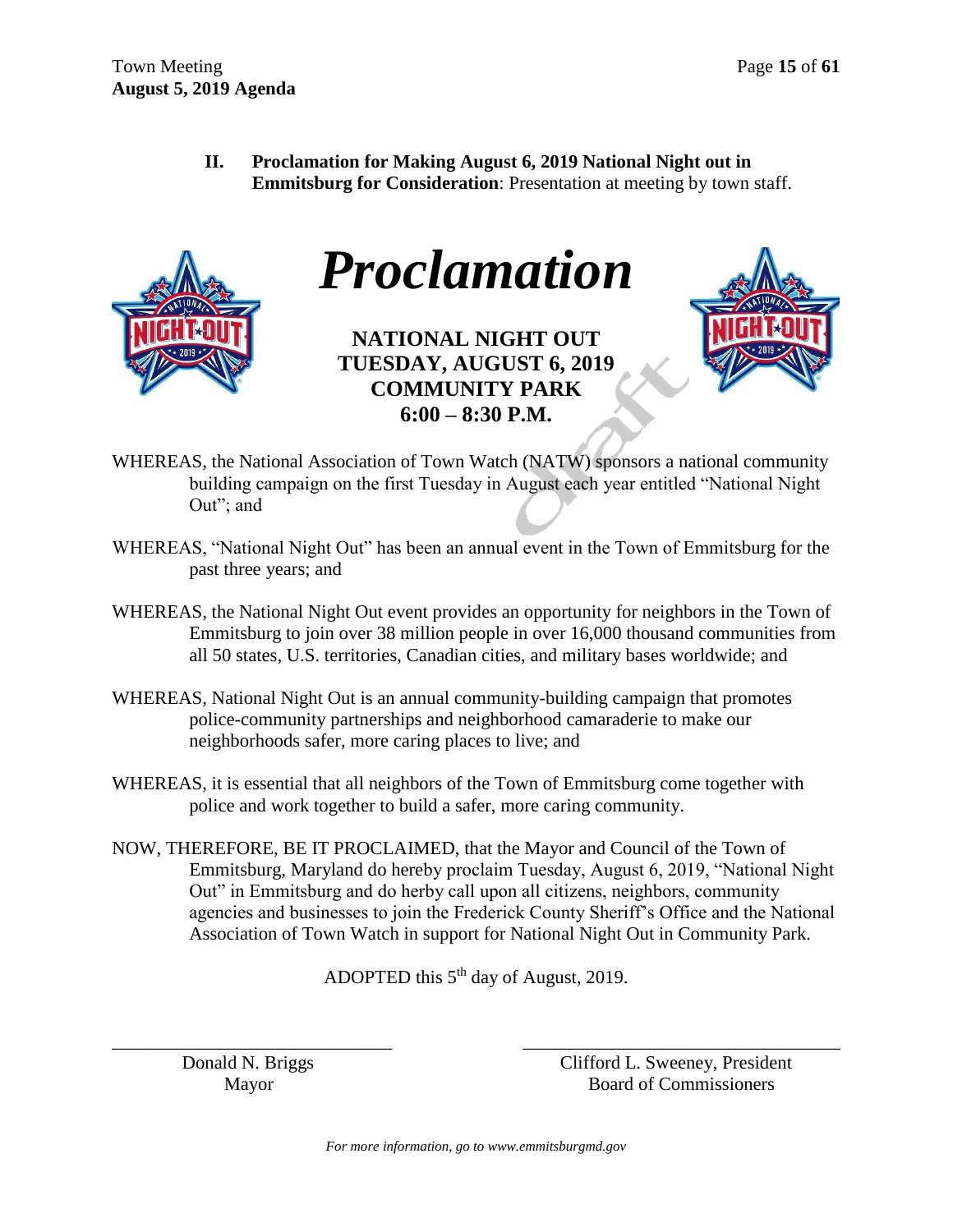**III. Adoption of Proclamation Designating September as Recovery Month in Emmitsburg for consideration:** Presentation at town meeting by Jonathan Switzer, co-founder of the "Frederick County Goes Purple Movement."

Frederick County Goes Purple (FCGP). FCGP is a grassroots **call to action** to unify our Frederick County community to reduce substance-related deaths and overdoses. FCGP will kickoff during National Recovery Month in September and continue throughout the year.

# **What does it mean to "go purple?"**

- 1. We are asking that you support this initiative by declaring the month of September as Frederick County Goes Purple Month in your community.
- 2. Use purple lighting and signage to highlight municipal buildings.
- 3. Create an information center in your municipal buildings about the opioid crisis.
- 4. Include important public service announcements about the opioid crisis and prevention in your public meetings or in common areas in your towns.
- 5. Encourage businesses and local organizations to decorate their workplace in purple.
- 6. Celebrate purple Fridays in September by having your staff and residents wear purple.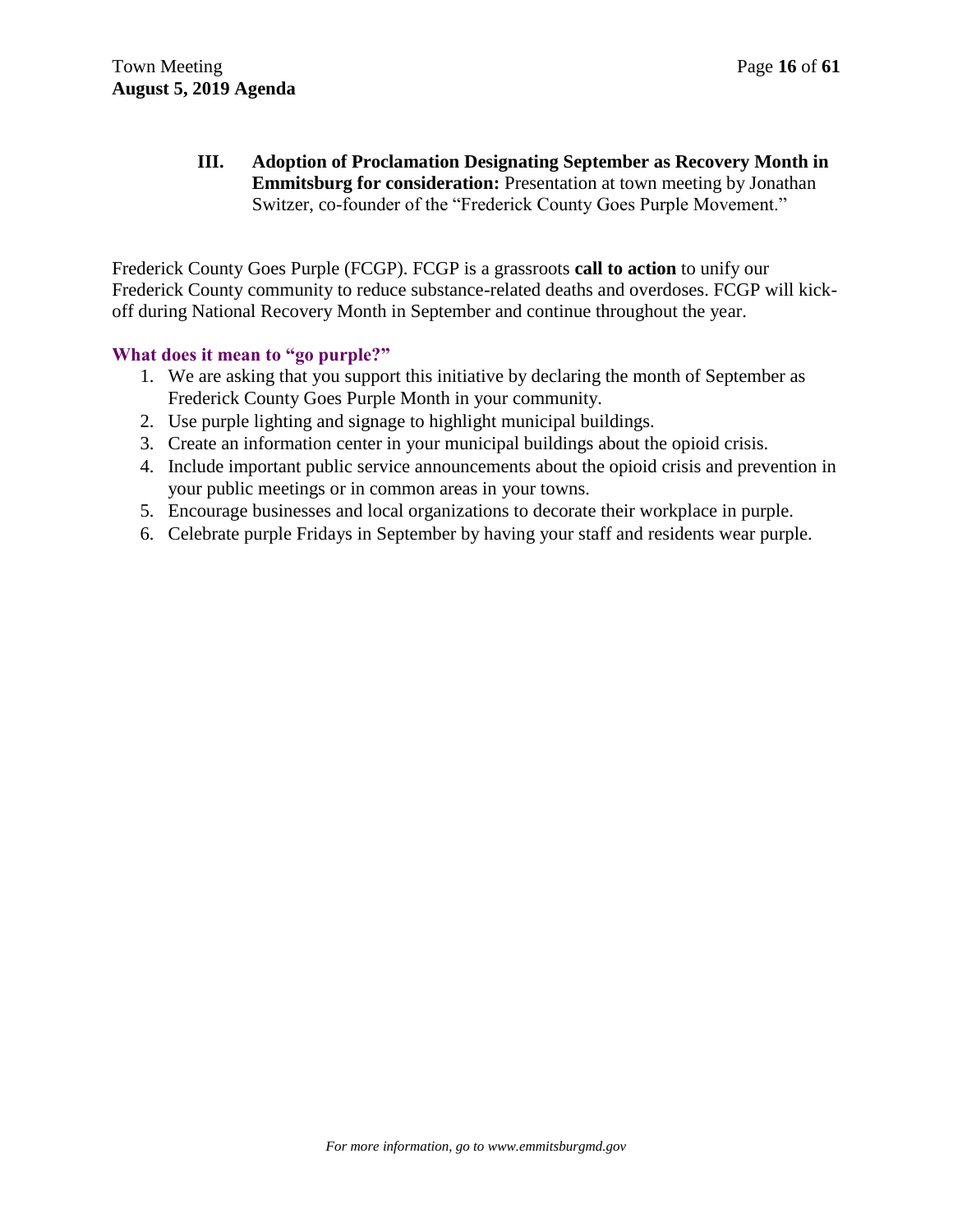# *Proclamation* **NATIONAL RECOVERY MONTH SEPTEMBER 2019**

- WHEREAS, National Recovery Month is a national observance held every September to unify the community and reduce substance-related deaths and overdoses; and
- WHEREAS, mental and substance use disorders affect all communities: and
- WHEREAS, nearly half of all overdose deaths involved a prescription painkiller; prescription painkillers are killing more people than car accidents and homicides combined: and
- WHEREAS, 1-in-4 teens report having abused or misused a prescription drug at least once; 4 out of 5 people who use heroin started with recreational use of prescription painkillers; and
- WHEREAS, the Town of Emmitsburg offers hope and resources; supports those in active addition, recovery, and their loved ones;
- WHEREAS, the Town of Emmitsburg invests in the future of its youth through prevention education; and
- WHEREAS, the Town of Emmitsburg joins Frederick County in going purple; standing together and conquering addiction.
- NOW, THEREFORE, BE IT PROCLAIMED, that the Mayor and Council of the Town of Emmitsburg, Maryland do hereby proclaim the month of September as National Recovery Month and call upon all citizens, community agencies, religious organizations, medical facilities and businesses to "go purple" to bring awareness and understanding of mental health and substance use disorders, and to celebrate those living in recovery.

ADOPTED this 5th day of August, 2019.

\_\_\_\_\_\_\_\_\_\_\_\_\_\_\_\_\_\_\_\_\_\_\_\_\_\_\_\_\_\_ \_\_\_\_\_\_\_\_\_\_\_\_\_\_\_\_\_\_\_\_\_\_\_\_\_\_\_\_\_\_\_\_\_\_

 Donald N. Briggs Clifford L. Sweeney, President Mayor Board of Commissioners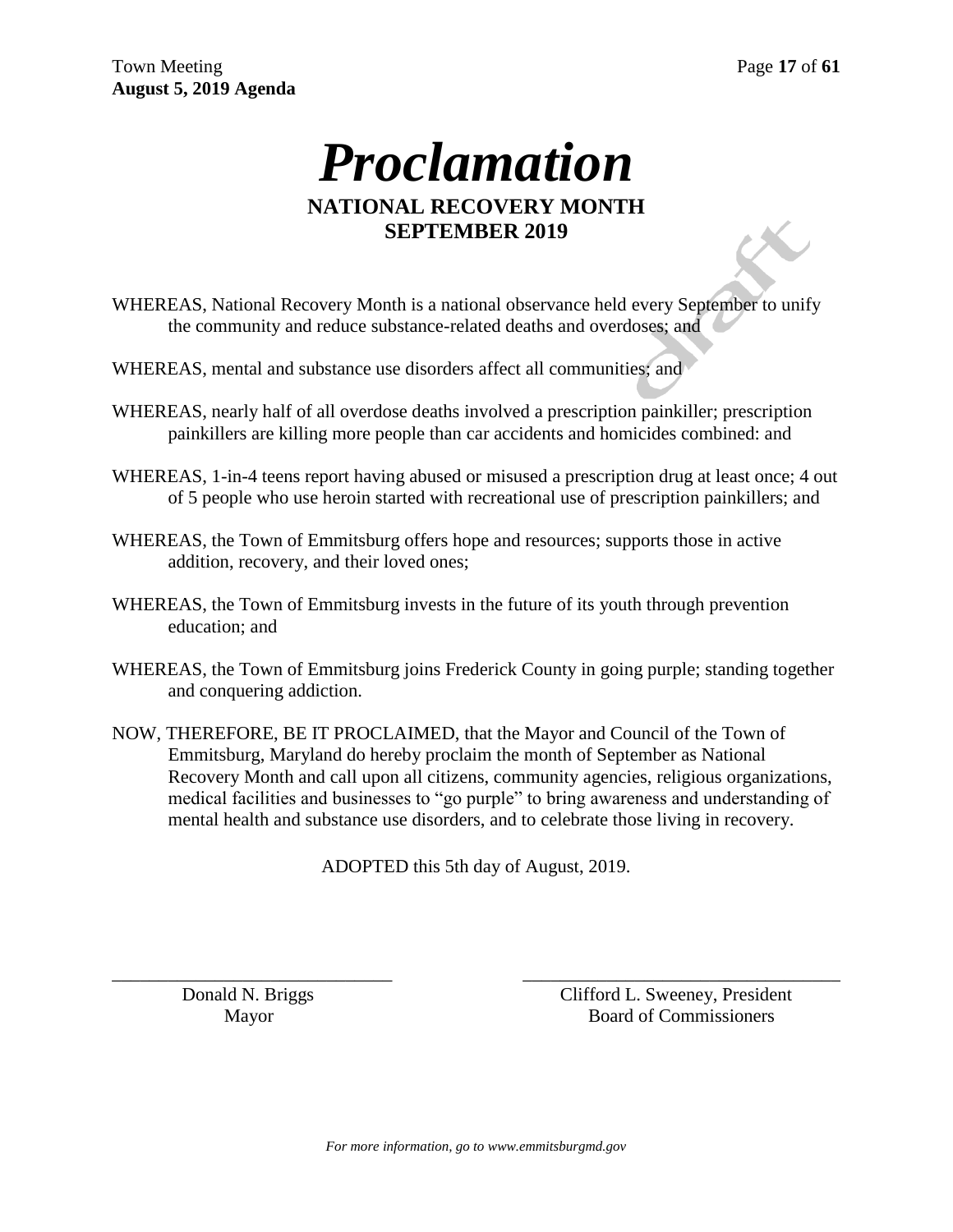# **I. CONSENT AGENDA**

None.

# **J. TREASURER REPORT**

# **Town of Emmitsburg CASH ACTIVITY as of July 29, 2019**

| \$5,387,055           | Cash Balance July 1, 2019        |
|-----------------------|----------------------------------|
| 356,956<br>$-322,654$ | Deposits<br>Withdrawals          |
| \$5,421,357           | <b>Operating Balance Forward</b> |

# **Top 10 Check Amounts:**

| <b>Amount</b> | <b>Vendor Name</b>            | <b>Description</b>              | <b>Check Date</b> | Check No. |
|---------------|-------------------------------|---------------------------------|-------------------|-----------|
| \$45,589      | Columbia Bank                 | Lincoln Ave GO Bond             | 07.24.19          | 39960     |
| 32,141        | <b>Local Govt Ins Trust</b>   | <b>FY20 Property Insurances</b> | 07.10.19          | 39899     |
| 24,228        | Comptroller of MD             | 4Q FY19 Bay Restoration Fee     | 07.10.19          | 39900     |
| 19,475        | MD Dept of Bud & Mgmt         | Jun 19 Health Insurance         | 07.02.19          | 39882     |
| 14,348        | Hanover Building Systems      | <b>Building</b>                 | 06.26.19          | 39848     |
| 13,654        | <b>UGI Energy Services</b>    | Jun 19 Solar Field #1           | 07.24.19          | 39979     |
| 9,950         | TFJ Excavating                | Rainbow Lake Rip Rap            | 07.10.19          | 39922     |
| 9,912         | <b>Denali Water Solutions</b> | Sludge Removal                  | 07.02.19          | 39874     |
| 9,898         | <b>UGI Energy Services</b>    | Jun 19 Solar Field #2           | 07.24.19          | 39979     |
| 9,766         | <b>RSV Pools</b>              | Jul 19 Pool Mgmt                | 07.17.19          | 39949     |

*Check dates 06.26.19 to 07.29.19*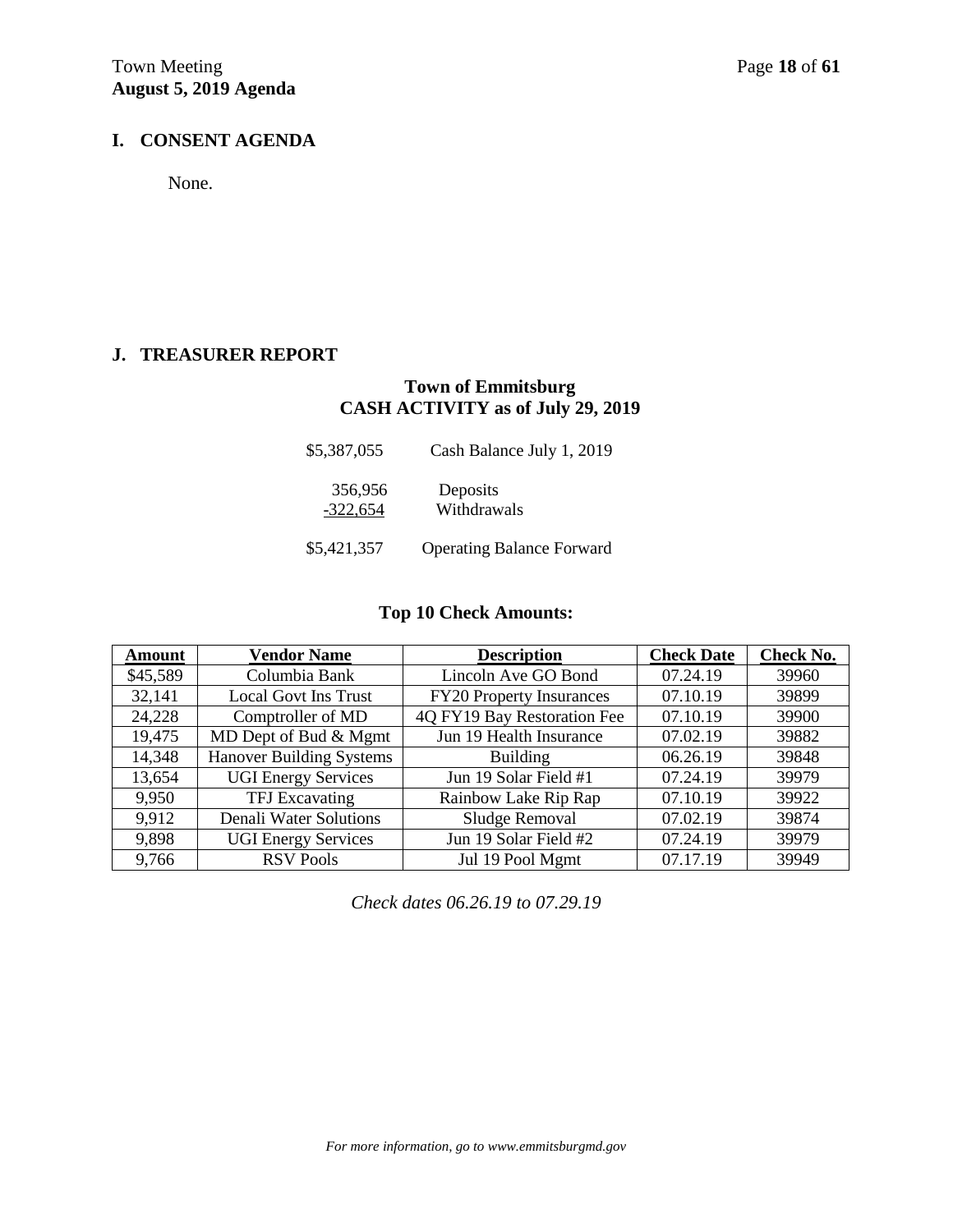# **K. PLANNING COMMISSION REPORT:** Presentation at the meeting.

*Note*: The quarterly meeting was held on Monday, July 29, 2019.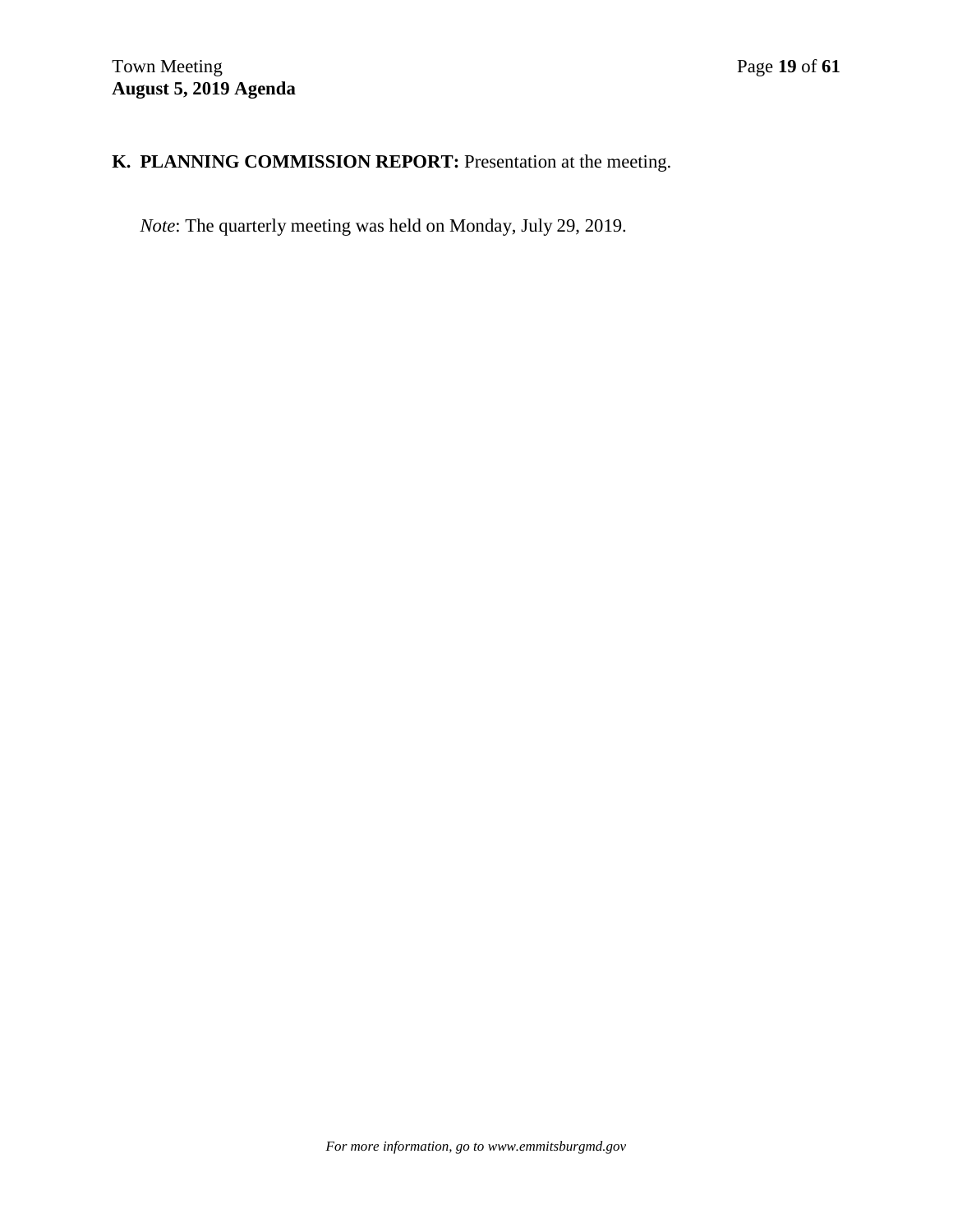# **L. AGENDA ITEMS:**

**AGENDA ITEM I. Approval of 2019 election judges for consideration**: Presentation at meeting by Mayor Briggs.

Election Judge Applications (In Order of Filing):

| Applicant:          | <b>Experience:</b>               | <b>Received:</b> |
|---------------------|----------------------------------|------------------|
| Tammy May           | Recent alt. Town election judge. | 07/01/2019       |
| Charlotte Mazaleski | Recent Town election judge.      | 07/08/2019       |
| Tracy Lewis         | None.                            | 07/11/2019       |
| Patti Nell          | None.                            | 07/17/2019       |
| <b>Sharon Hane</b>  | Recent Town election judge.      | 07/18/2019       |

Mayor's Recommendation:

**Chief Judge:** Sharon Hane **Judge:** Charlotte Mazaleski **Judge:** Tammy May **Alternate Judge:** Tracey Lewis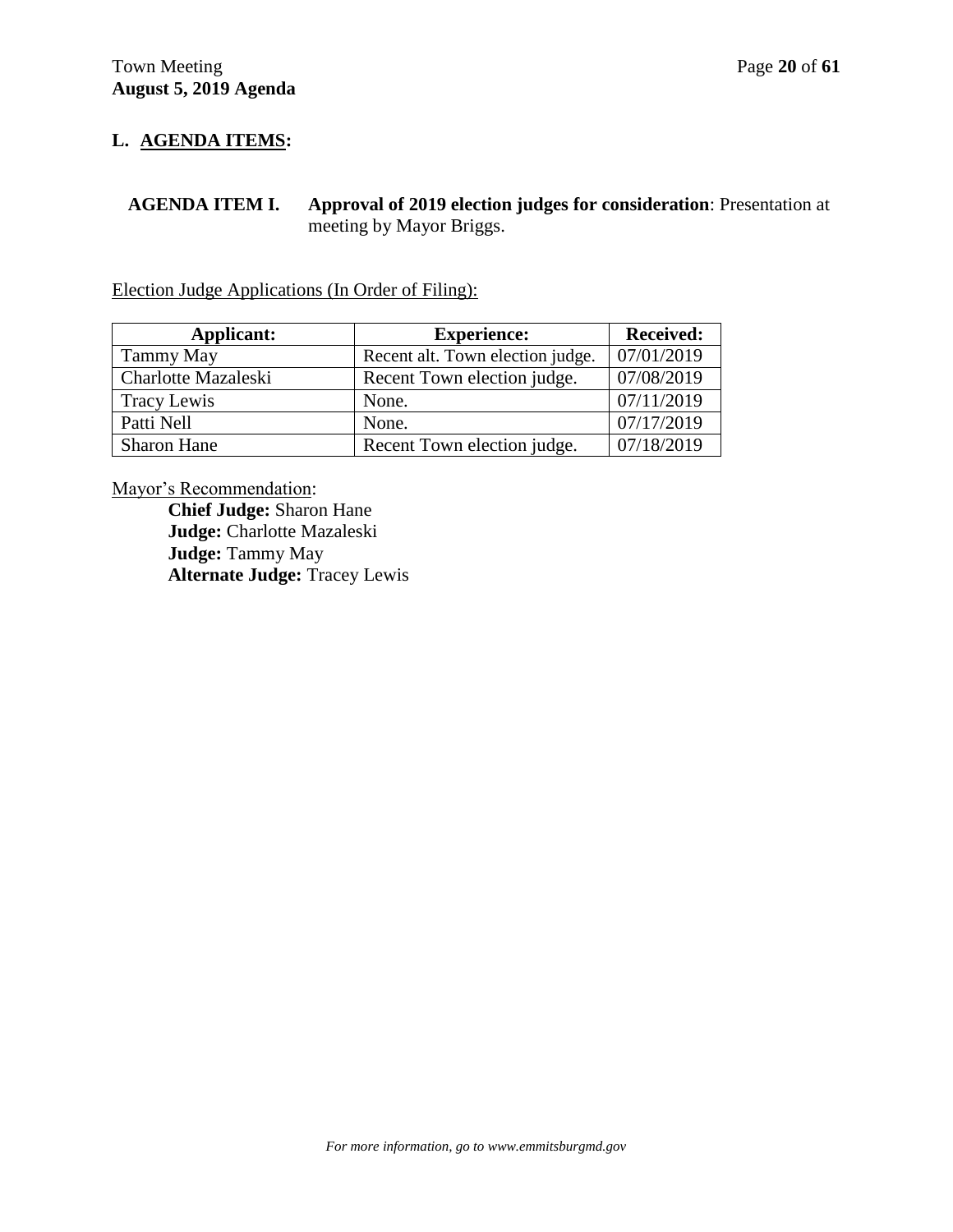### **AGENDA ITEM II. Approval of bid to renovate the pool house for consideration**: Presentation at meeting by town staff**.**

# **TIMELINE – POOL HOUSE BID:**

| $1st$ - RFP Published (NOT AWARDED – GRANT USE) | April 10, 2018                            |
|-------------------------------------------------|-------------------------------------------|
| Deadline, bids due by                           | May 3, 2018 (only 1 bid received)         |
| 2 <sup>nd</sup> - RFP Published (NOT AWARDED)   | February 12, 2019                         |
| Deadline, bids due by                           | March 11, 2019 (only 2 bids received)     |
| 3rd - RFP Published (PENDING APPROVAL)          | May 1, 2019                               |
| Deadline, bids due by                           | June 28, 2019 $(7 \text{ bids received})$ |

# **PROJECT FUNDING:**

| Program Open Space Grant:  | \$71,066.00 |
|----------------------------|-------------|
| Required Town Match (25%): | \$23,689.00 |
| Total with Grant:          | \$94,755.00 |

# **REQUEST FOR PROPOSAL ADVERTISING:**

- *Public Notice On Town Website*: Wed. May 1, 2019 to July 1, 2019
- *Public Notice on Town's Facebook*: Posted May 9, 2019 & May 15, 2019
- *Notice on MML Classifieds*: May 1, 2019 until July 1, 2019
- *Frederick News Post Publication*: Wed. May 1, 2019 & Thurs. May 2, 2019
- *Email Sent to Prior Bidders*: Mon. April 29, 2019

# **BIDS RECEIVED (ALPHABETICAL ORDER):**

|    | <b>Company:</b>                | <b>Location:</b> | <b>Amount:</b> |
|----|--------------------------------|------------------|----------------|
|    | <b>Gettysburg Construction</b> | Gettysburg, PA   | \$108,576.00   |
| 2. | GRC: General Contractor Inc.   | Zullinger, PA    | \$104,295.00   |
| 3. | Micks Plumbing & Heating       | Thurmont, MD     | \$133,400.00   |
| 4. | Morgan Keller                  | Frederick, MD    | \$149,697.80   |
| 5. | <b>Omega Contracting</b>       | Catonsville, MD  | \$66,329.00    |
| 6. | <b>Sierra Construction</b>     | Frederick, MD    | \$150,252.00   |
| 7. | <b>Wormald Companies</b>       | Frederick, MD    | \$104,740.00   |

# **STAFF MEETING DATES:**

July 10, 2019 at 10:30 a.m. (initial bid opening, staff assigned bids to review) July 30, 2019 at 2:00 p.m. (final review of bids and submittal of staff recommendation)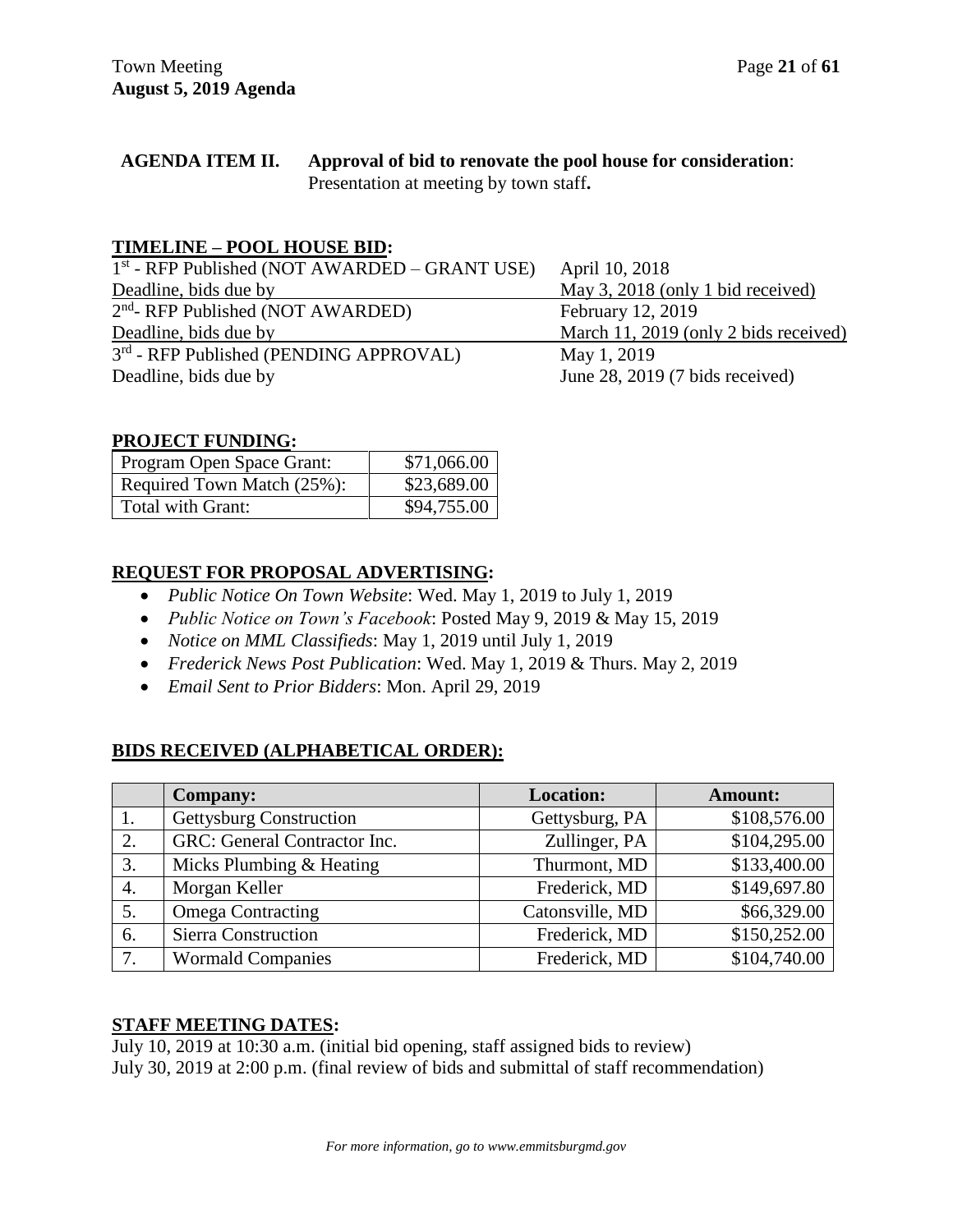# **NOTES:**

- All bids were extremely comparable in the understanding of the RFP and what work will be completed.
- Each bid was submitted with an option to add 4 ceiling fans in each restroom.
- References were obtained for the four lowest bidders (Omega, Wormald, General Contractor and Gettysburg Construction).

# **TOWN STAFF RECOMMENDATION:**

Staff recommends Omega Contracting and Consulting for \$66,329 for the pool house rehabilitation project for the following reasons:

- 1. All work will be done as mentioned in the RFP.
- 2. One-year warranty.
- 3. The bid was about the price town staff expected for the project.
- 4. Three reference checks were conducted and all three were outstanding.
	- a. Croaton Investments (clubhouse renovation) used Omega at least 12 times; quality of work is great; very happy with the work performed.
	- b. Harbor Group Management (three pool houses and two clubhouse renovations) quality of work was great; very responsive and attentive to any problems.
	- c. UDR Inc. (three clubhouses and one pool house renovation) very happy with the work; no change orders.
- 5. Pool houses and clubhouses are one of Omega's specialties.
- 6. Better Business Bureau check: Omega Contracting and Consulting has been in business in this area since August 13, 2012 and has the highest rating an A+. No complaints on file.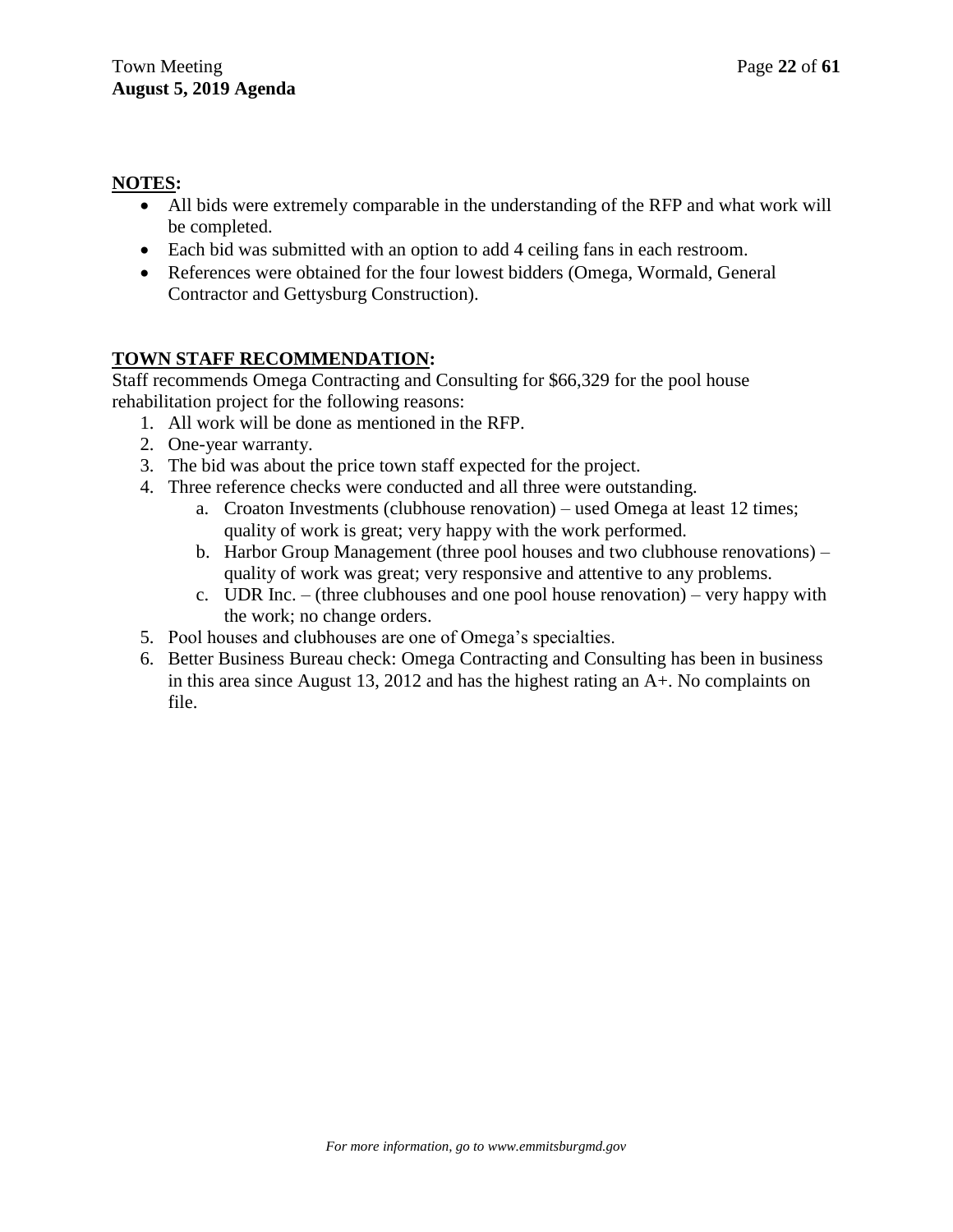**AGENDA ITEM III. Award Stand 5 forestry bid for consideration**: Bid tabulations chart to be provided at town meeting. Presentation by town staff at town meeting.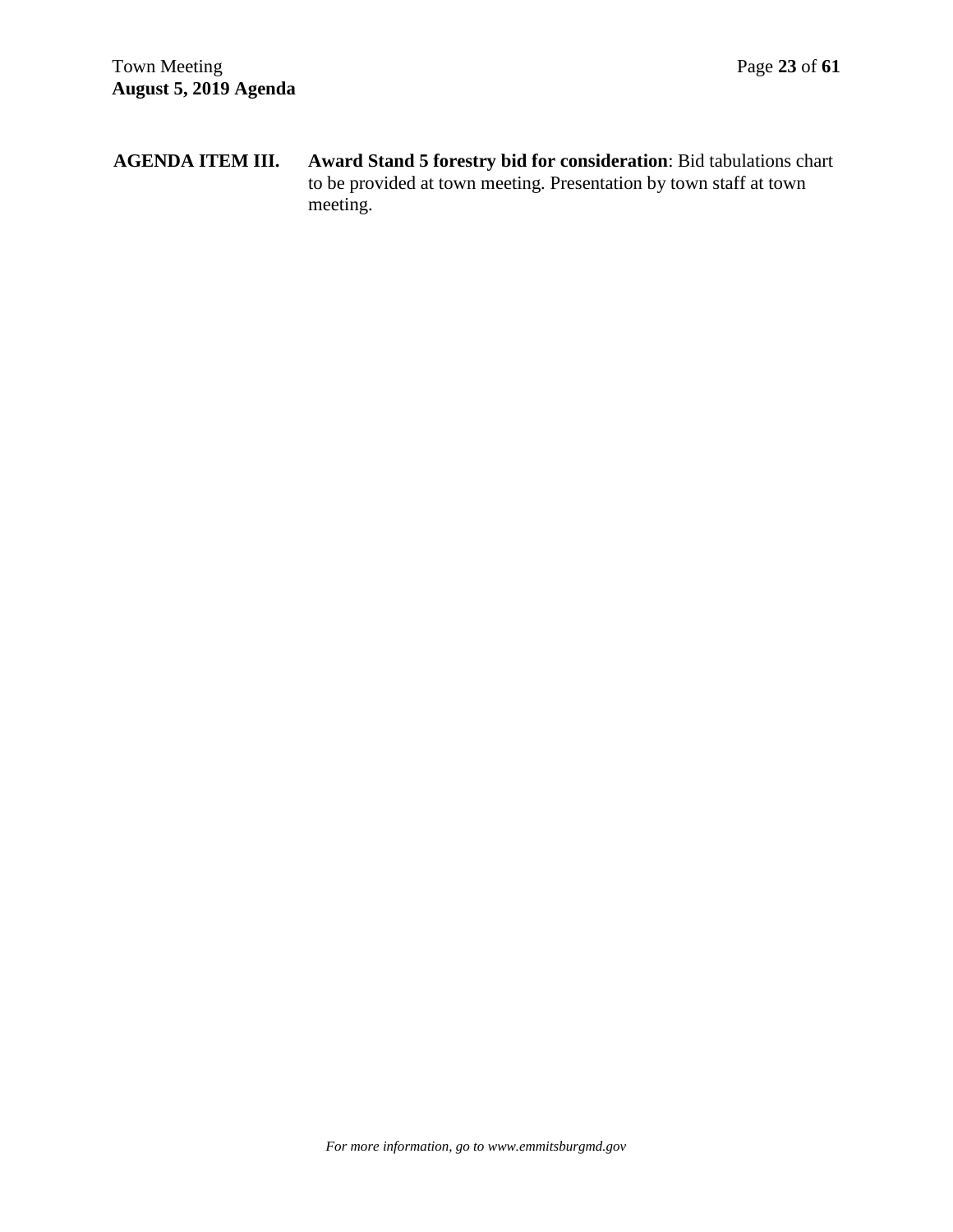### **AGENDA ITEM IV. Hold public hearing and final vote on proposed ordinance 19-03 (Chapter 17.38) sign code for consideration**: Presentation at meeting by town staff.

ORDINANCE SERIES: 2019 Page 1 of 36 ORD. NO: 19 - 03

### AN ORDINANCE TO AMEND TITLE 15 & 17 OF THE CODE OF EMMITSBURG ENTITLED BUILDINGS AND CONSTRUCTION & ZONING

\*\*\*\*\*\*\*\*\*\*\*\*\*\*\*\*\*\*\*\*\*\*\*\*\*\*\*\*\*\*\*\*\*\*\*\*\*\*\*\*\*\*\*\*\*\*\*\*\*\*\*\*\*\*\*\*\*\*\*\*\*\*\*\*\*\*\*\*\*\*\*\*\*\*\*\*\*\*\*\*\*\*\*\*\*

**BE IT RESOLVED, ENACTED AND ORDAINED** by the Mayor and Board of Commissioners of the Town of Emmitsburg, Maryland, pursuant to the authority granted to them by the laws of Maryland and the Charter of the Town of Emmitsburg, that Title 15, Chapter 15.16 of the Emmitsburg Municipal Code, be, and hereby is, repealed in its entirety and replaced with Title 17, Chapter 17.38.

### **Chapter 17.38 - Sign Code**

- **17.38.010 – Applicability.**
- **17.38.020 – Purpose & Intent.**
- **17.38.030 – Definitions.**
- **17.38.040 – Prohibited Signs.**
- **17.38.050 – Signs Exempt From Permit Requirements.**
- **17.38.060 – General Regulations.**
- **17.38.070 – Regulations by Sign Type: On-Premises Signs.**
- **17.38.080 – Regulations by Sign Type: Off-Premises Signs.**
- **17.38.090 – Regulations by Sign Type: Limited Duration Signs.**
- **17.38.100 – Regulations by Sign Type: Temporary Signs.**
- **17.38.110 – Regulations by Sign Type: Portable Signs.**
- **17.38.120 – Regulations by Sign Type: Street Pole Banners.**
- **17.38.130 – Signs In the Conservation / Recreation (C-R) District.**
- **17.38.140 – Signs In Residential (R-1, R-2, & R-3) Districts.**
- **17.38.150 – Signs In the Institutional (INST) District.**
- **17.38.160 – Signs In the Village Zone (VZ) District.**
- **17.38.170 – Signs In the Commercial (B-1 & B-2), Industrial Park (IP), And Office, Research, and Industrial (ORI) Districts.**
- **17.38.180 – Removal of Unsafe, Unlawful, or Abandoned Signs.**
- **17.38.190 – Permits & Applications.**
- **17.38.200 – Nonconforming Signs.**
- **17.38.210 – Signs on the Premises of Legally Nonconforming Uses.**
- **17.38.220 – Substitution Clause.**
- **17.38.230 – Violations.**
- **17.38.010 – Applicability.**

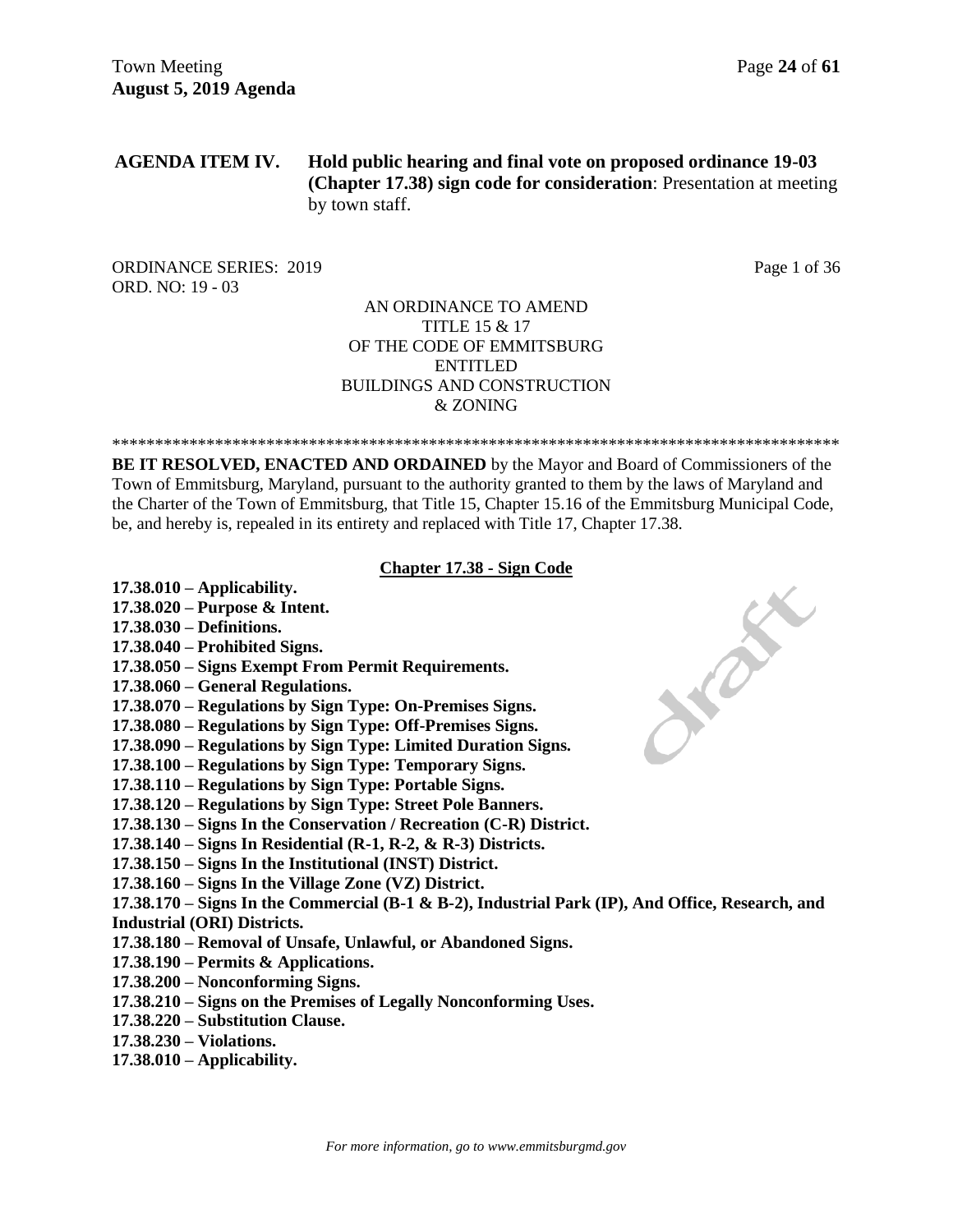Any sign erected, altered, or maintained after the effective date of this Chapter shall conform to the following regulations.

### **17.38.020 – Purpose & Intent.**

Signs perform an important function in identifying and promoting properties, businesses, services, residences, events, and other matters of interest to the public. The intent of this Chapter is to regulate all signs within the town to ensure that they are appropriate for their respective uses, in keeping with the appearance of the affected property and surrounding environment, and protective of the public health, safety, and general welfare by:

- A. Setting standards and providing uniform, scientifically based controls that permit reasonable use of signs and preserve the character of the town.
- B. Prohibiting the erection of signs in such numbers, sizes, designs, illumination, and locations as may create a hazard to pedestrians and motorists.
- C. Avoiding excessive conflicts from large or multiple signs, so that permitted signs provide adequate identification and direction while minimizing clutter, unsightliness, and confusion.
- D. Establishing a process for the review and approval of sign permit applications.
- E. Ensuring sign design that builds on the traditional town image and visual environment the town seeks to promote.

### **17.38.030 – Definitions.**

Words and terms used in this Chapter shall have the meanings given in this Chapter. Unless expressly stated otherwise, any pertinent word or term not part of this listing but vital to the interpretation of this Chapter, shall be construed to have their legal definition, or in absence of a legal definition, their meaning as commonly accepted by practitioners including civil engineers, surveyors, architects, landscape architects, and planners.

Abandoned sign: a sign that has not identified or advertised a current business, service, owner, product, or activity for a period of at least 180 days, in the case of off-premises signs, or at least 360 days in the case of on-premises signs.

Address sign: a sign that designates the street number and/or street name for identification purposes, as designated by the United States Postal Service (also known as: nameplate sign).

Animated sign: a sign depicting action, motion, or light or color changes through electrical or mechanical means.

Awning: a cloth, plastic, or other nonstructural covering that projects from a wall for shielding a doorway or window. An awning is either permanently attached to a building or can be raised or retracted to a position against the building when not in use.

Awning sign: any sign painted on, or applied to, an awning.

Balloon sign: a lighter-than-air, gas-filled balloon, tethered in a fixed location, which contains an advertisement message on its surface or attached to the balloon in any manner.

Banner: any cloth, bunting, plastic, paper, or similar non-rigid material attached to any structure, staff, pole, rope, wire, or framing which is anchored on two or more edges or at all four corners. Banners are temporary in nature and do not include flags.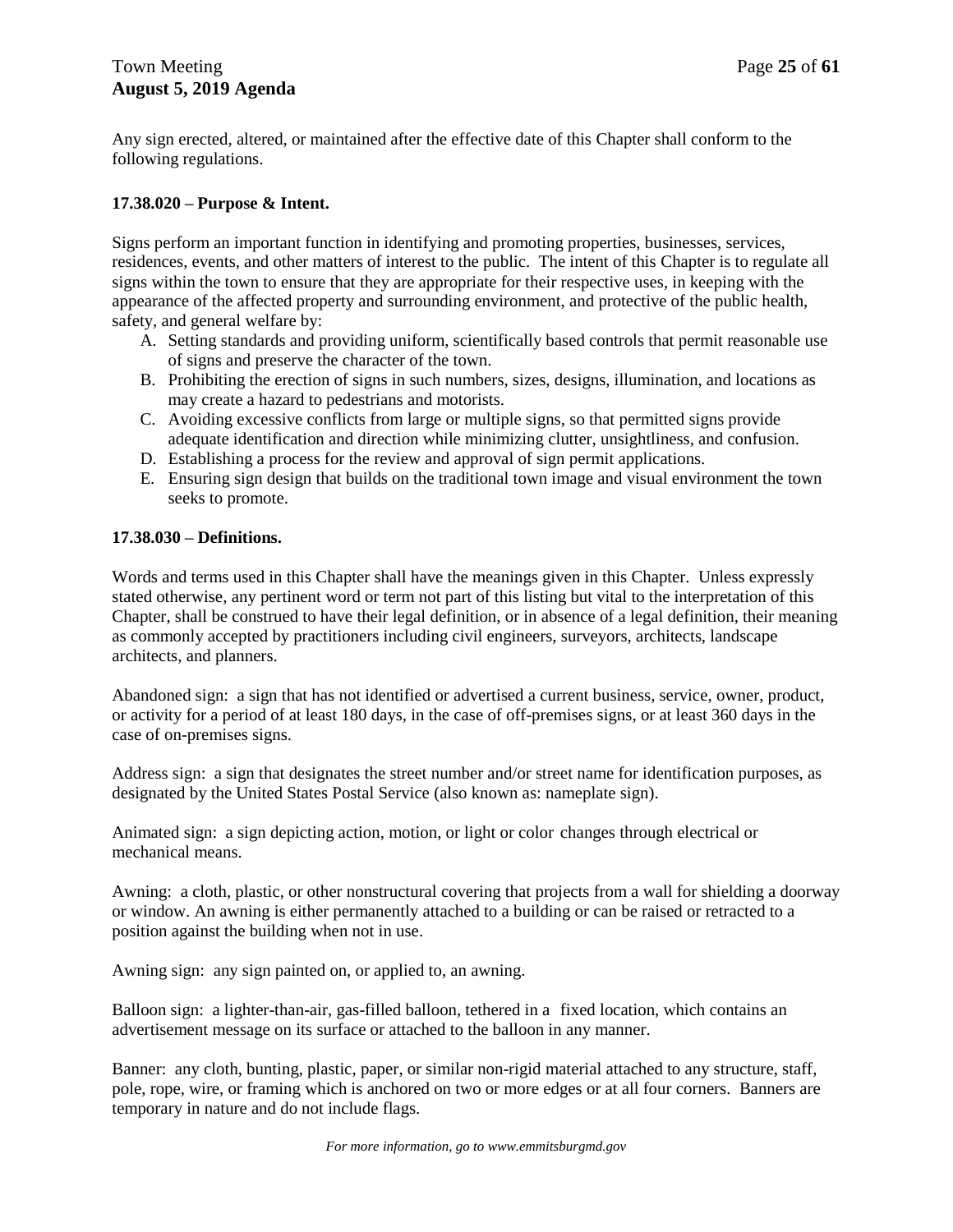Beacon lighting: any source of electric light, whether portable or fixed, the primary purpose of which is to cast a concentrated beam of light generally skyward as a means of attracting attention to its location rather than to illuminate any particular sign, structure, or other object.

Building frontage: the maximum linear width of a building measured in a single straight-line parallel, or essentially parallel, with the abutting Public Street or parking lot.

Canopy: a structure other than an awning made of fabric, metal, or other material that is supported by columns or posts affixed to the ground and may also be connected to a building.

Changeable copy sign: a sign or portion thereof on which the copy or symbols change either automatically through electrical or electronic means, or manually through placement of letters or symbols on a panel mounted in or on a track system. The two types of changeable-copy signs are manual changeable copy signs and electronic changeable copy signs, which include message center signs, digital displays, and tri-vision boards.

Channel letter sign: a sign consisting of fabricated or formed three-dimensional letters, individually applied to a wall, which may accommodate a light source.

Clearance: the distance above the walkway, or other surface if specified, to the bottom edge of a sign. This term can also refer to a horizontal distance between two objects.

Commercial: any sign that advertises products, goods, businesses, services, or identifies a business located onsite or offsite from the location of the sign or which pertains primarily to the economic and commercial interests of the sign sponsor and/or the sign audience.

Digital display: the portion of a sign message made up of internally illuminated components capable of changing the message periodically. Digital displays may include but are not limited to LCD, LED, or plasma displays.

Directional sign: signs designed to provide direction to pedestrian and vehicular traffic into and out of, or within a site.

Festoon lighting: a type of illumination comprised of either: (a) a group of incandescent light bulbs hung or strung overhead or on a building or other structure, or (b) light bulbs not shaded or hooded or otherwise screened to prevent direct rays of light from shining on adjacent properties or rights-of-way.

Flag: any sign printed or painted on cloth, plastic, canvas, or other like material with distinctive colors, patterns, or symbols attached to a pole or staff and anchored along only one edge or supported or anchored at only two corners.

Flashing sign: a sign whose artificial illumination is not kept constant in intensity at all times when in use and which exhibits changes in light, color, direction, or animation.

Foot-candle: a unit of incident light (on a surface) stated in lumens per square foot and measurable with an illuminance meter, a.k.a. foot-candle or light meter. One (1) foot-candle is equal to one (1) lumen per square foot.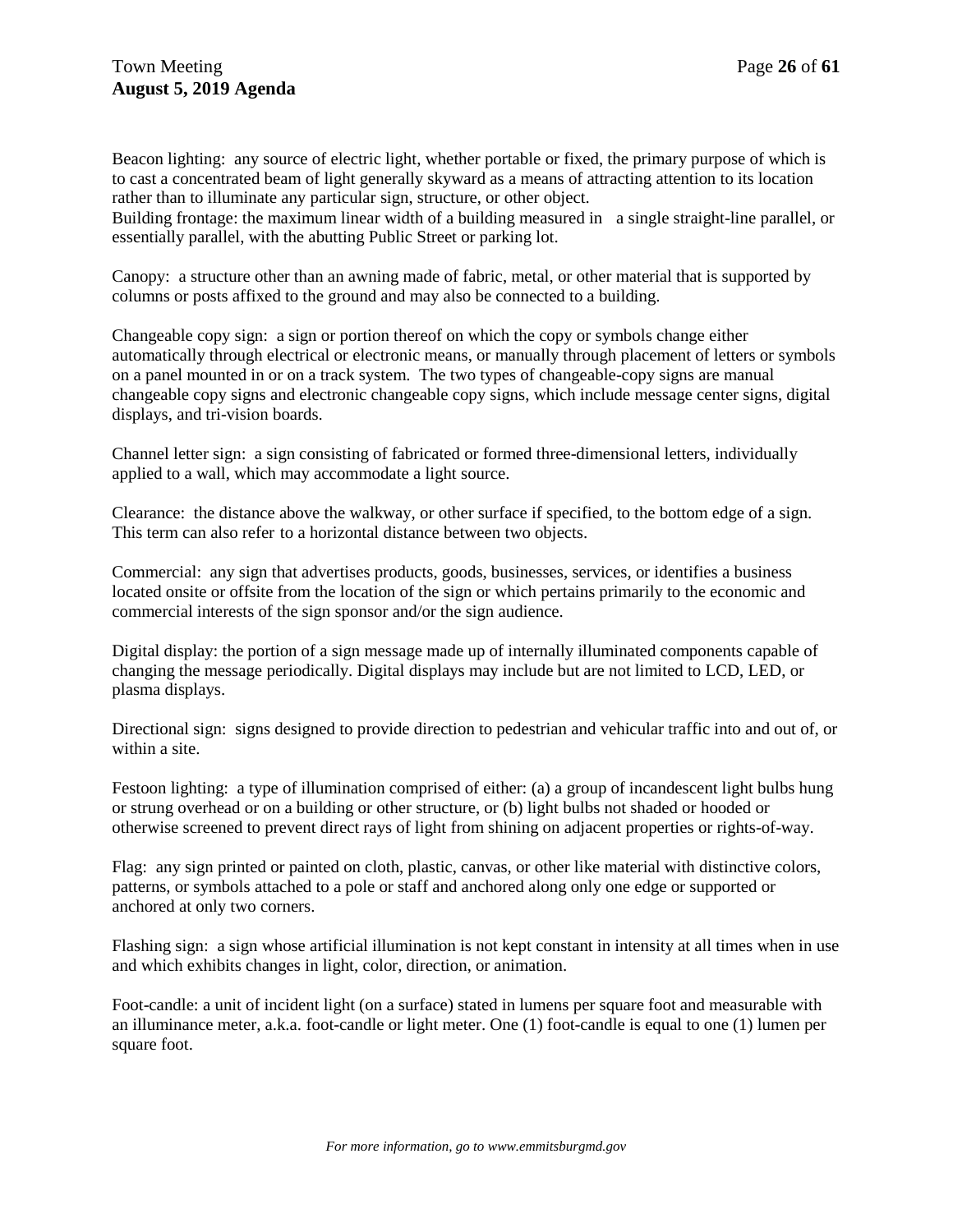Foot-lambert: a unit of emitted light (from a surface) stated in lumens per square foot and measurable with an illuminance meter, a.k.a. foot-candle or light meter. One (1) foot-lambert is equal to one (1) lumen per square foot.

Freestanding sign: a sign supported by structures or supports that are placed on, or anchored in, the ground; and that is independent and detached from any building or other structure. The following are subtypes of freestanding signs:

Ground sign: a sign permanently affixed to the ground at its base, supported entirely by a base structure, and not mounted on a pole or attached to any part of a building (also known as monument sign).

Pole sign: a free standing sign that is permanently supported in a fixed location by a structure of one or more poles, posts, uprights, or braces from the ground and not supported by a building or a base structure.

Gas station canopy: a freestanding, open-air structure constructed for the purpose of shielding service station islands from the elements.

Gas station canopy sign: any sign that is part of, or attached to, the vertical sides of the gas station canopy roof structure. For the purposes of this Chapter, gas station canopy signs shall be considered wall signs.

Government/regulatory sign: any sign for the control of traffic or for identification purposes, street signs, warning signs, railroad crossing signs, and signs of public service companies indicating danger or construction, which are erected by or at the order of a public officer, employee or agent thereof, in the discharge of official duties.

Historic district: a district or zone designated by a local, state, or federal government, within which buildings, structures, and/or appurtenances are deemed important because of their association with history, or because of their unique architectural style and scale.

Holiday decorations: signs or displays including lighting which are a non-permanent installation celebrating national, state, and local holidays, religious or cultural holidays, or other holiday seasons (also known as seasonal decorations).

Illumination: a source of any artificial or reflected light, either directly from a source of light incorporated in, or indirectly from an artificial source.

External illumination: artificial light, located away from the sign, which lights the sign, the source of which may or may not be visible to persons viewing the sign from any street, sidewalk, or adjacent property.

Internal illumination: a light source that is concealed or contained within the sign and becomes visible in darkness through a translucent surface. Message center signs, digital displays, and signs incorporating neon lighting shall not be considered internal illumination for the purposes of this Chapter.

Halo illumination: a sign using a 3-dimensional message, logo, etc., which is lit in such a way as to produce a halo effect (also known as backlit illumination).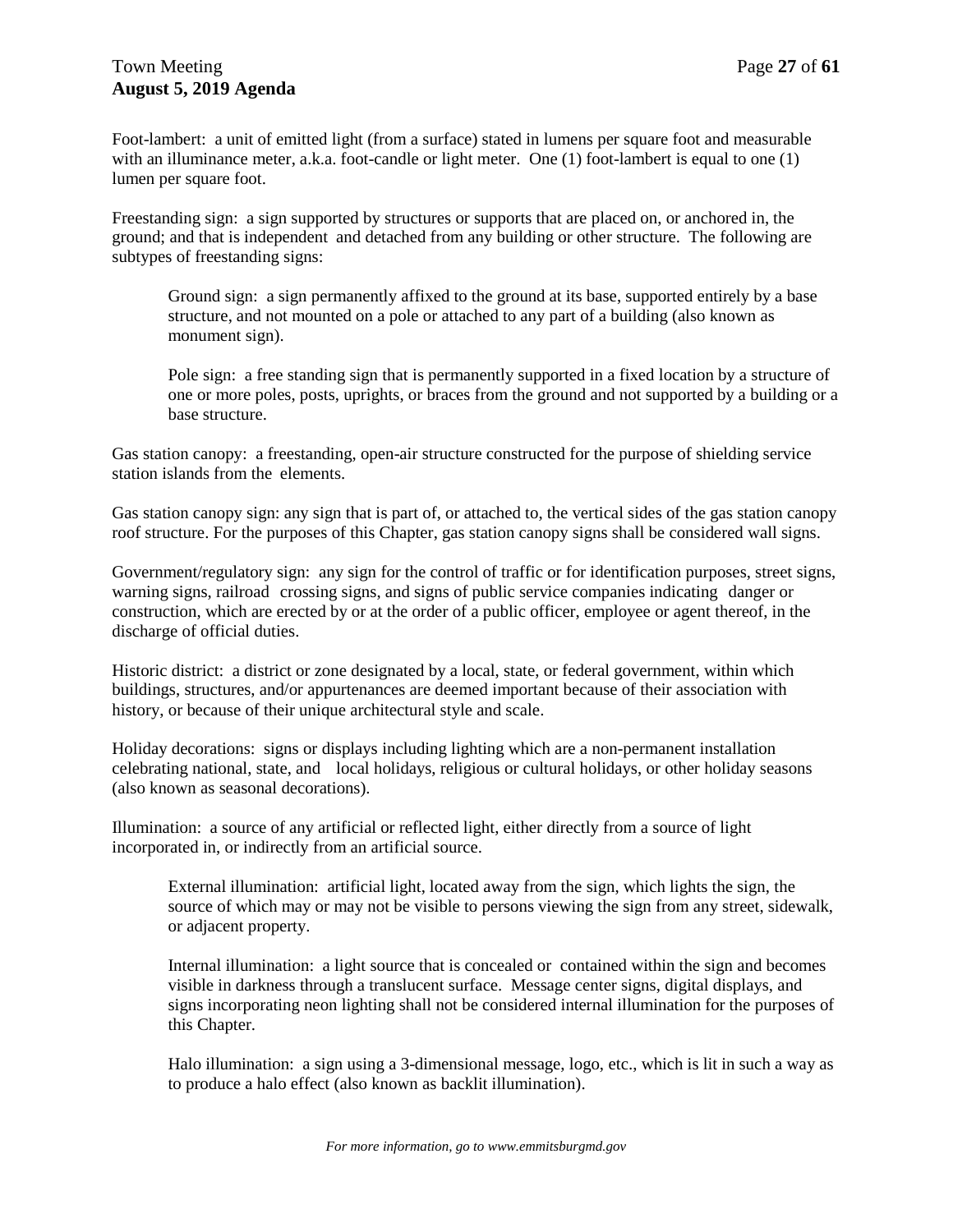Illuminated sign: a sign with electrical equipment installed for illumination, either internally illuminated through its sign face by a light source contained inside the sign or externally illuminated by a light source aimed at its surface.

Incidental sign: a sign that displays general site information, instructions, directives, or restrictions that are primarily oriented to pedestrians and motor vehicle operators who have entered a property from a public street. These signs shall not contain any commercial advertising.

Incidental window sign: signs displayed in the window displaying information such as the business' hours of operation, credit institutions accepted, commercial and civic affiliations, and similar information. These signs shall be informational only and shall not contain a commercial message. Inflatable sign: a sign that is an air-inflated object, which may be of various shapes, made of flexible fabric, resting on the ground or structure and equipped with a portable blower motor that provides a constant flow of air into the device.

Interactive sign: an electronic or animated sign that reacts to the behavior or electronic signals of motor vehicle drivers.

Legibility: the physical attributes of a sign that allow for an observer's differentiation of its letters, words, numbers, or graphics.

Light trespass: light emitted by a lighting installation, which extends beyond the boundaries of the property on which the installation is sited.

Limited duration sign: a non-permanent sign that is displayed on private property for more than 30 days, but less than 180 days.

Luminance: an objective measurement of the brightness of illumination, including illumination emitted by an electronic sign, measured in candles per square foot (cd/ft²).

Manual changeable copy sign: a sign or portion thereof on which the copy or symbols are changed manually through placement or drawing of letters or symbols on a sign face.

Marquee: a permanent structure, other than a roof or canopy, attached to, supported by, and projecting from a building and providing protection from the elements.

Marquee sign: any sign attached to a marquee for the purpose of identifying a use or product. If attached to a theater, performing arts center, cinema, or other similar use, it may also advertise films or productions.

Mechanical movement sign: a sign having parts that physically move rather than merely appear to move as might be found in a digital display. The physical movement may be activated electronically or by another means, but shall not include wind-activated movement such as used for banners or flags. Mechanical movement signs do not include digital signs that have changeable, programmable displays.

Memorial sign: a memorial plaque or tablet, including grave markers or other remembrances of persons or events, which is not used for a commercial message.

Menu sign: a permanent sign for displaying the bill of fare available at a restaurant, or other use serving food, or beverages.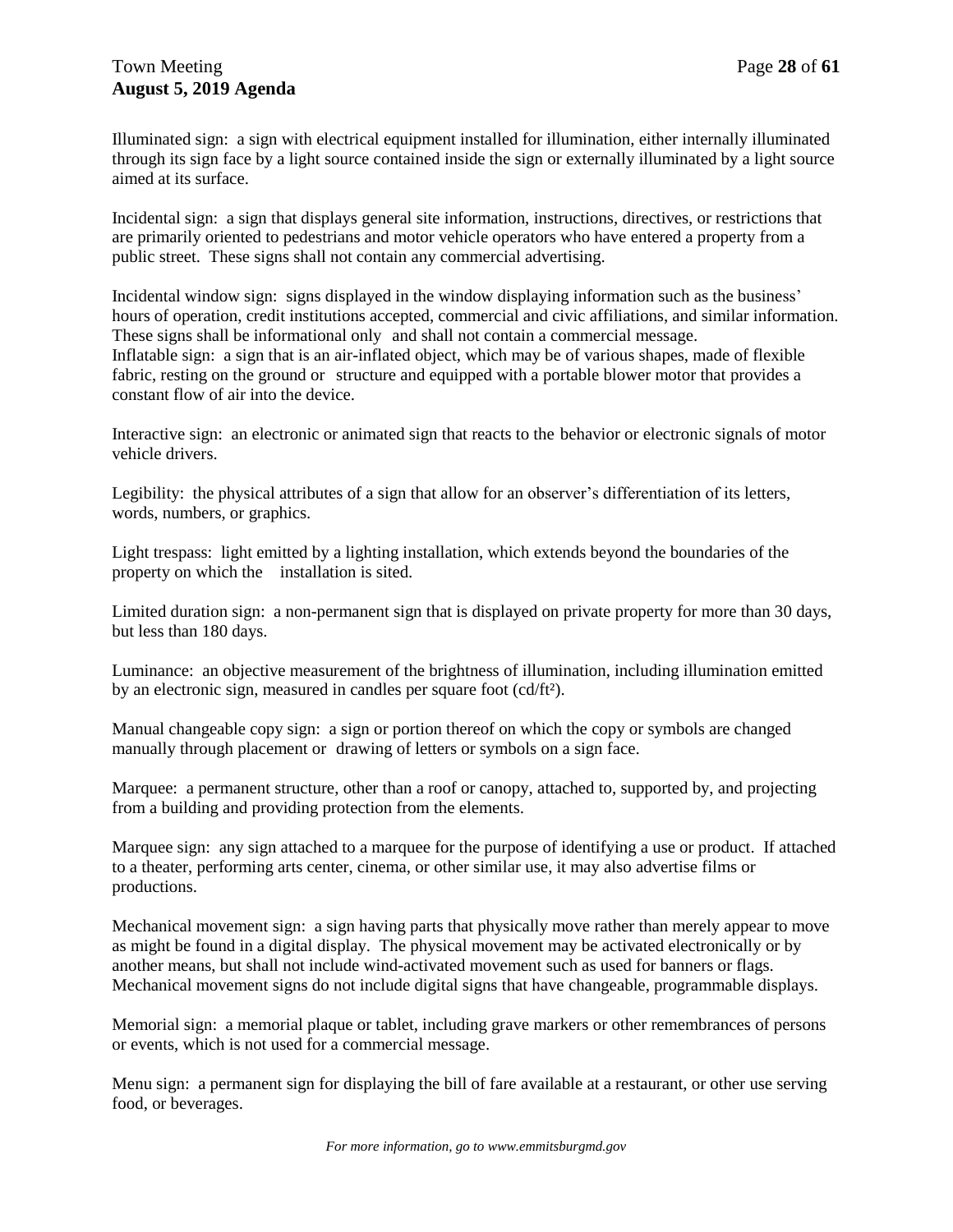Message center sign: a type of illuminated, changeable copy sign that consists of electronically changing alphanumeric text often used for gas price display signs and athletic scoreboards. Message sequencing: the spreading of one message across more than one sign structure.

Multi-tenant sign: a freestanding sign used to advertise businesses that occupy a shopping center or complex with multiple tenants.

Mural (or mural sign): a large picture/image (including but not limited to painted art) which is painted, constructed, or affixed directly onto a vertical building wall, which may or may not contain text, logos, and/or symbols.

Neon sign: a sign illuminated by a neon tube, or other visible light-emanating gas tube, that is bent to form letters, symbols, or other graphics.

Noncommercial: any sign which is not a Commercial Sign.

Nonconforming sign: a sign that was legally erected and maintained at the effective date of this Chapter, or amended thereto, that does not currently comply with sign regulations of the district in which it is located.

Off-premises sign: an outdoor sign whose message directs attention to a specific business, product, service, event or activity, or other commercial or noncommercial activity, or contains a non-commercial message about something that is not sold, produced, manufactured, furnished, or conducted on the premises upon which the sign is located (also known as a third party sign, billboard, or outdoor advertising).

Official traffic sign: official highway route number signs, street name signs, directional signs and other traffic signs erected and maintained on public highways and roads in the interest of public safety or for the regulation of traffic.

On-premises sign: a sign whose message and design relate to an individual business, profession, product, service, event, point of view, or other commercial or non-commercial activity sold, offered, or conducted on the same property where the sign is located.

Pennant: a triangular or irregular piece of fabric or other material, commonly attached in strings or strands, or supported on small poles intended to flap in the wind.

Permanent sign: a sign attached or affixed to a building, window, or structure, or to the ground in a manner that enables the sign to resist environmental loads, such as wind, and that precludes ready removal or movement of the sign and whose intended use appears to be indefinite.

Personal expression sign: an on-premises sign that expresses an opinion, interest, position, or other noncommercial message.

Portable sign: a sign designed to be transported or moved and not permanently attached to the ground, a building, or other structure.

Sandwich board sign: a type of freestanding, portable, temporary sign consisting of two faces connected and hinged at the top and whose message is targeted to pedestrians (also known as aframe sign).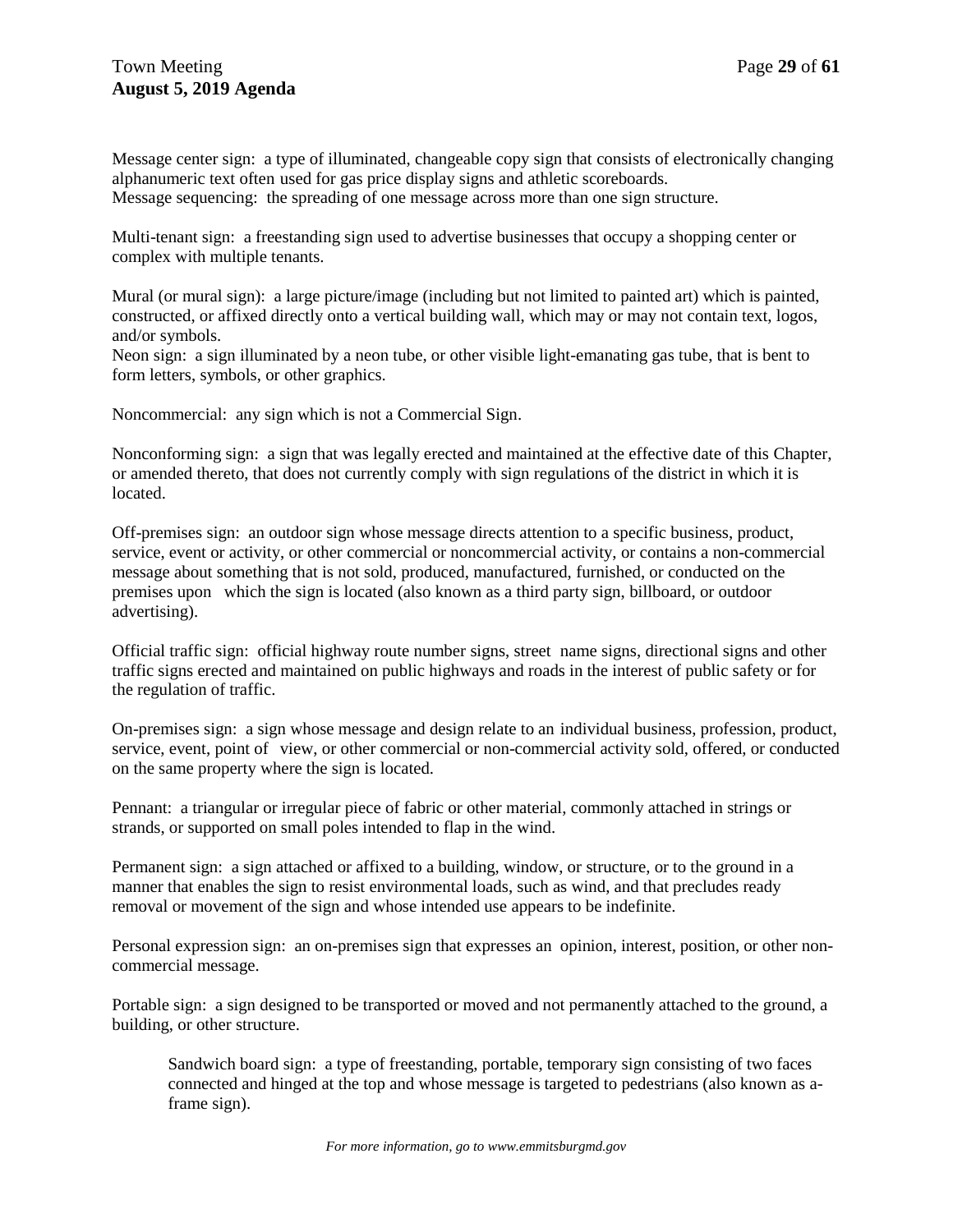Vehicular sign: a sign affixed to a vehicle in such a manner that the sign is used primarily as a stationary advertisement for the business on which the vehicle sits or is otherwise not incidental to the vehicle's primary purpose.

Private drive sign: a sign indicating a street or drive, which is not publicly owned, maintained, and used only for access by the occupants of the development and their guests. Projecting sign: a building mounted double-sided sign with the two faces generally perpendicular to the

building wall, not to include signs located on a canopy, awning, or marquee (also known as blade sign).

Public sign: a sign erected or required by government agencies or utilities, including traffic, utility, safety, railroad crossing, and identification signs for public facilities.

Reflective sign: a sign containing any material or device, which has the effect of intensifying reflected light.

Revolving sign: a sign, which revolves in a circular motion; rather than remaining stationary on its supporting structure.

Roof sign: a building mounted sign erected upon, against, or over the roof of a building.

Scoreboard: a sign contained within an athletic venue and intended solely to provide information to the attendees of an athletic event.

Security sign: an on premises sign regulating the use of the premises, such as a "no trespassing," "no hunting," or "no soliciting" sign (also known as warning sign).

Shielded: the description of a luminaire from which no direct glare is visible at normal viewing angles, by virtue of it being properly aimed, oriented, and located and properly fitted with such devices as shields, barn doors, baffles, louvers, skirts, or visors.

Sign: any device, structure, fixture, painting, emblem, or visual that uses words, graphics, colors, illumination, symbols, numbers, or letters for communicating a message. Sign includes the sign faces as well as any sign supporting structure.

Sign area: the total dimensions of a sign surface used to display information, messages, advertising, logos, or symbols. See §17.38.060.D. For standards for measuring sign area.

Sign face: the part of the sign that is or can be used for the sign area. The sign area could be smaller than the sign face.

Sign height: the vertical dimension of a sign as measured using the standards in §17.38.060.D.

Sign supporting structure: poles, posts, walls, frames, brackets, or other supports holding a sign in place.

Sight triangle: a triangle at an intersection, formed by the two roads or rights-of-way and a third line, which must be kept clear of obstructions such as signs so that people in one road can see cars approaching on the other.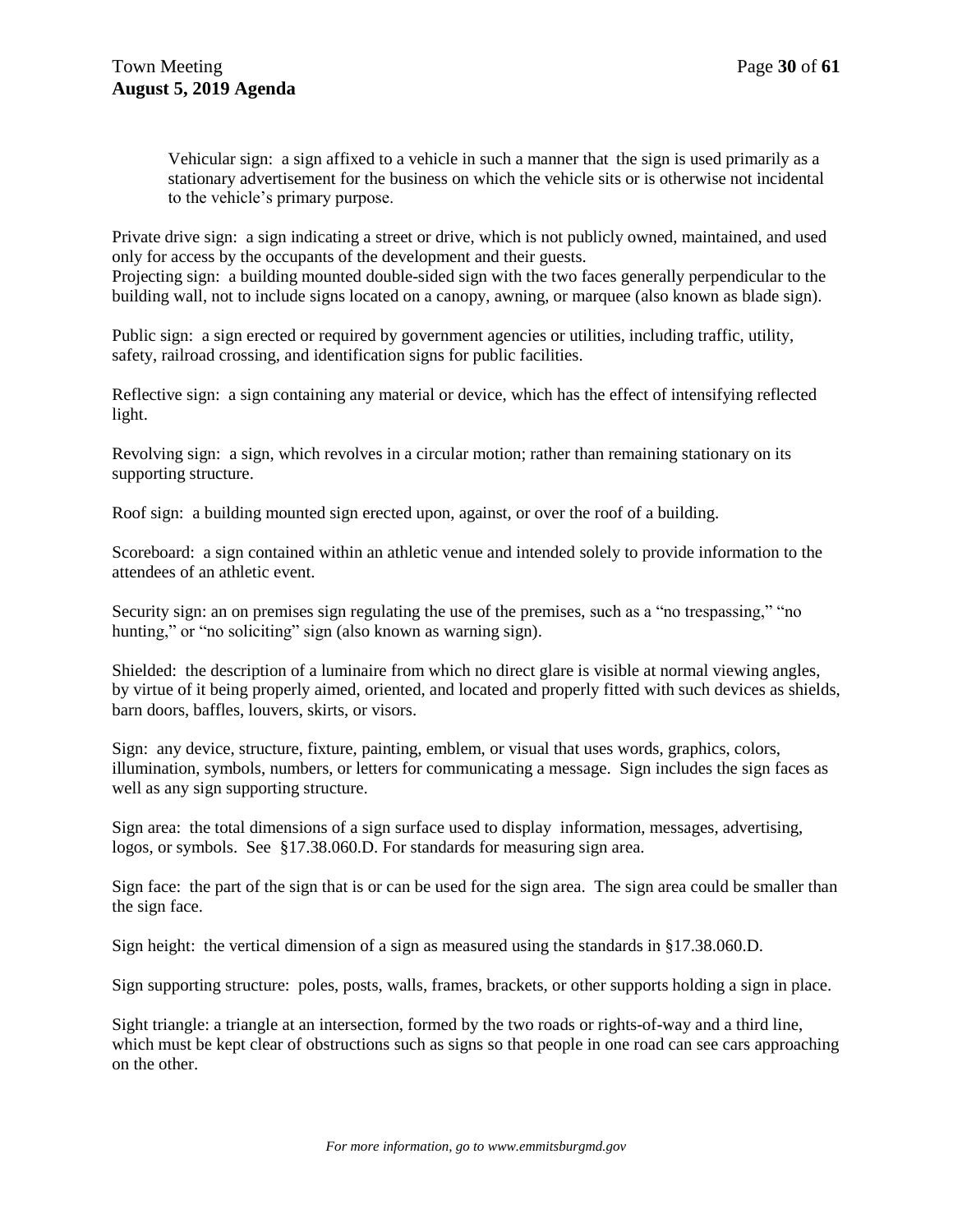Snipe sign: a sign tacked, nailed, posted, pasted, glued, or otherwise attached to trees, poles, stakes, fences, public benches, streetlights, or other objects, or placed on any public property or in the public right-of-way or on any private property without the permission of the property owner.(also known as bandit sign)

Storefront: the exterior façade of a building housing a commercial use visible from a street, sidewalk, or other pedestrian way accessible to the public and containing the primary entrance to the commercial establishment.

Streamers: a display made of lightweight, flexible materials, consisting of long, narrow, wavy strips hung individually or in a series, with or without a logo or advertising message printed or painted on them and typically designed to move in the wind.

Street: any road, highway, avenue, alley, lane, or other public way within and under the jurisdiction of the Town, Frederick County, or State of Maryland. "Street" includes a lane, parking lane, or other discrete portion of a street.

Street frontage: the side or sides of a lot abutting on a public street or right-of-way.

Street pole banner: a banner suspended above a public sidewalk and attached to a single street pole. These signs shall not contain any commercial advertising.

Temporary sign: a sign that is not permanently installed or affixed to the ground or any structure or building, located on private property, and/or constructed of paper, cloth, canvas, plastic sheet, cardboard, wallboard, plywood, or like material that appears to be intended to be or is determined by the zoning administrator to be displayed for no more than 30 consecutive days at one time.

Town: Town of Emmitsburg

Town manager: the Town manager or the Town manager's designee.

Tri-vision boards: an outdoor unit with a slatted face that allows three different copy messages to revolve at intermittent intervals.

Vending machine sign: a sign displayed on a vending machine indicating the name of the product being sold and/or the price of such product.

Wall sign: a building mounted sign, which is either attached to, displayed on, or painted on an exterior wall in a manner parallel with the wall surface. A sign installed on a false or mansard roof is also considered a wall sign. (also known as: fascia sign, parallel wall sign, or band sign)

Window sign: any sign that is applied, painted, or affixed to a window, or placed inside a window, within three (3) feet of the glass, facing the outside of the building, and easily seen from the outside. Customary displays of merchandise or objects and material without lettering behind a store window are not considered signs.

### **17.38.040 – Prohibited Signs.**

The following signs are unlawful and prohibited:

- A. Abandoned signs.
- B. Marquee signs.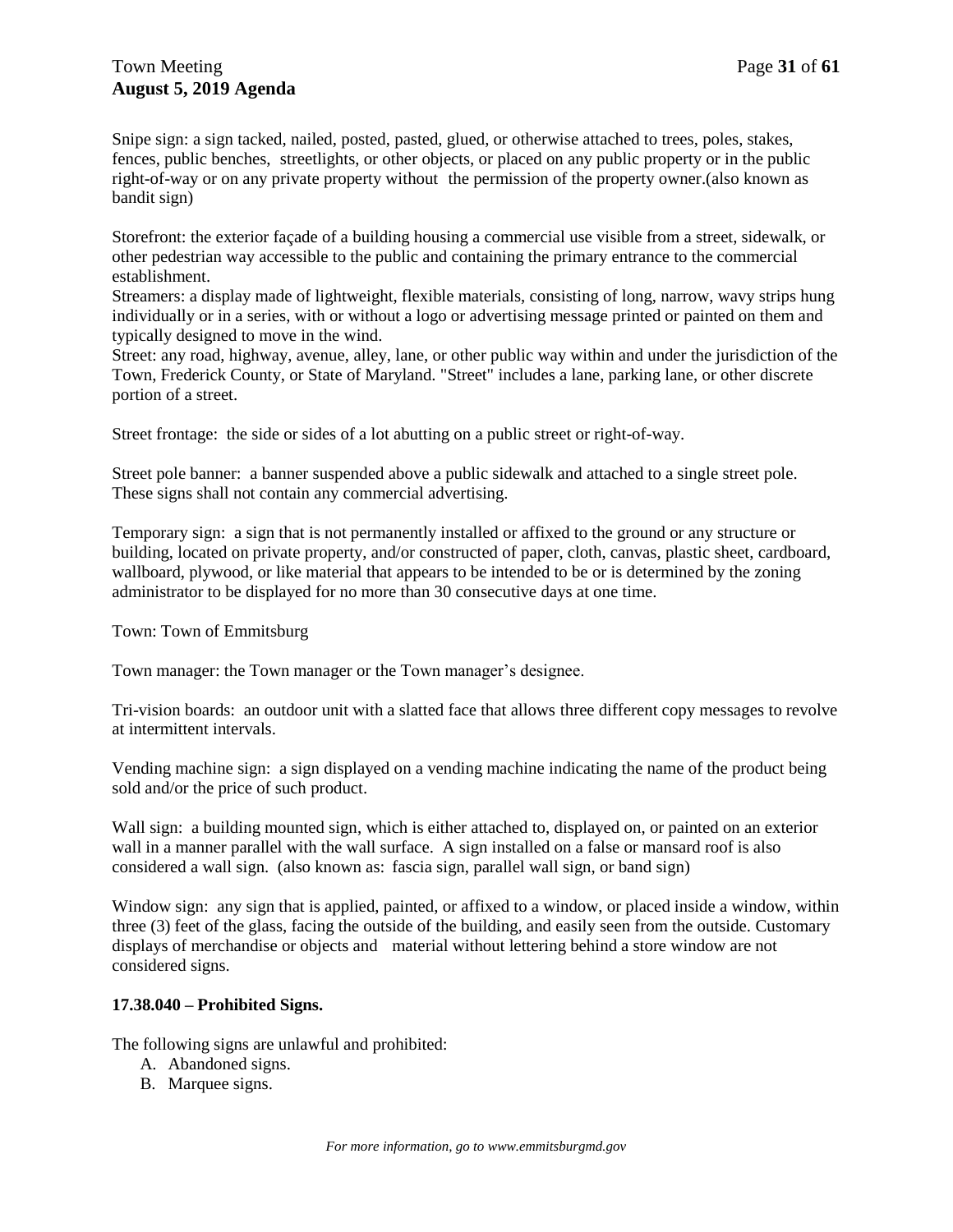- C. Snipe signs. Signs shall only be attached to utility poles in conformance with state and utility regulations and the requirements of this Chapter.
- D. Vehicular signs. This regulation does not include the use of business logos, identification or advertising on vehicles primarily and actively used for business purposes and/or personal transportation.
- E. Mechanical movement signs, including revolving signs.
- F. Pennant strings and streamers.
- G. Animated signs, flashing signs, or signs that scroll or flash text or graphics.
- H. Inflatable devices or balloon signs, with the exception of balloons used in temporary, noncommercial situations.
- I. Any signs that imitates, resembles, interferes with, or obstructs official traffic lights, signs, or signals.
- J. Signs which prevent free ingress or egress from any door, window, fire escape, or that prevent free access from one part of a roof to any other part. No sign other than a safety sign shall be attached to a standpipe or fire escape.
- K. Signs that emit smoke, visible vapors, particulate matter, sound, odor or contain open flames.
- L. Reflective signs or signs containing mirrors.
- M. Interactive signs.
- N. Signs incorporating beacon or festoon lighting.
- O. Any banner or sign of any type suspended across a public street, without the permission of the owner of the property and road.
- P. Roof signs.
- Q. Signs erected on private or public property without the permission of the property owner, with the exception of those authorized or required by local, state, or federal government.
- R. Any sign containing information, which states or implies that a property may be used for any purpose not permitted under the provisions of the Town's zoning Chapter.
- S. Signs that exhibit statements, words, or pictures of obscene or pornographic subjects as determined by the town.
- T. Any sign that promotes illegal activity.
- U. Any sign which is not expressly permitted under this chapter or which does not satisfy the required criteria for the sign as stated in this chapter.

### **17.38.050 – Signs Exempt from Permit Requirements.**

The following signs shall be allowed without a sign permit and shall not be included in the determination of the type, number, or area of permanent signs allowed within a zoning district, provided such signs comply with the regulations in this section, if any.

- A. Official traffic signs.
- B. Government/regulatory signs.
- C. Signs inside a building, or other enclosed facility, which are not meant to be viewed from the outside, and are located greater than three (3) feet from the window.
- D. Holiday and seasonal decorations.
- E. Personal expression signs of any type, including flags, provided that they do not exceed three (3) sq. ft. in area per side, are non-commercial in nature, and not illuminated.
- F. Address signs up to two (2) signs stating address, number and/or name of occupants of the premises and do not include any commercial advertising or other identification.
	- 1. Residential districts. Signs not to exceed three (3) sq. Ft. In area.
	- 2. Non-residential districts. Signs not to exceed five (5) sq. Ft. In area.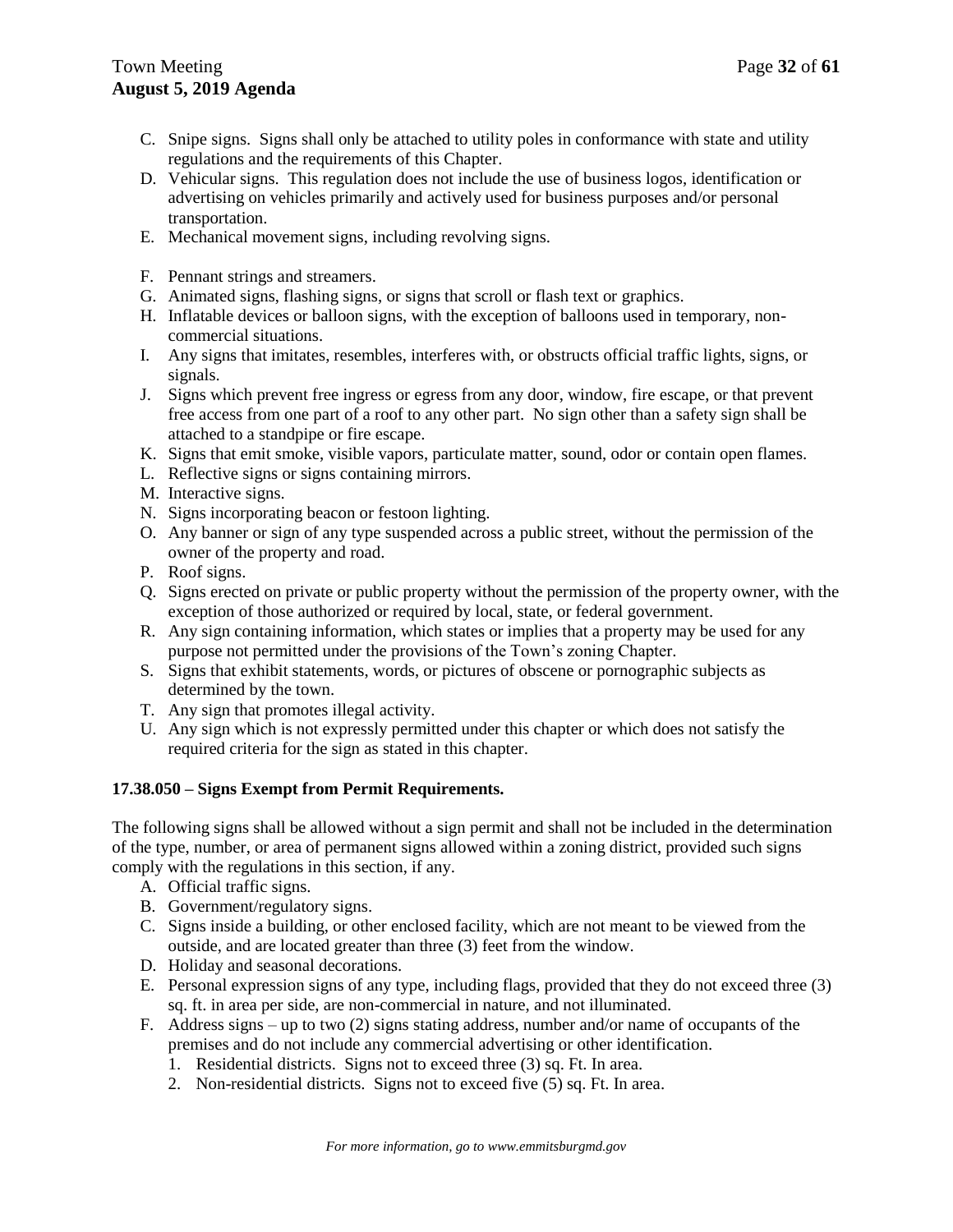- G. Public signs signs erected or required by government agencies or utilities, including traffic, utility, safety, railroad crossing, and identification or directional signs for public facilities.
- H. Signs or emblems of a religious, civil, philanthropic, historical or educational organization that do not exceed five (5) sq. Ft. In area.
- I. Private drive signs one  $(1)$  sign per driveway entrance, not to exceed two  $(2)$  sq. Ft. In area.
- J. Security and warning signs these limitations shall not apply to the posting of conventional "no trespassing," signs in accordance with state law.
	- 1. Residential districts. Signs not to exceed two (2) sq. Ft. In area.
	- 2. Non-residential districts. Maximum of one (1) large sign per property, not to exceed five (5) sq. Ft. In area. All other posted security and warning signs may not exceed two (2) sq. ft. in area.
- K. Flags:
	- 1. Location. Flags and flagpoles shall not be located within any right-of-way.
	- 2. Height. The height at which flags may be displayed may not exceed 30 ft.
	- 3. Number. No more than two (2) flags per lot in residential districts, no more than three (3) flags per lot in all other districts.
	- 4. Size. Maximum flag size is 24 sq. ft. in residential districts, 35 sq. Ft in all other districts.
	- 5. Flags containing commercial messages may be used as permitted freestanding or projecting signs, and, if so used, the area of the flag shall be included in, and limited by the computation of allowable area for signs on the property.
	- 6. Flags up to three (3) sq. ft. In area containing noncommercial messages are considered personal expression signs and are regulated in accordance with §17.38.050.E.
- L. Legal notices.
- M. Vending machine signs.
- N. Memorial signs, public monument or historical identification sign erected by the town, including plaque signs up to twenty (20) sq. ft. in area.
- O. Signs that are permanent architectural feature of a building or structure, existing at the time of adoption of this Chapter.
- P. Signs advertising the variety of crop growing in a field. Such signs shall be removed after the growing season.
- Q. Incidental signs, including incidental window signs.
- R. Directional signs provided they do not contain any commercial messaging.
	- 1. Area. No single directional sign shall exceed sixteen (16) sq. ft. in area.
	- 2. Height. Directional signs shall have a maximum height of five (5) ft.
	- 3. Illumination. Directional signs shall be non-illuminated.
- S. Art and murals provided such signs do not contain any commercial messaging unless the commercially-oriented material is intended to be an integral part of the art work itself.
- T. Limited duration signs in accordance with section 17.38.090 regulations by sign type: limited duration signs.
- U. Temporary signs in accordance with §17.38.100 regulations by sign type: temporary signs.
- V. Portable signs in accordance with section 17.38.110 regulations by sign type: portable signs.

### **17.38.060 – General Regulations.**

- A. Sign location.
	- 1. No sign shall be placed in such a position as to endanger pedestrians, bicyclists, or traffic on a street by obscuring the view or by interfering with official street signs or signals by virtue of position or color.
	- 2. No sign may occupy a sight triangle.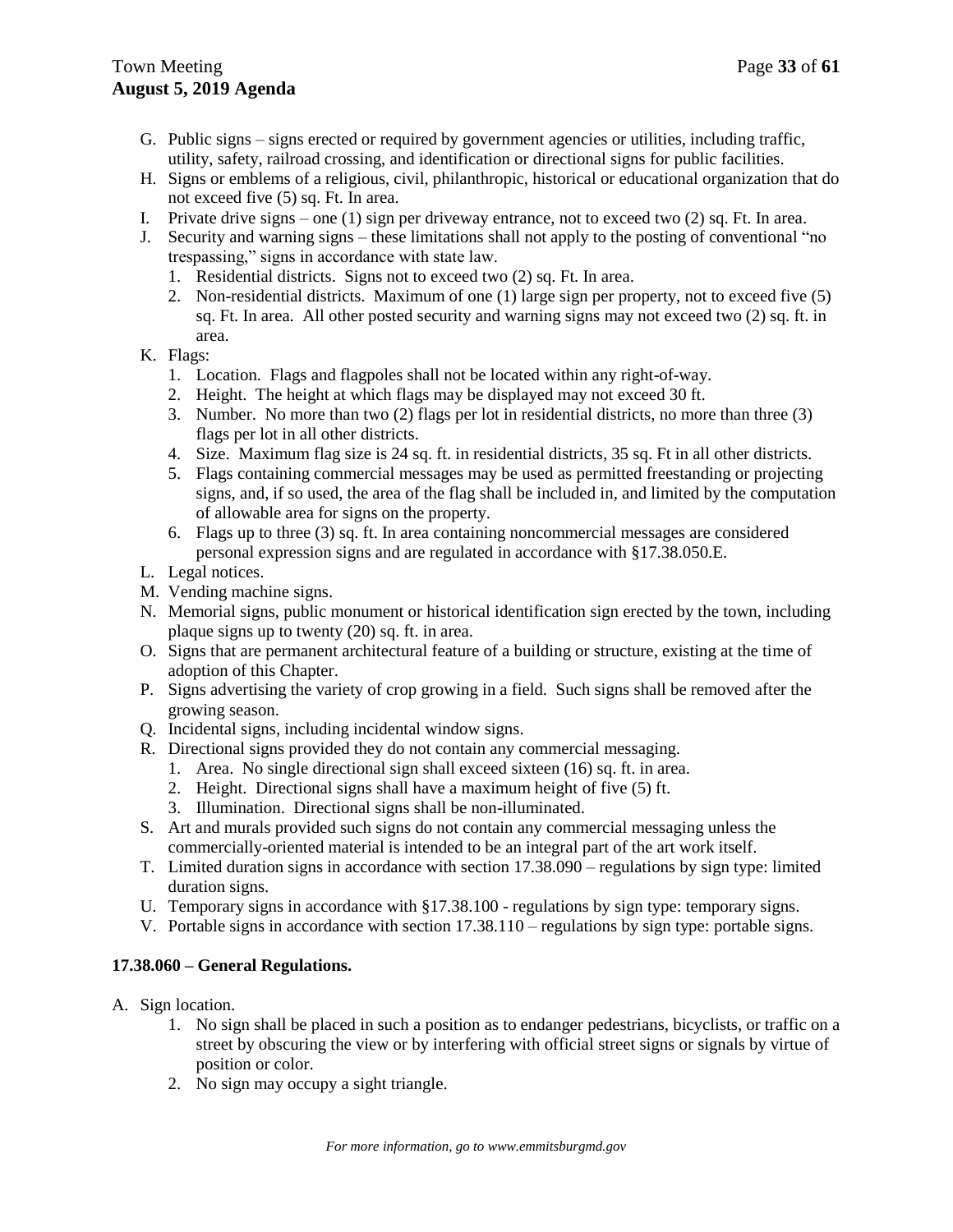- 3. Signs and their supporting structures shall maintain clearance and noninterference with all surface and underground utility and communications lines or equipment.
- B. Sign materials & construction: every sign shall be constructed of durable materials, using noncorrosive fastenings; shall be structurally safe; and shall be maintained in safe condition and good repair at all times so that all sign information is clearly legible.
- C. Sign area.
	- 1. The area of a sign shall mean the area of all lettering, wording, and accompanying designs, logos, and symbols. The area of a sign shall not include any supporting framework, bracing or trim, which is incidental to the display, provided that it does not contain any lettering, wording, or symbols.
	- 2. Where the sign consists of individual letters, designs, or symbols attached to a building, awning, wall, or window, the area shall be that of the smallest rectangle which encompasses all of the letters, designs, and symbols.
	- 3. Signs may be double-sided.
		- a. On-premises signs.
		- i. Only one (1) side shall be considered when determining the sign area, provided that the faces are equal in size, the interior angle formed by the faces is less than 45 degrees, and the two faces are not more than 18 inches apart.
		- ii. Where the faces are not equal in size, but the interior angle formed by the faces is less than 45 degrees and the two faces are not more than 18 inches apart, the larger sign face shall be used as the basis for calculating sign area.
		- iii. When the interior angle formed by the faces is greater than 45 degrees, or the faces are greater than 18 inches apart, all sides of such sign shall be considered in calculating the sign area.
		- b. Off-premises signs.
		- i. Only one (1) side shall be considered when determining the sign area, provided that the faces are equal in size, the interior angle formed by the faces is less than 45 degrees, and the two faces are not more than five (5) feet apart.
		- ii. Where the faces are not equal in size, but the interior angle formed by the faces is less than 45 degrees and the two faces are not more than five (5) feet apart, the larger sign face shall be used as the basis for calculating sign area.
		- iii. When the interior angle formed by the faces is greater than 45 degrees, or the faces are greater than five (5) feet part, all sides of such sign shall be considered in calculating the sign area.
	- 4. Signs that consist of, or have attached to them, one or more three-dimensional or irregularly shaped objects, shall have a sign area of the sum of two adjacent vertical sign faces of the smallest cube encompassing the sign or object.
	- 5. If elements of a sign are movable or flexible, such as a flag or banner, the measurement is taken when the elements are fully extended and parallel to the plane of view.
	- 6. The permitted maximum area for all signs is determined by the sign type and the zoning district in which the sign is located (see §17.38.130, 17.38.140, 17.38.150, 17.38.160, and 17.38.170)
- D. Sign height.
	- 1. Sign height shall be measured as the distance from the highest portion of the sign to the mean finished grade of the street closest to the sign. In the case of a sign located greater than 100 feet from a public street, height shall be measured to the mean grade at the base of the sign.
	- 2. Clearance for freestanding and projecting signs shall be measured as the smallest vertical distance between finished grade and the lowest point of the sign, including any framework or other structural elements.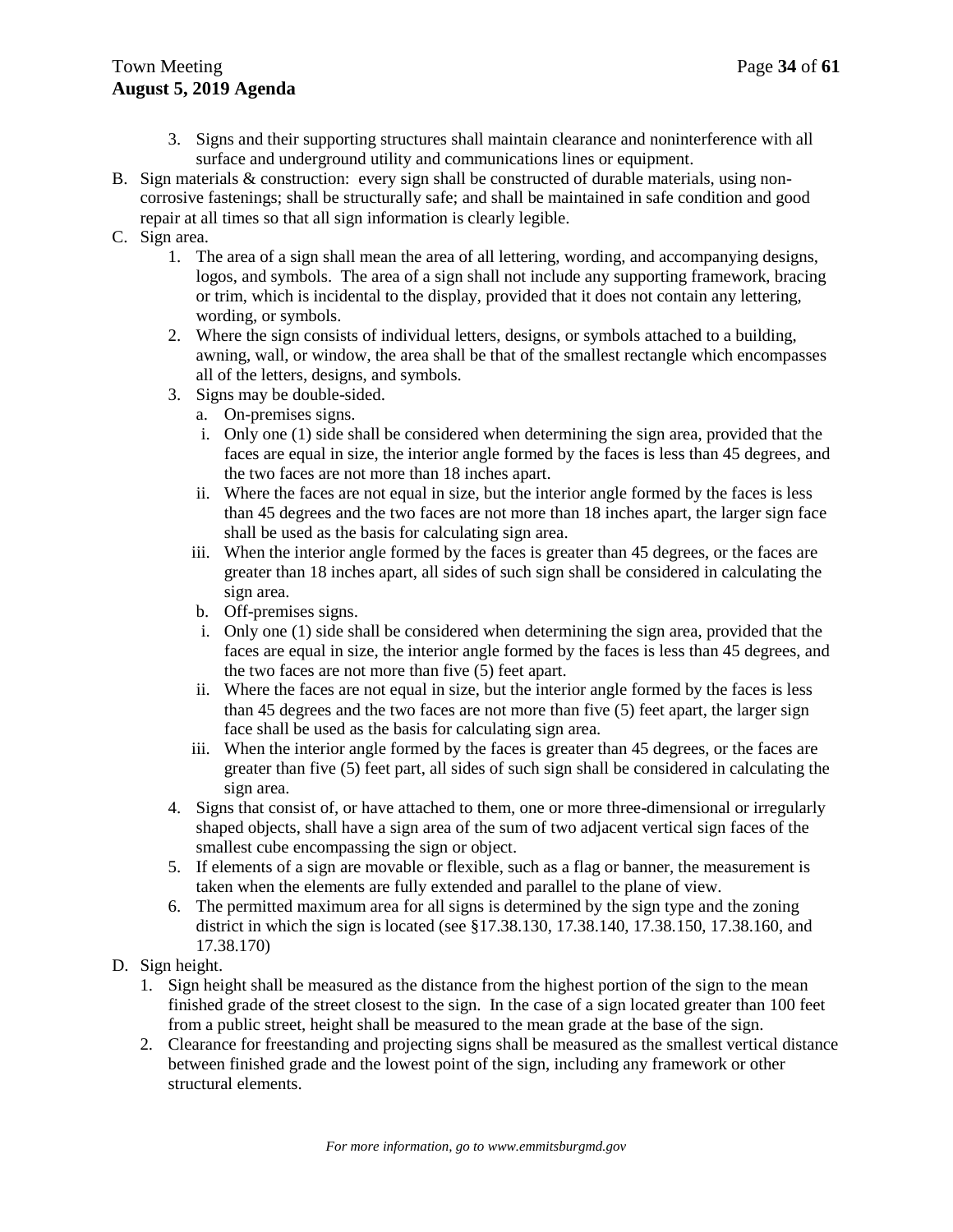# Town Meeting **Page 35** of **61 August 5, 2019 Agenda**

- 3. The permitted maximum height for all signs is determined by the sign type and the zoning district in which the sign is located (see §17.38.130, 17.38.140, 17.38.150, 17.38.160, and 17.38.170).
- E. Sign spacing: the spacing between sign structures shall be measured as a straight-line distance between the closest edges of each sign.
- F. Sign illumination.
	- 1. Signs may be illuminated, unless otherwise specified herein, consistent with the following standards:
		- a. Location. The summary table below (§17.38.060.F.7.) Provides detailed information about what types of illumination are permitted in each zoning district.
		- b. Light sources of illuminate signs shall neither be visible from any street right-of-way, nor cause glare hazardous or distracting to pedestrians, vehicle drivers, or adjacent properties.
		- c. No more than 0.2 foot-candle of light shall be detectable at the boundary of any abutting property.
		- d. Hours of operation:
			- i. Signs on non-residential properties may be illuminated from 5am until 11 pm, or  $\frac{1}{2}$ hour past the close of business of the facility being identified or advertised, whichever is later.
			- ii. Signs shall provide an automatic timer to comply with the intent of this section.
		- e. Brightness: message center signs and digital displays are subject to the following brightness limits:
			- i. During daylight hours between sunrise and sunset, luminance shall be no greater than five thousand (5,000) nits.
			- ii. At all other times, luminance shall be no greater than two hundred fifty (250) nits.
			- iii. Each sign must have a light sensing device that will automatically adjust the brightness of the display as the natural ambient light conditions change to comply with the limits set here within.
		- f. Message duration: the length of time each message may be displayed on a message center sign, digital display, or tri-vision board sign is based upon the visibility and speed limit unique to individual signs and adjacent road conditions. The following method should be used to calculate message duration for message center signs, digital displays, or tri-vision board signs:
			- i. Determine the greatest distance from which the sign becomes visible on the road the sign is primarily intended to serve. If a sign is intended to be seen by more than one roadway, the road with the lower posted speed limit shall be used for determining message duration.
			- ii. Multiply the road's posted speed limit (mph) by 5,280, and then divide by 3,600 to obtain the speed limit in feet/second.
			- iii. Divide the visibility distance by the speed limit (feet/second).
			- iv. Add an additional ten (10) percent of this number to the total.
			- v. The resulting amount of time is the minimum permitted message duration, except where this value is less than eight (8) seconds in which the minimum message duration shall be no less than eight (8).
	- 2. Types of illumination: where permitted, illumination may be:
		- a. External: externally illuminated signs, where permitted, are subject to the following regulations:
			- i. Translucent covers must conceal the source of the light.
			- ii. External illumination shall be by a steady, stationary light source, shielded and directed solely at the sign. The light source must be static in color.
		- b. Internal: internally illuminated signs, where permitted, are subject to the following regulations: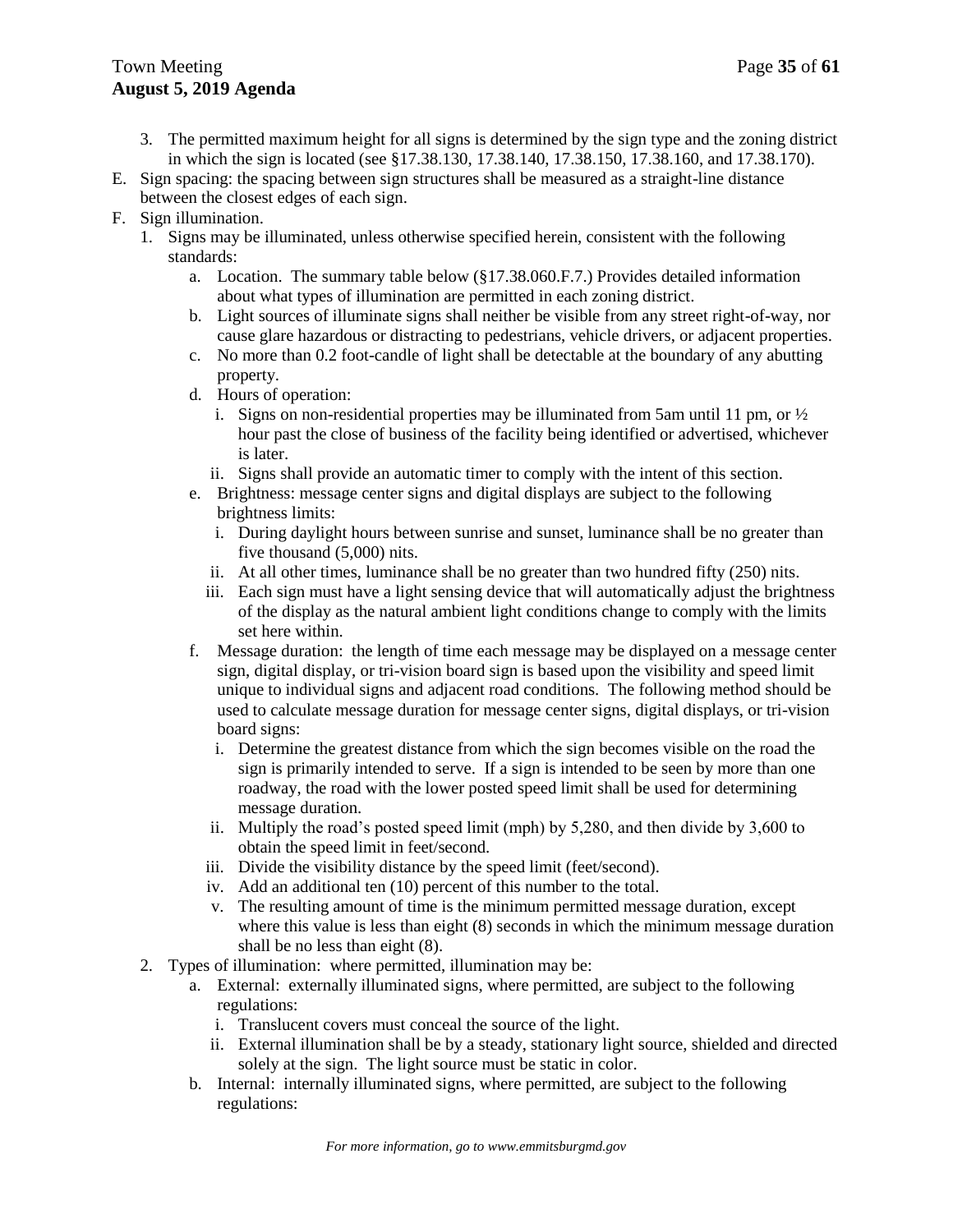- i. Internal illumination must be static in intensity and color.
- ii. Message center signs are permitted in accordance with the regulations contained in §17.38.060.f.3.
- iii. Digital displays are permitted in accordance with the regulations contained in §17.38.060.f.4.
- iv. Neon signs are permitted in accordance with the regulations contained in §17.38.060.F.5.
- 3. Message center signs are subject to the following regulations, in addition to all other illumination requirements established in this section.
	- a. Sign type: message center signs are permitted in the form of freestanding, monument, and wall signs, both on-premises and off-premises, in accordance with the regulations established in §17.38.070 and 17.38.080.
	- b. Height: a message center sign shall have the same height limits as other permitted signs of the same type and location.
	- c. Area:
		- i. When used as an on-premises sign, message center signs shall not exceed 50% of the sign area for any one sign, and shall not exceed more than 30% of the total area for all signs permitted on a property.
		- ii. When used as an off-premises sign, message center signs may be used for a maximum of 50% of the sign area.
	- d. Maximum number. Where permitted, one (1) message center sign is permitted per street frontage, up to a maximum of two (2) message center signs per property.
	- e. Message display:
		- i. No message center sign may contain text, which flashes, pulsates, moves, or scrolls. Each complete message must fit on one screen.
		- ii. The content of a message center sign must transition by changing instantly (e.g., no fade-out or fade-in).
		- iii. Default design: the sign shall contain a default design, which shall freeze the sign message in one position if a malfunction should occur.
	- f. Conversion of a permitted non-message center sign to a message center sign requires the issuance of a permit pursuant to §17.38.190 permits & applications.
	- g. The addition of any message center sign to a nonconforming sign is prohibited.
	- h. Public service announcements: the owner of every message center sign shall coordinate with the local authorities to display, when appropriate, emergency information important to the traveling public including, but not limited to amber alerts or alerts concerning terrorist attacks or natural disasters. Emergency information messages shall remain in the advertising rotation according to the protocols of the agency that issues the information.
- 4. Digital display signs are subject to the following regulations in addition to all other requirements established in this section.
	- a. Sign type: digital displays are permitted in the form of freestanding, monument, and wall signs, both on-premises and off-premises, in accordance with the regulations established in §17.38.070 and 17.38.080.
	- b. Height: a digital display shall have the same height limits as for other permitted signs of the same type and location.
	- c. Area:
		- i. When used as an on-premises sign, digital displays shall not exceed more than 30% of the total sign area permitted on the site.
		- ii. When used as an off-premises sign, digital displays may be used for a maximum of 50% of the sign area.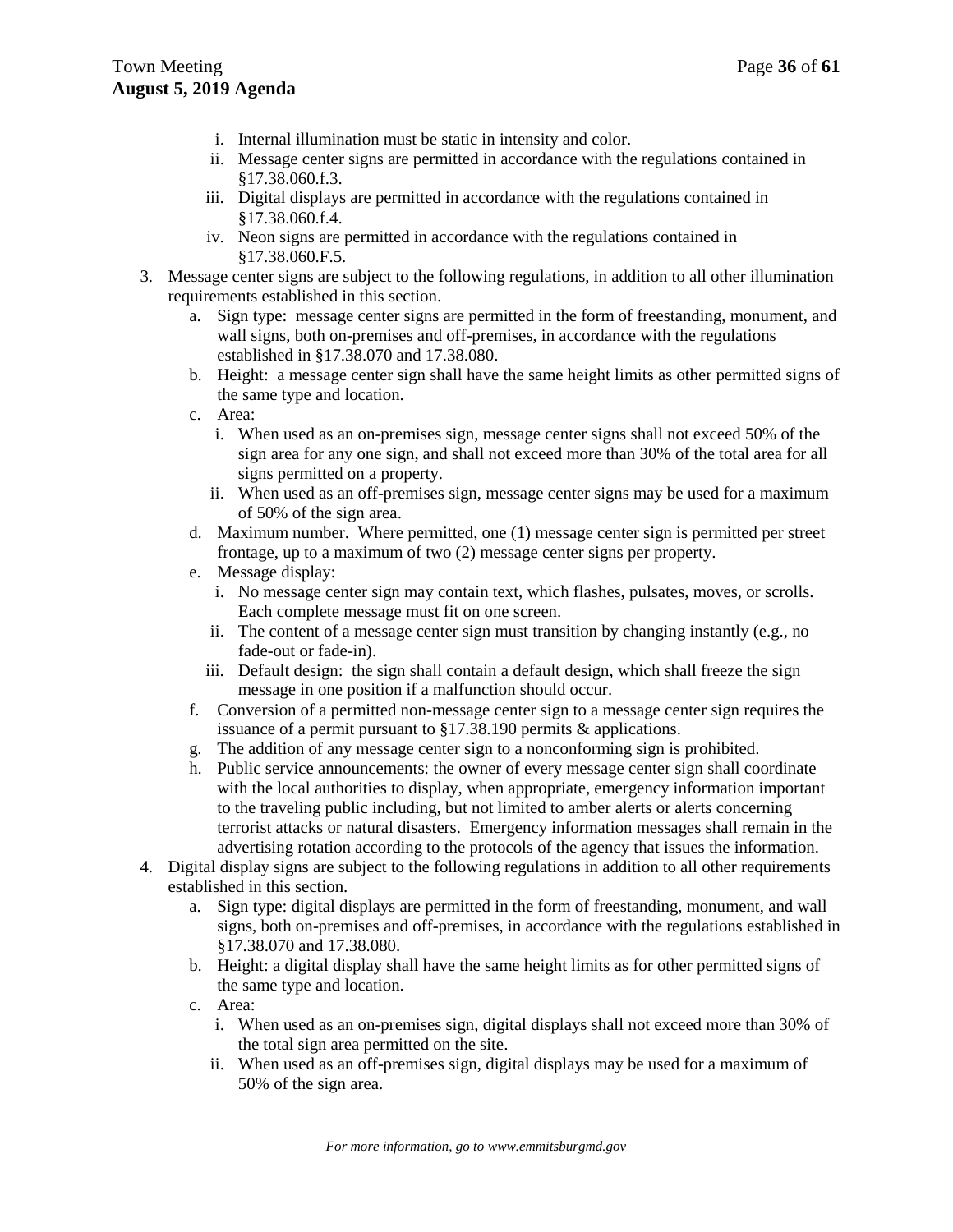- d. Maximum number per property: where permitted, one (1) digital display sign is permitted per property.
- e. Message display:
	- i. Any digital display containing animation, streaming video, or text or images which flash, pulsate, move, or scroll is prohibited. Each complete message must fit on one screen.
	- ii. One message/display may be brighter than another, but each individual message/display must be static in intensity.
	- iii. The content of a digital display must transition by changing instantly, with no transition graphics (e.g., no fade-out or fade-in).
	- iv. Default design: the sign shall contain a default design, which shall freeze the sign message in one position if a malfunction should occur.
- f. Conversion of a permitted non-digital sign to a digital sign requires the issuance of a permit pursuant to §17.38.190 permits & applications.
- g. The addition of any digital display to a nonconforming sign is prohibited.
- h. Public service announcement: the owner of every digital sign shall coordinate with the local authorities to display, when appropriate, emergency information important to the traveling public including, but not limited to amber alerts or alerts concerning terrorist attacks or natural disasters. Emergency information messages shall remain in the advertising rotation according to the protocols of the agency that issues the information.
- 5. Neon signs
	- a. Sign type: neon signs are only permitted in the form of an on premises wall sign.
	- b. Height: a neon sign shall have the same height limits as for other permitted signs of the same type and location.
	- c. Area: the maximum total area for a neon sign is two (2) square feet.
	- d. Maximum number: where permitted, one (1) neon sign is permitted per property.
	- e. Neon signs shall be a steady and stationary light source.
- 6. Electrical standards.
	- a. Permits for illuminated signs will not be issued without an approved building permit. Applications for building permits shall be filed after the approval of the sign permit application.
	- b. All work shall be completed in full compliance with the electrical code as managed by Frederick County.
	- c. The electrical supply to all exterior signs, whether to the sign itself or to lighting fixtures positioned to illuminate the sign, shall be provided by means of concealed electrical cables. Electrical supply to freestanding signs shall be provided by means of underground cables.
	- d. The owner of any illuminated sign shall arrange for a certification showing compliance with the brightness standards set forth herein by an independent contractor and provide the certification to the town as a condition precedent to the issuance of a sign permit.
- 7. Glare control: glare control shall be achieved primarily through the use of such means as cutoff fixtures, shields, and baffles, and appropriate application of fixture mounting height, wattage, aiming angle, and fixture placement. Vegetation screens shall not be employed to serve as the primary means for controlling glare.
- 8. Illumination standards by district (see next page):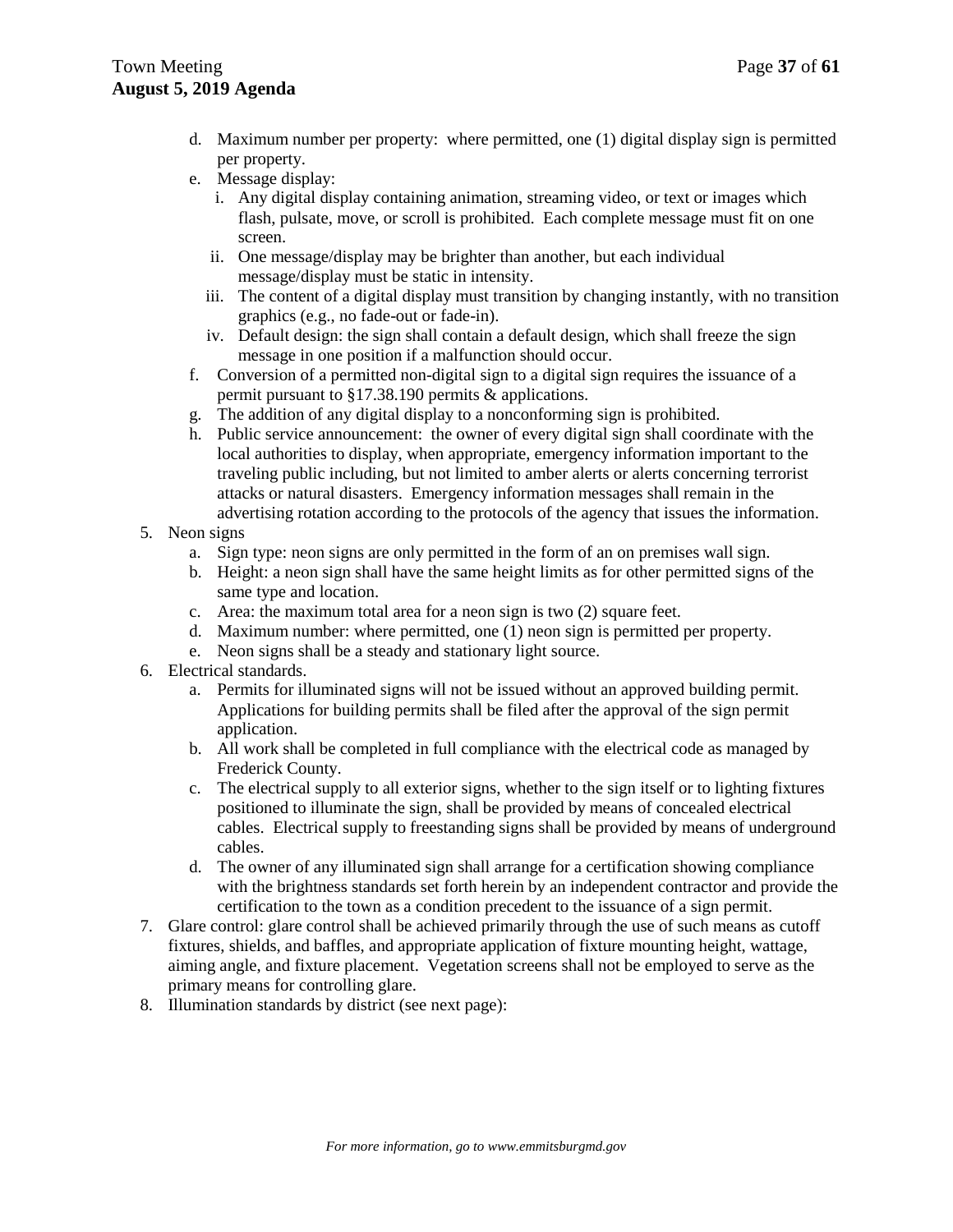# Town Meeting Page 38 of 61 **August 5, 2019 Agenda**

|                                         |               | Illumination type      |               |                        | Brightness limitation for digital<br>displays and message center<br>signs |                            | Motion<br>Limitation                                 | Message center signs as a max % of sign<br>area                 |                                                 |
|-----------------------------------------|---------------|------------------------|---------------|------------------------|---------------------------------------------------------------------------|----------------------------|------------------------------------------------------|-----------------------------------------------------------------|-------------------------------------------------|
| District                                | Internal      | Message<br>center sign | External      | Digital<br>displa<br>y |                                                                           | Hours of<br>Illumination   | Digital displays<br>and message<br>center signs      | Digital displays<br>as a max % of<br>total sign area<br>on site | Message center signs as a<br>max % of sign area |
| Neighborhood<br>Commercial (B-1)        | $\mathbf{P}$  | $\mathbf{P}$           | P             | $\mathbf{P}$           | Daytime: 5,000 nits<br>Nighttime: 250 nits                                | 5am to<br>11 <sub>pm</sub> | Determined by<br>visibility. See<br>§17.38.060.f.4.c | 30%                                                             | 50%                                             |
| General Commercial<br>$(B-2)$           | $\mathbf{P}$  | $\mathbf{P}$           | $\mathbf{P}$  | $\mathbf{P}$           | Daytime: 5,000 nits<br>Nighttime: 250 nits                                | 5am to<br>11 <sub>pm</sub> | Determined by<br>visibility. See<br>§17.38.060.f.4.c | 30%                                                             | 50%                                             |
| Office, Research, &<br>Industrial (ORI) | $\mathbf{P}$  | ${\bf P}$              | ${\bf P}$     | $\mathbf{P}$           | Daytime: 5,000 nits<br>Nighttime: 250 nits                                | 5am to<br>11 <sub>pm</sub> | Determined by<br>visibility. See<br>§17.38.060.f.4.c | 30%                                                             | 50%                                             |
| Industrial Park (IP)                    | P             | $\mathbf{P}$           | P             | $\mathbf{P}$           | Daytime: 5,000 nits<br>Nighttime: 250 nits                                | 5am to<br>11pm             | Determined by<br>visibility. See<br>§17.38.060.f.4.c | 30%                                                             | 50%                                             |
| Institutional (INST)                    | $\mathbf{P}$  | $\mathbf{P}$           | $\mathbf{p}$  | P                      | Daytime: 5,000 nits<br>Nighttime: 250 nits                                | 5am to<br>11 <sub>pm</sub> | Determined by<br>visibility. See<br>§17.38.060.f.4.c | 30%                                                             | 50%                                             |
| Village Zone (VZ)                       | $\mathbf{P}$  | NP                     | $\mathbf{P}$  | NP                     | N/A                                                                       | 5am to<br>11 <sub>pm</sub> | N/A                                                  | N/A                                                             | N/A                                             |
| Residential (R-1, R-<br>2, $& R-3)$     | NP            | NP                     | $\mathbf{P}$  | NP                     | N/A                                                                       | 5am to<br>11pm             | N/A                                                  | N/A                                                             | N/A                                             |
| Conservation /<br>Recreation (C-R)      | $NP^{\wedge}$ | $NP^{\wedge}$          | $NP^{\wedge}$ | $NP^{\wedge}$          | Daytime: 5,000 nits<br>Nighttime: 250 nits                                | 5am to<br>11 <sub>pm</sub> | N/A                                                  | N/A                                                             | N/A                                             |
| Off-premises*                           | $\mathbf{P}$  | ${\bf P}$              | P             | P                      | Daytime: 5,000 nits<br>Nighttime: 250 nits                                | 5am to<br>11 <sub>pm</sub> | Determined by<br>visibility. See<br>§17.38.060.f.4.c | 30%                                                             | 50%                                             |
| Temporary signs*                        | NP            | NP                     | NP            | NP                     | N/A                                                                       | N/A                        | N/A                                                  | N/A                                                             | N/A                                             |
| Portable signs*                         | NP            | NP                     | NP            | NP                     | N/A                                                                       | N/A                        | N/A                                                  | N/A                                                             | N/A                                             |

^Excludes signs located in parks or recreational facilities  $NP - Not Permitted P - Permitted$   $N/A - Not Applied be$ 

\* Off-premises, temporary, and portable signs are subject to the illumination regulations governing off-premises, temporary, and portable signs, rather than the illumination standards governing specific district where the sign is located.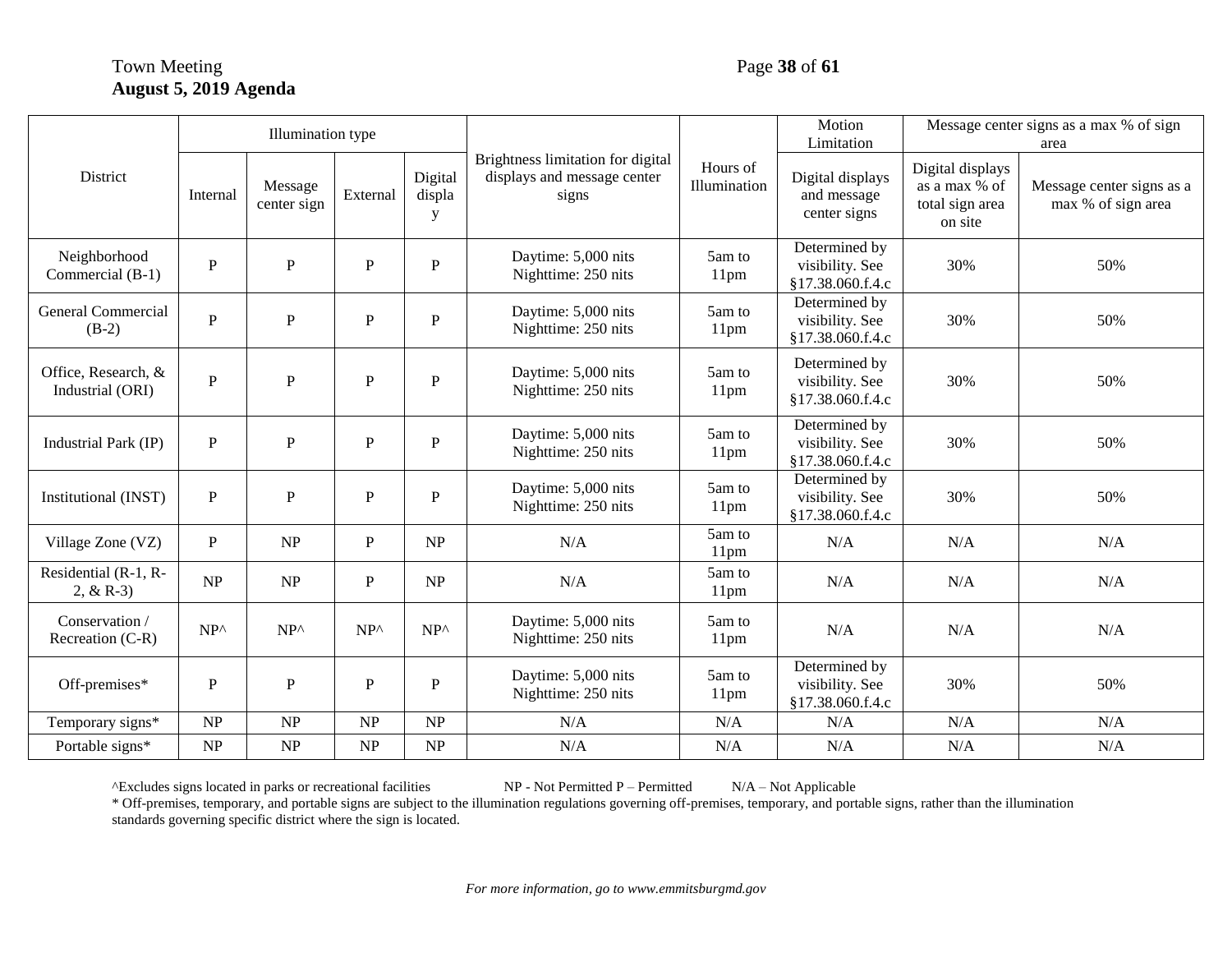### **17.38.070 – Regulations by Sign Type: On-Premises Signs.**

- A. Wall signs.
	- 1. No portion of a wall sign shall be mounted less than eight (8) feet above the finished grade or extend out more than twelve (12) inches from the building wall on which it is affixed. If the wall sign projects less than three (3) inches from the building wall on which it is affixed, the eight-foot height requirement need not be met.
- B. Canopy or awning signs
	- 1. A canopy or awning without lettering or other advertising shall not be regulated as a sign.
	- 2. Canopy or awning signs must be centered within or over architectural elements such as windows and doors.
	- 3. No awning or canopy sign shall be wider than the building wall or tenant space it identifies.
	- 4. Sign placement.
		- a.Letters or numerals shall be located only on the front and side vertical faces of the awning or canopy.
		- b.Logos or emblems are permitted on the top or angled portion of the awning or canopy up to a maximum of three square feet. No more than one emblem or logo is permitted on any one awning or canopy.
	- 5. Sign height.
		- a.The lowest edge of the canopy or awning sign shall be at least eight (8) feet above the finished grade.
	- 6. Any ground floor awning projecting into a street right-of-way must be retractable.
	- 7. Awnings above the ground floor may be fixed, provided they do not project more than four (4) feet from the face of the building.
	- 8. Multi-tenant buildings. If the awning or canopy sign is mounted on a multi-tenant building, all awning or canopy signs shall be similar in terms of height, projection, and style across all tenants in the building.
- C. Projecting signs.
	- 1. No portion of a projecting sign shall project more than four (4) feet from the face of the building.
	- 2. The outermost portion of a projecting sign shall project no closer than five (5) feet from a curb line or shoulder of a public street.
	- 3. Sign height. The lowest edge of a projecting sign shall be at least eight (8) feet above the finished grade.
- D. Window signs.
	- 1. Incidental window signs displaying pertinent business information such as the business' hours of operation and credit cards accepted, shall be excluded from area calculations for window signs.
- E. Freestanding signs.
	- 1. The lowest edge of any freestanding pole sign shall be either less than four (4) feet or greater than seven (7) feet above ground.
	- 2. Freestanding ground signs shall be supported and permanently placed by embedding, anchoring, or connecting the sign in such a manner as to incorporate it into the landscape or architectural design scheme.
	- 3. Sign placement.

a.All freestanding signs shall be set back five (5) feet from the right-of-way, except for official traffic signs and government/regulatory signs.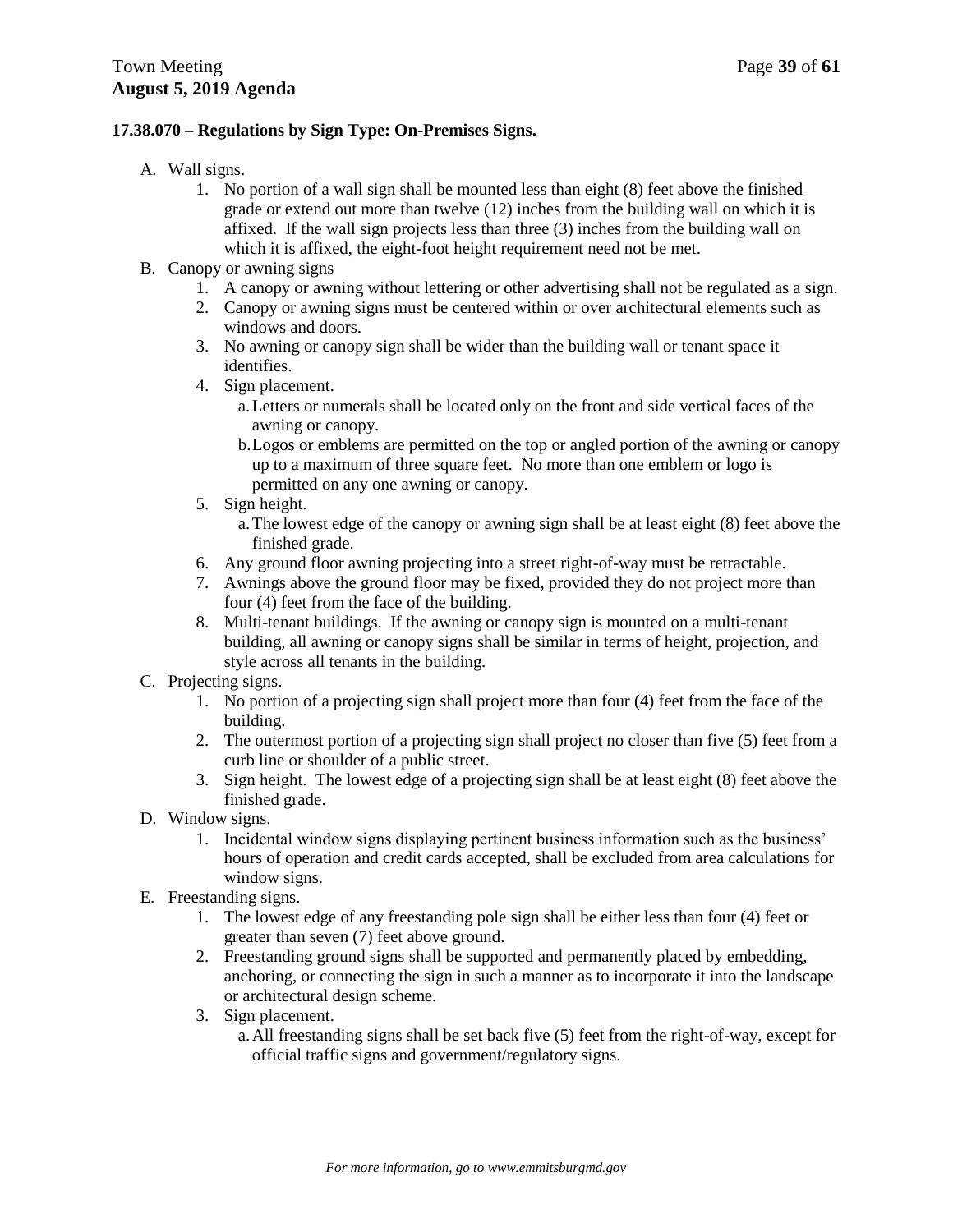- b.No freestanding sign may occupy an area designated for parking, loading, walkways, driveways, fire lane, easement, cart way of the right-of-way or other areas required to remain unobstructed.
- F. Manual changeable copy signs: manual changeable copy signs are permitted only when integrated into a freestanding, wall, or portable sign.

# **17.38.080 – Regulations by Sign Type: Off-Premises Signs.**

- A. Locations permitted.
	- 1. Off-premises signs are permitted in the following locations:
		- a.General Commercial (B-2)
		- b.Office, Research, & Industrial (ORI)
		- c.Industrial Park (IP)
	- 2. Off-premises signs are also permitted in the Institutional (INST), Village Zone (VZ), and Neighborhood Commercial (B-1) zoning districts; however, they are subject to all of the regulations governing the specific district where the sign is located and not the regulations set forth in §17.38.080.
- B. Sign size: An off-premise advertising sign is subject to the following size restrictions according to the posted speed limit of the road which the off-premises sign faces:

|                               | Posted speed limit (mph) |       |           |
|-------------------------------|--------------------------|-------|-----------|
|                               | $\leq$ 35                | 36-45 | $46 - 55$ |
| Maximum sign area<br>(sq. Ft) | 60                       | 100   | 150       |

- C. Height and location of sign.
	- 1. Off-premises signs shall have a maximum height of 15 ft.
- D. Spacing: Off-premises signs shall be:
	- 1. Set back from the ultimate right-of-way a distance equal to the height of the off-premises sign or 15 feet, whichever is greater.
	- 2. Located no closer than 25 feet from any property line.
	- 3. Located no closer than 50 feet from any building, structure, or on-premises sign located on the same property.
	- 4. Located no closer than 750 feet from another off-premises sign on either side of the road measured linearly.
	- 5. Located no closer than 250 feet from any intersection, or interchange (on/off-ramp).
	- 6. Located no closer than 250 feet from any property line abutting a public park, playground, religious institution, cemetery, school, or residential district.
	- 7. Not attached to the external wall or otherwise affixed to any part of any building and shall not extend over any public property or right-of-way.
	- 8. Not located on sewer rights-of-way, or water, electric, or petroleum pipelines.
	- 9. Not located on a bridge.
- E. Number of signs per lot: there shall be no more than one off-premises sign per lot. Vertically or horizontally stacked signs shall not be permitted.
- F. Content: off-premises signs shall not display any message or graphic of an obscene or pornographic nature as determined by the town.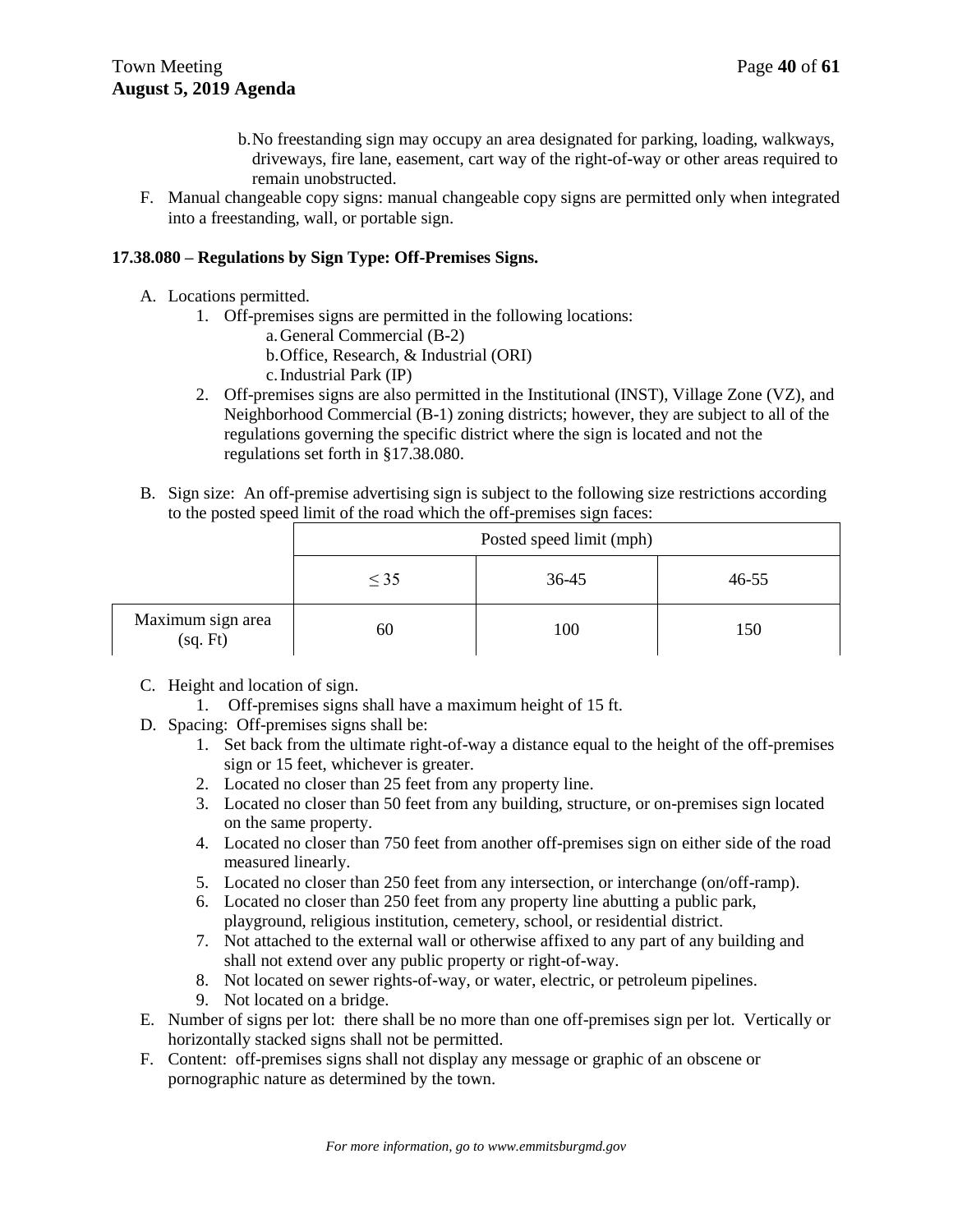- G. Double-sided off-premises signs: signs may be single or double-sided, in accordance with §17.38.060.C. Sign area.
- H. Message sequencing: message sequencing is prohibited.
- I. Construction and maintenance.
	- 1. All plans for off-premises signs shall be certified by a licensed engineer registered in Maryland.
	- 2. All off-premises advertising signs shall be constructed in accordance with industry-wide standards established by the Outdoor Advertising Association of America and the Institute of Outdoor Advertising, or their successor organizations. All off-premises advertising signs shall be structurally sound and maintained in good condition.
	- 3. The rear face of a single-face, off-premises advertising sign shall be painted and maintained with a single neutral color as approved by the town.
	- 4. Every five (5) years, the owner of the off-premises sign shall have a structural inspection made of the sign by a licensed engineer registered in Maryland and shall provide to the town a certificate certifying that the sign is structurally sound.
- J. Identification of sign owner: all off-premises signs shall be identified on the structure with the name, address, and phone number of the owner of such sign.
- K. Landscaping.
	- 1. Landscaping shall be provided at the base of all off-premises signs. Trees and shrubbery, including evergreen and flowering trees, of sufficient size and quantity shall be used to achieve the purpose of this section.
	- 2. Trees greater than four (4) inches in diameter removed for construction of the sign shall be replaced on-site at a ratio of one (1) replacement tree for each removed tree using native species no less than two (2) inches in diameter.
- L. Additional regulations. All off-premises signs shall comply with any and all applicable zoning regulations of the town, and any and all local, state, and/or federal regulations. In the event any other applicable regulation is in conflict with the provisions of this section, the more strict regulation shall apply.
- M. Application/plan requirements. Plans submitted for off-premises advertising signs shall show the following:
	- 1. The location of the proposed sign on the lot with the required sign setbacks from the property line and ultimate right-of-way.
	- 2. The location and species of existing trees.
	- 3. The distance to the nearest existing, off-premises advertising sign.
	- 4. The distance to the nearest right-of-way, property line, building, structure, on-premises sign, off-premises sign, intersection, interchange, safety rest area, bridge, residential district, or institutional use, sewer rights-of-way, and water, electric, or petroleum pipelines.
	- 5. Site plan containing all of the applicable requirements set forth in the Town's zoning code, as amended.
	- 6. Certification under the seal by a licensed engineer that the off-premises sign, as proposed, is designed in accordance with all federal, state, and local laws, codes, and professional standards.
- N. Illumination and changeable copy of off-premises signs.
	- 1. Off-premises signs may incorporate manual changeable copy signs.
	- 2. Off-premises signs may be illuminated, provided that:
		- a.All light sources are designed, shielded, arranged, and installed to confine or direct all illumination to the surface of the off-premises sign and away from adjoining properties.
		- b.Light sources are not visible from any street or adjoining properties.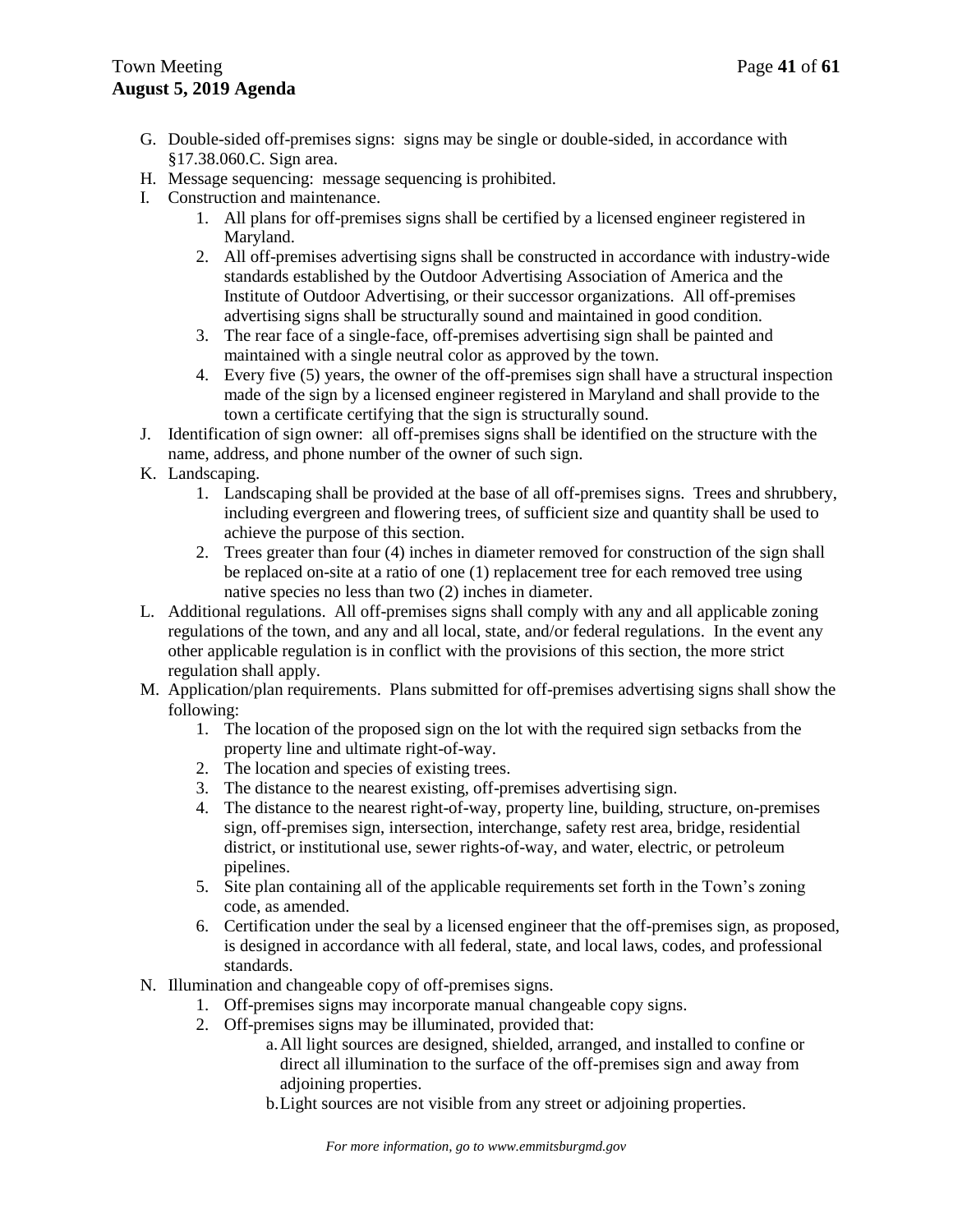- 3. The following illumination types shall be permitted subject to the regulations in §17.38.060.F. Sign illumination.
	- a.Message center sign
	- b.Digital display
	- c.External illumination
	- d.Internal illumination
- 4. Off-premises signs may incorporate tri-vision boards.
	- a.The length of time each message of the tri-vision board may be displayed before changing is based upon the visibility and posted speed limit unique to individual signs and adjacent road conditions. The message duration for tri-vision boards shall be calculated using the method described in §17.38.060.F.1.F. Message duration.
- O. Safety. In applying for a variance, the applicant bears the burden of proof to establish that the proposed off-premises sign will not create a public health or safety hazard in the manner and location that is proposed and in the manner by which it is to be operated.

### **17.38.090 – Regulations by Sign Type: Limited Duration Signs.**

- A. Limited duration signs, as defined in this chapter, located on private property are subject to the regulations set forth below. Limited duration signs that comply with the requirements in this section shall not be included in the determination of the type, number, or area of signs allowed on a property. Unless otherwise stated below, the requirements listed shall apply to both commercial and non-commercial signs.
- B. Size and number.
	- 1. Non-residential zones:
		- a.Large limited duration signs: one (1) large limited duration sign is permitted per property in all non-residential zones. If a property is greater than five (5) acres in size and has at least 400 feet of street frontage or has more than 10,000 square feet of floor area, one (1) additional large limited duration sign may be permitted so long as there is a minimum spacing of 200 feet between the two (2) large limited duration signs.
		- i. Type:
			- a. Freestanding sign
			- b. Window sign
			- c. Wall sign
		- ii. Area: each large limited duration sign shall have a maximum area of 16 sq. ft.
		- iii. Height: large limited duration signs that are freestanding shall have a maximum height of eight (8) feet.
		- b.Small limited duration signs: in addition to the large limited duration sign(s) outlined above, one (1) small limited duration sign is permitted per property in all nonresidential zones. If a property is greater than five (5) acres in size and has at least 400 feet of street frontage or has more than 10,000 square feet of floor area, one (1) additional small sign may be permitted.
			- i. Type:
				- a. Freestanding sign
				- b. Window sign
				- c. Wall sign
			- ii. Area: each small limited duration sign shall have a maximum area of six  $(6)$  sq. Ft.
			- iii. Height: small limited duration signs that are freestanding shall have a maximum height of six (6) feet.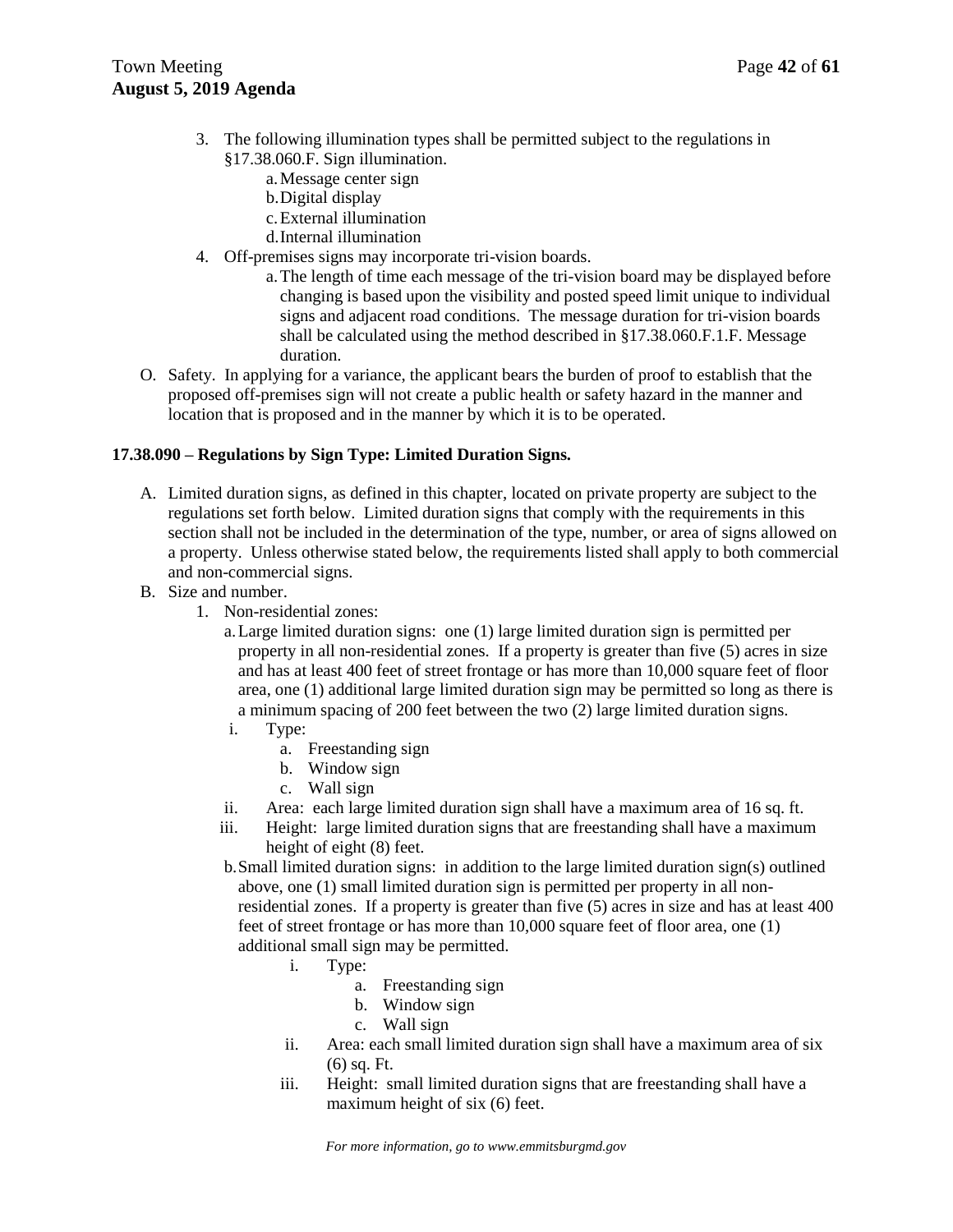# 2. Residential zones:

- a.Large limited duration sign: one (1) large limited duration sign is permitted per property so long as the property is greater than five (5) acres in size and has at least 400 feet of street frontage or has more than 10,000 square feet of floor area.
- i. Type:
	- a. Freestanding sign
	- b. Window sign
	- c. Wall sign
- b.Small limited duration sign: one (1) small limited duration sign is permitted per property.
- i. Type:
	- a. Freestanding sign
	- b. Window sign
	- c. Wall sign
- ii. Area: each small limited duration sign shall have a maximum area of six (6) sq. ft.
- iii. Height: small limited duration signs that are freestanding shall have a maximum height of six (6) feet.
- C. Installation and maintenance.
	- 1. All limited duration signs must be installed such that in the opinion of the town's zoning administrator, they do not create a safety hazard.
	- 2. All limited duration signs must be made of durable materials and shall be well maintained.
	- 3. Limited duration signs that are frayed, torn, broken, or that are no longer legible will be deemed unmaintained and required to be removed.
- D. Illumination: illumination of any limited duration sign is prohibited.
- E. Summary table for limited duration signs:

|                                                             | <b>Limited Duration Signs</b>                                                                                                                                       |                                                                                                                                                                   |  |
|-------------------------------------------------------------|---------------------------------------------------------------------------------------------------------------------------------------------------------------------|-------------------------------------------------------------------------------------------------------------------------------------------------------------------|--|
|                                                             | <b>Non-Residential Districts</b>                                                                                                                                    | <b>Residential Districts</b>                                                                                                                                      |  |
| Large Limited Duration Signs<br>(max area 16 sq. ft.)       | Number: 1 per property; 2 if<br>property is $5+$ acres with $400+$<br>ft. Of street frontage or has $>$<br>10,000 sq. Ft. Of floor area.<br>Height: maximum 8 ft.   | Number: 1 per property; 2 if<br>property is $5+$ acres with $400+$<br>ft. Of street frontage or has $>$<br>10,000 sq. Ft. Of floor area.<br>Height: maximum 8 ft. |  |
| <b>Small Limited Duration signs</b><br>(max area 6 sq. ft.) | Number: 1 per property; 2 if<br>property is $5+$ acres with $400+$<br>ft. Of street frontage or has $>$<br>$10,000$ sq. Ft. Of floor area.<br>Height: maximum 6 ft. | Number: 1 per property.<br>Height: maximum 6 ft.                                                                                                                  |  |

### **17.38.100 – Regulations by Sign Type: Temporary Signs.**

A. Temporary signs, as defined in this chapter, located on private property, are exempt from standard permit requirements. Temporary signs that comply with the requirements in this section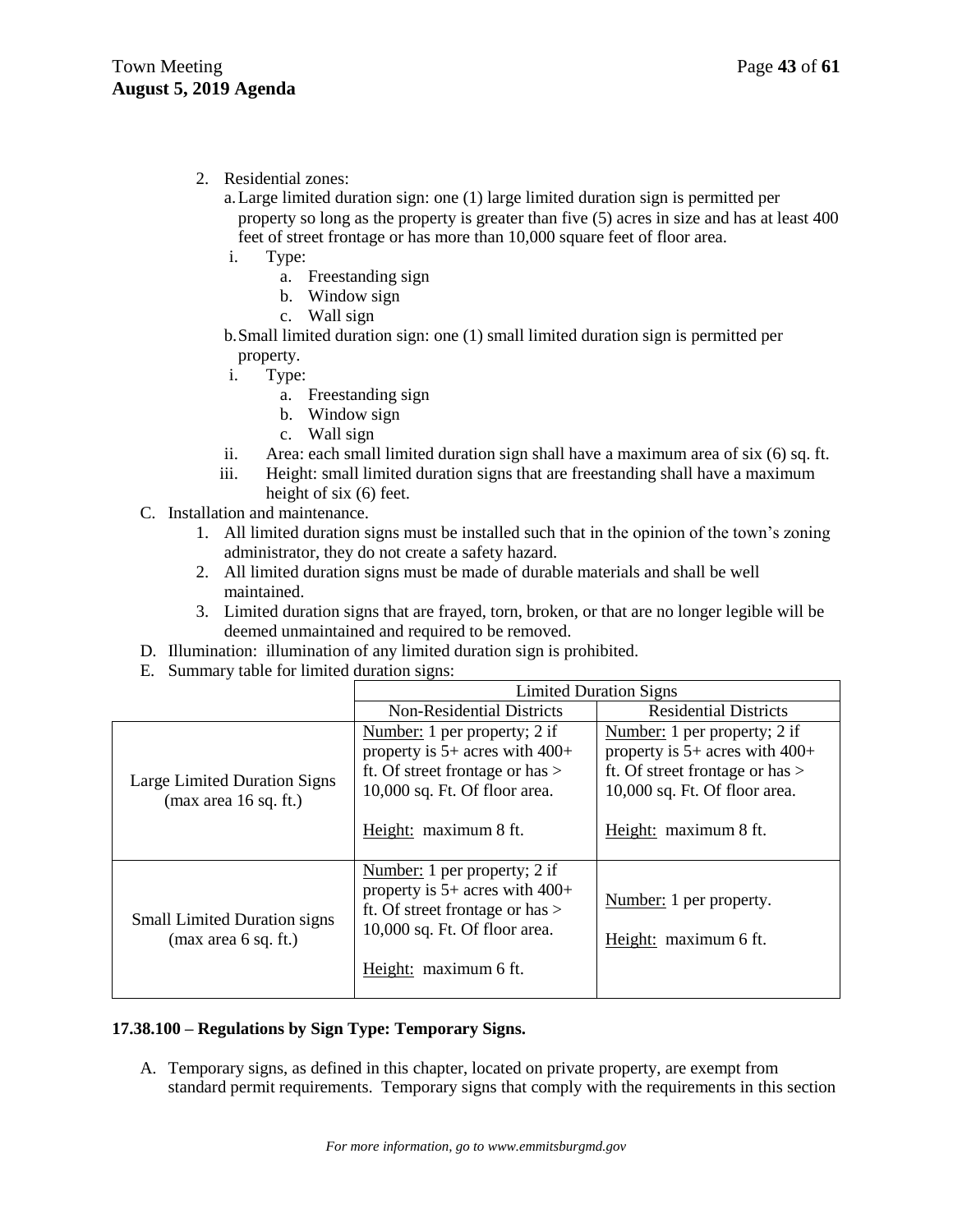shall not be included in the determination of the type, number, or area of signs allowed on a property.

- B. Unless otherwise stated below, the requirements listed below shall apply to both commercial and non-commercial signs.
- C. Size and number.
	- 1. Non-residential districts:
		- a.Large temporary signs: one (1) large temporary sign is permitted per property in all non-residential districts. If a property is greater than five (5) acres in size and has at least 400 feet of street frontage or has more than 10,000 square feet of floor area, one (1) additional large temporary sign may be permitted so long as there is a minimum spacing of 200 feet between the two (2) large temporary signs.
		- i. Type:
			- a. Freestanding sign
			- b. Window sign
			- c. Wall sign
			- d. Banner
		- ii. Area:
			- a. Each large temporary freestanding, window, or wall sign shall have a maximum area of 16 sq. ft.
			- b. Each large temporary banner shall have a maximum area of 32 sq. ft.
		- iii. Height:
			- a. Large temporary signs that are freestanding shall have a maximum height of eight (8) feet.
			- b. Banners shall hang at a height no greater than 24.
			- b.Small temporary signs: in addition to the large temporary sign(s) outlined above, one (1) small temporary sign is permitted per property in all non-residential districts. If a property is greater than five (5) acres in size and has at least 400 feet of street frontage or has  $> 10,000$  square feet of floor area, one (1) additional small sign may be permitted so long as there is a minimum spacing of 200 feet between both sets of small temporary signs.
		- i. Type:
			- a. Freestanding sign
			- b. Window sign
			- c. Wall sign
		- ii. Area: each small temporary sign shall have a maximum area of six  $(6)$  sq. Ft.
		- iii. Height: small temporary signs shall have a maximum height of six (6) feet.
	- 2. Residential districts:
		- a.Large temporary signs: one (1) large temporary sign is permitted per residential property so long as the property is greater than five (5) acres in size and has at least 400 feet of street frontage or has more than 10,000 square feet of floor area.
		- i. Type:
			- a. Freestanding
			- b. Window sign
			- c. Wall sign
			- d. Banner sign
		- ii. Area:
			- a. Each large temporary freestanding, window, or wall sign shall have a maximum area of 16 square feet.
			- b. Each large temporary banner shall have a maximum area of 32 square feet.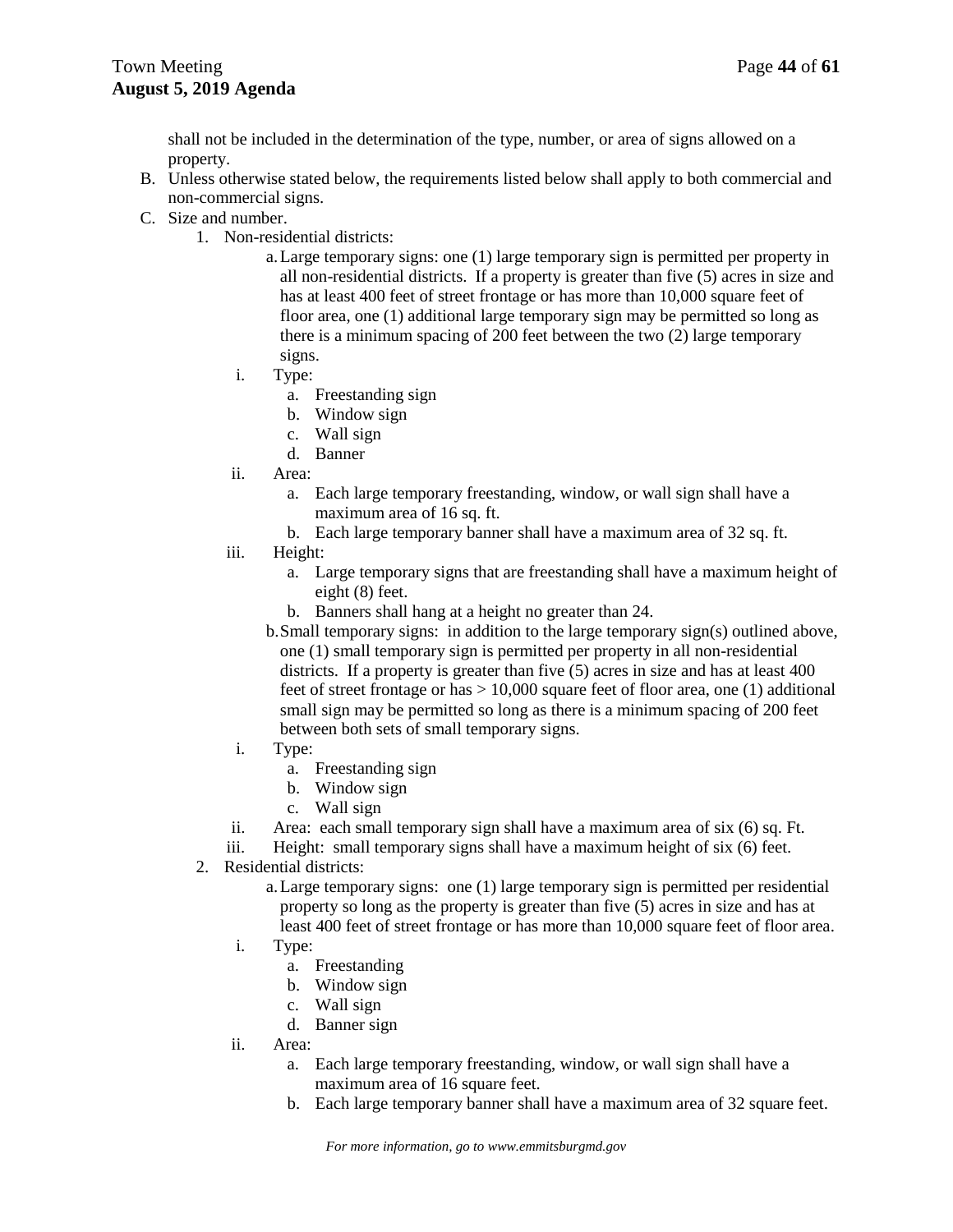- iii. Height:
	- a. Large temporary signs that are freestanding shall have a maximum height of eight (8) feet.
	- b. Banners shall hang at a height no greater than 24 feet.
	- b.Small temporary signs: one (1) small temporary sign is permitted per residential property.
- i. Type:
	- a. Freestanding sign
	- b. Window sign
	- c. Wall sign
	- d. Banner
- ii. Area: each small temporary sign shall have a maximum area of six (6) sq. ft.
- iii. Height: small temporary signs shall have a maximum height of six (6) feet.
- D. Duration and removal
	- 1. Temporary signs may be displayed up to a maximum of 30 consecutive days, two (2) times per year.
	- 2. The Town or the property owner may confiscate signs installed in violation of this Chapter. Neither the town nor the property owner is responsible for notifying sign owners of confiscation of an illegal sign.
- E. Permission: the party posting the temporary sign is solely responsible for obtaining the permission of the property owner before posting their temporary sign.
- F. Municipal notification: temporary signs are exempt from the standard permit requirements but the date of erection of a temporary sign must be written in indelible ink on the lower right hand corner of the sign.
- G. Installation and maintenance.
	- 1. All temporary signs must be installed such that in the opinion of the town's zoning administrator, they do not create a safety hazard.
	- 2. All temporary signs must be made of durable materials and shall be well-maintained.
	- 3. Temporary signs that are frayed, torn, broken, or that are no longer legible will be deemed unmaintained and required to be removed.
- H. Illumination: illumination of any temporary sign is prohibited.
- I. Summary table for temporary signs:

|                                    | <b>Temporary Signs</b>                                                   |                                    |  |
|------------------------------------|--------------------------------------------------------------------------|------------------------------------|--|
|                                    | Non-Residential Districts                                                | <b>Residential Districts</b>       |  |
|                                    | Number: 1 per property; 2 if                                             | Number: 1 per property if          |  |
|                                    | property is $5+$ acres with $400+$ ft.                                   | property is $5+$ acres with $400+$ |  |
|                                    | Of street frontage, or has $>$                                           | ft. Of street frontage or has $>$  |  |
| Large Temporary Signs (max         | 10,000 sq. Ft. Of floor area.                                            | 10,000 sq. Ft. Of floor area.      |  |
| area 32 sq. ft. For banner, 16 sq. |                                                                          |                                    |  |
| Ft. For all other signs)           | Height:                                                                  | Height:                            |  |
|                                    | Ground: maximum 8 ft.                                                    | Ground: maximum 8 ft.              |  |
|                                    | Banner: maximum 24 ft.                                                   | Banner: maximum 24 ft.             |  |
|                                    |                                                                          |                                    |  |
|                                    | Number: 1 per property; 2 if                                             |                                    |  |
| <b>Small Temporary Signs (max</b>  | property is $5+$ acres with $400+$ ft.<br>Of street frontage, or has $>$ | Number: 1 per property.            |  |
| area $6$ sq. ft.)                  | 10,000 sq. Ft. Of floor area.                                            | Height: maximum 6 ft.              |  |
|                                    | Height: maximum 6 ft.                                                    |                                    |  |
|                                    |                                                                          |                                    |  |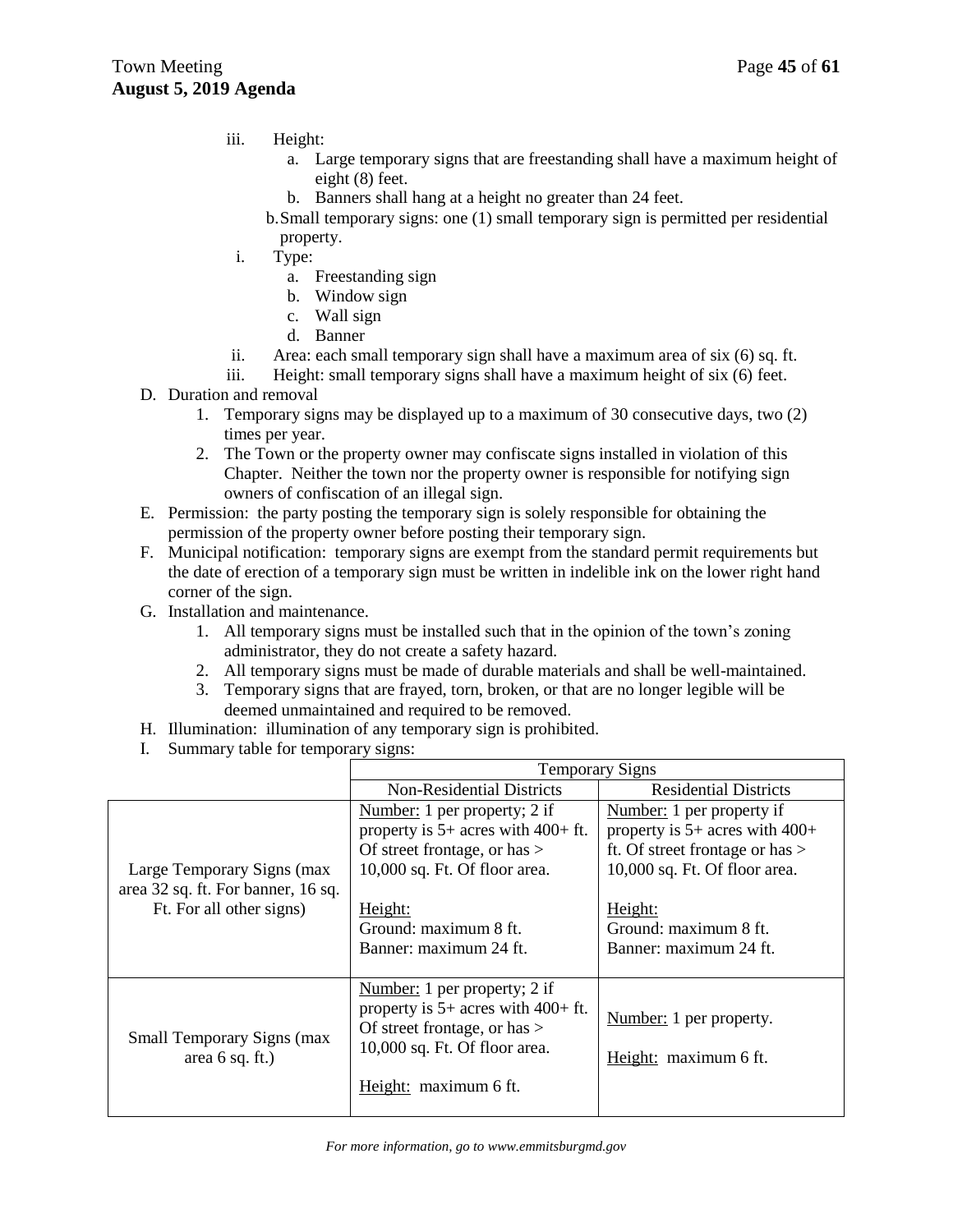### **17.38.110 – Regulations by Sign Type: Portable Signs.**

- **A.** General provisions.
	- 1. Illumination: illumination of any portable sign is prohibited.
	- 2. Hours of display.
		- a.Signs shall not be displayed on any premises before 6:00 am and shall be removed each day at or before 10:00 pm. However, all portable signs must be taken in during hours of non-operation of the business being advertised. b.All portable signs must be taken in during inclement weather.
- **B.** Sandwich board or a-frame signs. Sandwich board signs that comply with the requirements in this section shall not be included in the determination of the type, number, or area of signs allowed on a property.
	- 1. Number: one (1) sandwich board sign is permitted per establishment. For the purposes of this chapter, a parking garage or parking lot shall be considered an establishment.
	- 2. Area: each sign shall have a maximum area of seven (7) sq. ft. per sign face.
	- 3. Height: signs shall have a maximum height of three and one-half (3.5) feet.
	- 4. Sign placement.
		- a.If a sign is located on a public or private sidewalk, a minimum of 36 inches of unobstructed sidewalk clearance must be maintained between the sign and any building or other obstruction.
		- b. Portable signs shall be weighted, temporarily secured, or strategically placed to avoid being carried away by high winds.
		- c.Portable signs are prohibited on the sidewalk on street corners, disabled access curb ramps, in transit stop areas, next to disabled parking, building exits and fire escapes, any portion of the street (medians, traffic islands, parking areas, pedestrian pathways, bicycle paths, etc.).
		- d.Portable signs can only be placed on the right-of-way adjacent to the property where the sign is registered or on the private property. They cannot be placed across the street or on a neighboring property.
	- 5. Manual changeable copy.
		- a.Manual changeable copy signs are permitted when integrated into a sandwich board sign.
		- b.Commercial messages must advertise only goods and services available on the premises.

### **17.38.120 – Regulations by Sign Type: Street Pole Banners.**

- A. General provisions. Street pole banner signs that comply with the requirements in this chapter shall not be included in the determination of the type, number, or area of signs allowed on a property.
	- 1. Illumination: illumination of any street pole banner is prohibited.
	- 2. Area: each street pole banner shall have a maximum area of 12.5 sq. ft. and a maximum width of three (3) feet. Up to two (2) street pole banners are permitted per street pole.
	- 3. Height.
		- a.When the street pole banner's edge is less than 18 inches from the curb, the lowest edge of the street pole banner shall be at least 14 feet above the finished grade.
		- b.When the street pole banner's edge is greater than 18 inches from the curb, the lowest edge of the street pole banner shall be at least eight (8) feet above the finished grade.
	- 4. Location.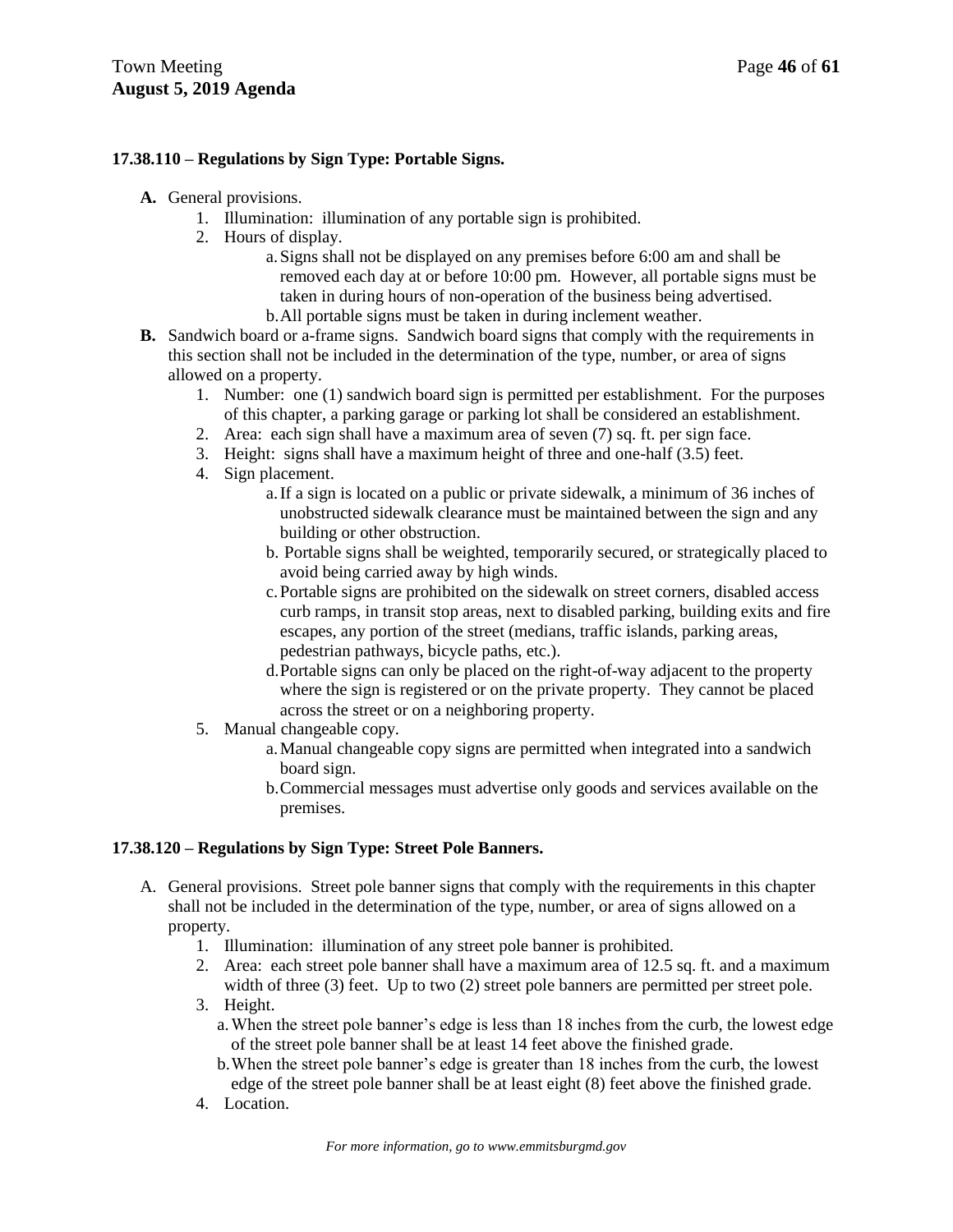- a.No street pole banner shall extend beyond the curb line.
- b.Street pole banners shall maintain a minimum of three (3) foot vertical clearance between any luminaries located on the pole measured from where the ballasts connect to the poles.
- c.Street pole banners shall not interfere with the visibility of traffic signals or signs.
- d.No street pole banner shall be located on a pole that has traffic or pedestrian control signals.
- 5. Installation and maintenance.
	- a.All street pole banners must be made of lightweight and durable fabrics with wind slits. b.Street pole banners that are frayed, torn, or faded so that they are no longer legible will be deemed unmaintained and will be required to be removed.
- 6. Banners suspended across a public street or located on public property.
	- a.The Town manager must approve banners proposed to be suspended across a townowned street or public property.
	- b.The Town manager will issue a permit only upon a determination that the banner will not jeopardize safety or create detrimental traffic operations.
- B. Permit requirements.
	- 1. A permit for a street pole banner is issued for one (1) year and may be renewed annually.
	- 2. An application for a street pole banner permit must include the following.
		- a.A diagram or map of the specific poles to be used for street pole banner installation and the streets on which the poles are located.
		- b.A proof of the street pole banner design, including the banner's dimensions.
		- c.If brackets are to be installed, submit specifications for the bracket installation system.
		- d.Written approval of the street owner (Town, Frederick County, or State of Maryland) if suspended across a public street or located on public property.

### **17.38.130 – Signs in the Conservation / Recreation (C-R) District.**

In addition to the exempt signs described in §17.38.050. Signs exempt from permit requirements, the following numbers and types of signs may be erected in the Conservation / Recreation (C-R) district, subject to the conditions specified here and in §17.38.070, 17.38.090, and 17.38.100.

- A. Any limited duration sign as defined and regulated in §17.38.090. Regulations by sign type (limited duration signs).
- B. Any temporary sign as defined and regulated in §17.38.100. Regulations by sign type (temporary signs).
- C. Signs associated with a residential use or parcel within the Conservation / Recreation District shall comply with §17.38.140. Signs in residential districts.
- D. Parks and open space.
	- 1. Freestanding signs shall be permitted subject to the following regulations: a.Number: one (1) sign per street access to a park or open space facility.
		- b.Area: each sign shall have a maximum of 24 sq. ft. per sign face.
		- c.Height: signs shall have a maximum height of ten (10) feet.
		- d.Illumination: the following types shall be permitted subject to the regulations in §17.38.060.f. Sign illumination:
			- i. External illumination.
	- 2. Signs located on the interior of the site used to identify various use areas, facility boundaries, on-site traffic direction, trail use information, the hours and rules for the use of the grounds, etc. Are exempt from permit requirements subject to the following: a.Area: each sign shall have a maximum area of ten (10) sq. ft.
		- b.Height: signs shall have a maximum height of eight (8) feet.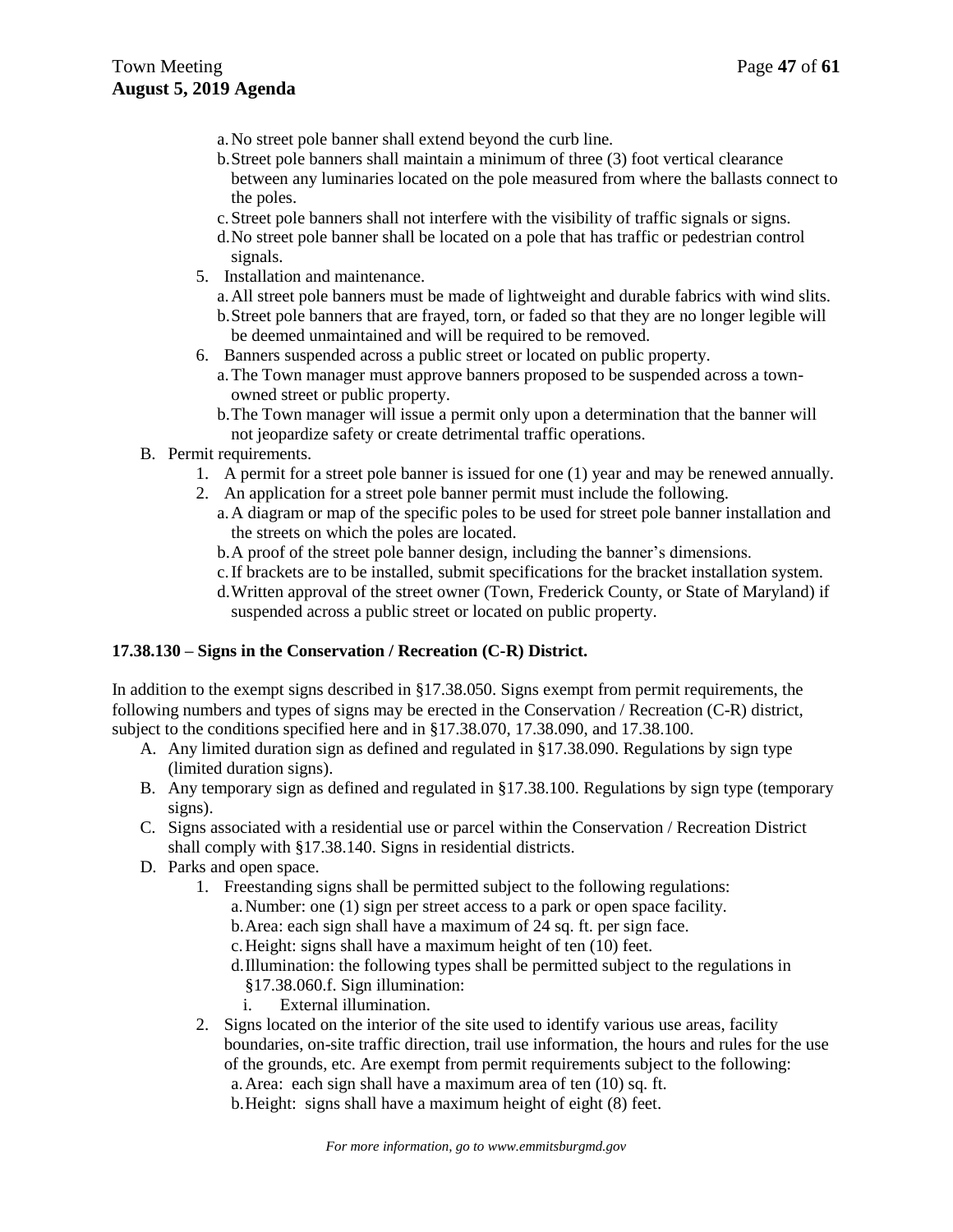- c.Illumination: these signs shall be non-illuminated.
- 3. Signs for recreation and sporting facilities shall be allowed provided that the following criteria is met:
	- a.Signs on the interior walls or fence of an open stadium or field shall be no greater than 24 sq. ft. In size and shall be designed to be viewed from the inside of the stadium only, and non-illuminated.
	- b.One (1) freestanding scoreboard, not to exceed 200 sq. ft. In area and 20 ft. In height, is permitted per playing field.
		- i. Commercial messages shall not exceed 30% of the front face of the scoreboard.
	- ii. The face of all scoreboards, including any attached commercial signs and panels, shall be permanently oriented toward the recreation and spectator area.
	- iii. Illumination: the following illumination types shall be permitted subject to the regulations in §17.38.060.F. Sign illumination:
		- a. Internal illumination
		- b. External illumination
		- c. Message center sign
		- d. Digital display (not to exceed 30% of the total scoreboard area)
- E. Freestanding signs for non-residential uses shall be permitted subject to the following regulations:
	- 1. Number: one (1) sign at each street access, up to a maximum of two (2) signs per lot.
	- 2. Area: each sign shall have a maximum area of 32 sq. ft. per sign face.
	- 3. Height: signs shall have a maximum height of six (6) feet.
	- 4. Illumination: these signs shall be non-illuminated.
- F. Wall and projecting signs for non-residential uses shall be permitted subject to the following regulations:
	- 1. Number: one (1) sign per tenant per building frontage up to a maximum of two (2) signs per tenant.
	- 2. Area: each sign shall have a maximum area of 20 sq. ft. per sign face.
	- 3. Height: signs shall have a maximum height equal to the eave line or the bottom of the second story windowsill, whichever is lower.
	- 4. Illumination: these signs shall be non-illuminated.
- G. Window signs for non-residential uses shall be permitted subject to the following regulations:
	- 1. Area: a maximum of 15% of the total window area of a single building frontage may be used for signs.
	- 2. Illumination: these signs shall be non-illuminated.
- H. Off-premises signs [where/if permitted], are subject to the regulations found in §17.38.080. Regulations by sign type (off-premises).
- I. Summary table for signs in the Conservation/Recreation District: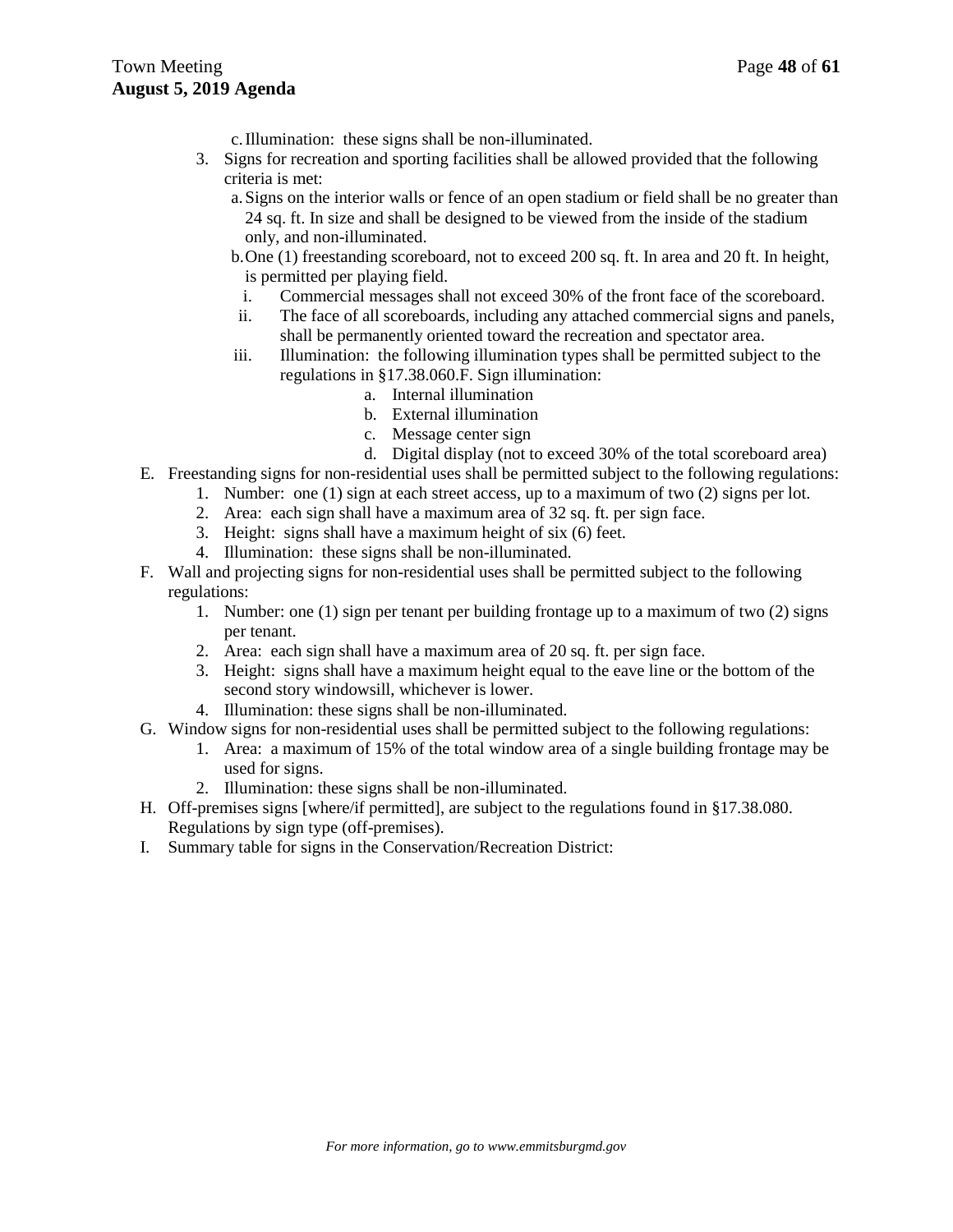|                        | <b>Conservation / Recreation District</b>                                                                            |                                                      |                                                                                                                                                                                             |  |
|------------------------|----------------------------------------------------------------------------------------------------------------------|------------------------------------------------------|---------------------------------------------------------------------------------------------------------------------------------------------------------------------------------------------|--|
|                        | Wall & Projecting                                                                                                    | Window                                               | Freestanding                                                                                                                                                                                |  |
| Maximum Number         | Non-residential uses: 1 per<br>tenant per building<br>frontage, up to a maximum<br>of 2 signs per tenant             | N/A                                                  | Parks & open space: 1<br>per street access plus 1<br>freestanding scoreboard<br>per playing field<br>Non-residential uses: 1<br>per street access up to a<br>maximum of 2 signs<br>per lot. |  |
| Maximum Area (sq. Ft.) | Parks & open space: signs<br>on the interior walls or<br>fence of an open stadium:<br>24<br>Non-residential uses: 20 | Non-residential<br>uses: 15% of total<br>window area | Parks and open space:<br>24 (entrance), 200<br>(scoreboard), 10 (signs)<br>interior to the site)<br>Non-residential uses:<br>32                                                             |  |
| Maximum Height (feet)  | Non-residential uses: the<br>eave line or the bottom of<br>the second story<br>windowsill, whichever is<br>lower.    | N/A                                                  | Parks and open space:<br>10 feet (entrance), 20<br>(scoreboard), 8 (signs)<br>interior to the site)<br>Non-residential uses: 6                                                              |  |

# **17.38.140 – Signs in Residential (R-1, R-2, & R-3) Districts.**

In addition to the exempt signs described in §17.38.050. Signs exempt from permit requirements, the following numbers and types of signs may be erected in the Low Density (R-1), Medium Density (R-2), and High Density (R-3) Residential Districts, subject to the conditions specified here and in §17.38.070, 17.38.090, 17.38.100, 17.38.110, and 17.38.120.

- A. Any limited duration sign as defined and regulated in §17.38.090 regulations by sign type (limited duration signs).
- B. Any temporary sign as defined and regulated in §17.38.100 regulations by sign type (temporary signs).
- C. Home occupations.
	- 1. One (1) freestanding sign shall be permitted subject to the following regulations:
		- a.Area: each sign shall have a maximum area of six (6) sq. ft. per sign face.
		- b.Height: signs shall have a maximum height of six (6) feet.
		- c.Illumination: these signs shall be non-illuminated.
	- 2. One (1) wall or projecting sign shall be permitted, up to two (2) sq. ft. in area.
		- a.Height: signs shall have a maximum height equal to the eave line or the bottom of the second story window sill, whichever is lower.
		- b.Illumination: these signs shall be non-illuminated.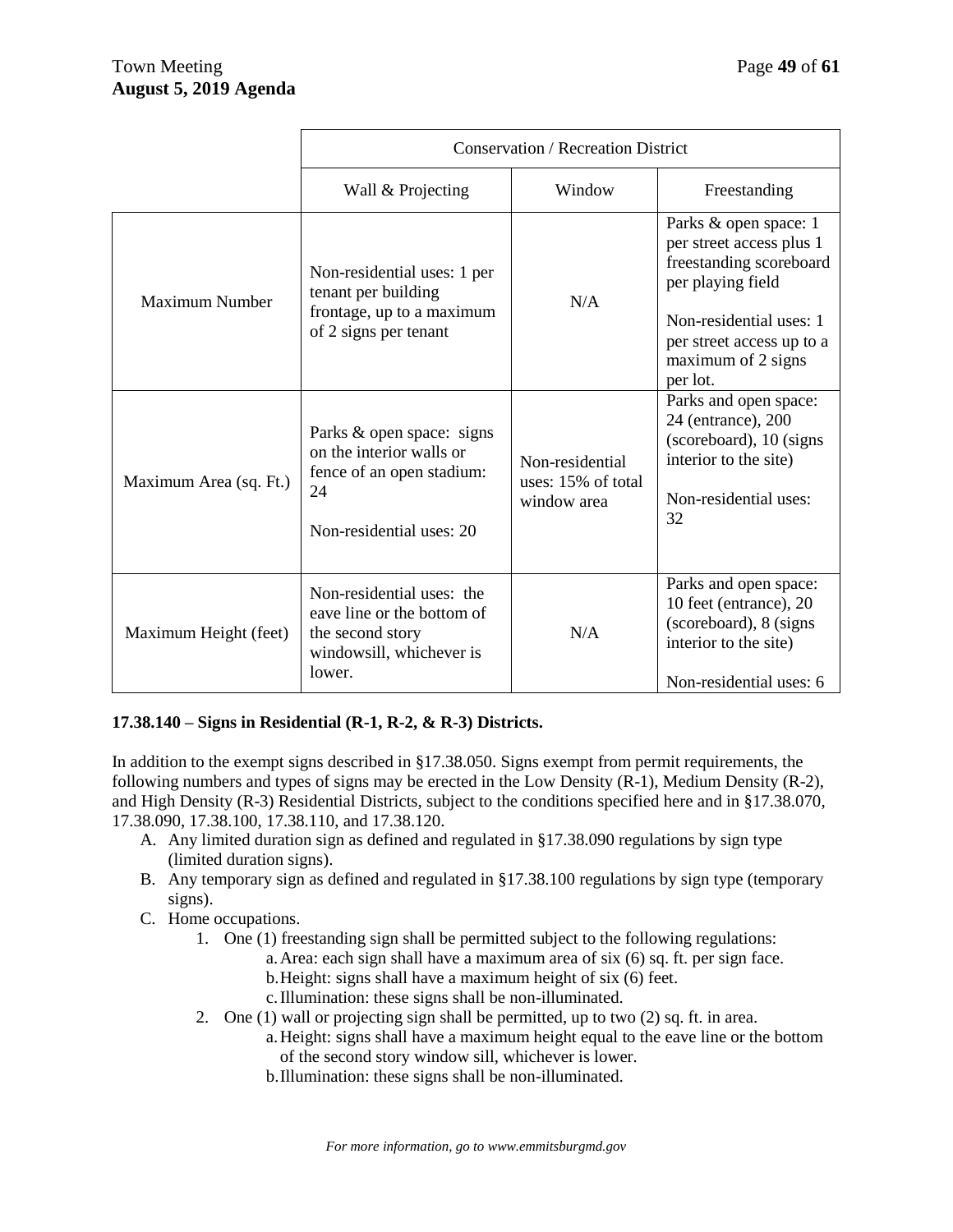- D. Freestanding signs for residential developments or apartment buildings containing more than ten units shall be permitted subject to the following regulations:
	- 1. Number: one (1) sign per street frontage.
	- 2. Area: each sign shall have a maximum area of 15 sq. ft. per sign face.
	- 3. Height: signs shall have a maximum height of eight (8) feet.
	- 4. Illumination: the following illumination types shall be permitted subject to the regulations in §17.38.060.f. Sign illumination:

a.External illumination.

E. Summary table for signs in residential districts:

|                           | <b>Residential Districts</b>                                                       |                                                                    |  |
|---------------------------|------------------------------------------------------------------------------------|--------------------------------------------------------------------|--|
|                           | Wall & projecting                                                                  | Freestanding                                                       |  |
| Maximum<br>Number         | Home occupations: 1 per lot                                                        | Home occupations: 1 per lot<br>Residential developments: 1 per lot |  |
| Maximum Area<br>(sq. ft.) | Home occupations: 2                                                                | Home occupations: 6<br>Residential developments: 15                |  |
| Maximum Height            | The eave line or the bottom of the second<br>story windowsill, whichever is lower. | Home occupations: 6 feet<br>Residential developments: 8 feet       |  |

### **17.38.150 – Signs in the Institutional (INST) District.**

In addition to the exempt signs described in §17.38.050 exempt signs, the following numbers and types of signs may be erected subject to the conditions here and in §17.38.070, 17.38.090, 17.38.100, 17.38.110, and 17.38.120:

- A. Any limited duration sign as defined and regulated in §17.38.090 regulations by sign type (limited duration signs).
- B. Any temporary sign as defined and regulated in §17.38.100 regulation by sign type (temporary signs).
- C. Any portable sign as defined and regulated in §17.38.110 regulations by sign type (portable signs).
- D. Any street pole banner as defined and regulated in §17.38.120 regulations by sign type (street pole banners).
- E. Signs associated with a park or open space use in an Institutional District. Shall comply with §17.38.120.
- F. Signs associated with residential use or parcel within the Institutional District shall comply with §17.38.140 signs in residential districts.
- G. Freestanding signs for institutional uses, other than parks and open space, shall be permitted subject to the following regulations:
	- 1. Number: one (1) sign per street access, up to two (2) signs per property held in single and separate ownership.
	- 2. Area: each sign shall have a maximum area based on the lot size of the property as follows:

a. On lots less than two (2) acres: 24 sq. ft.

b.On lots of two (2) acres or more but less than five (5) acres: 40 sq. ft.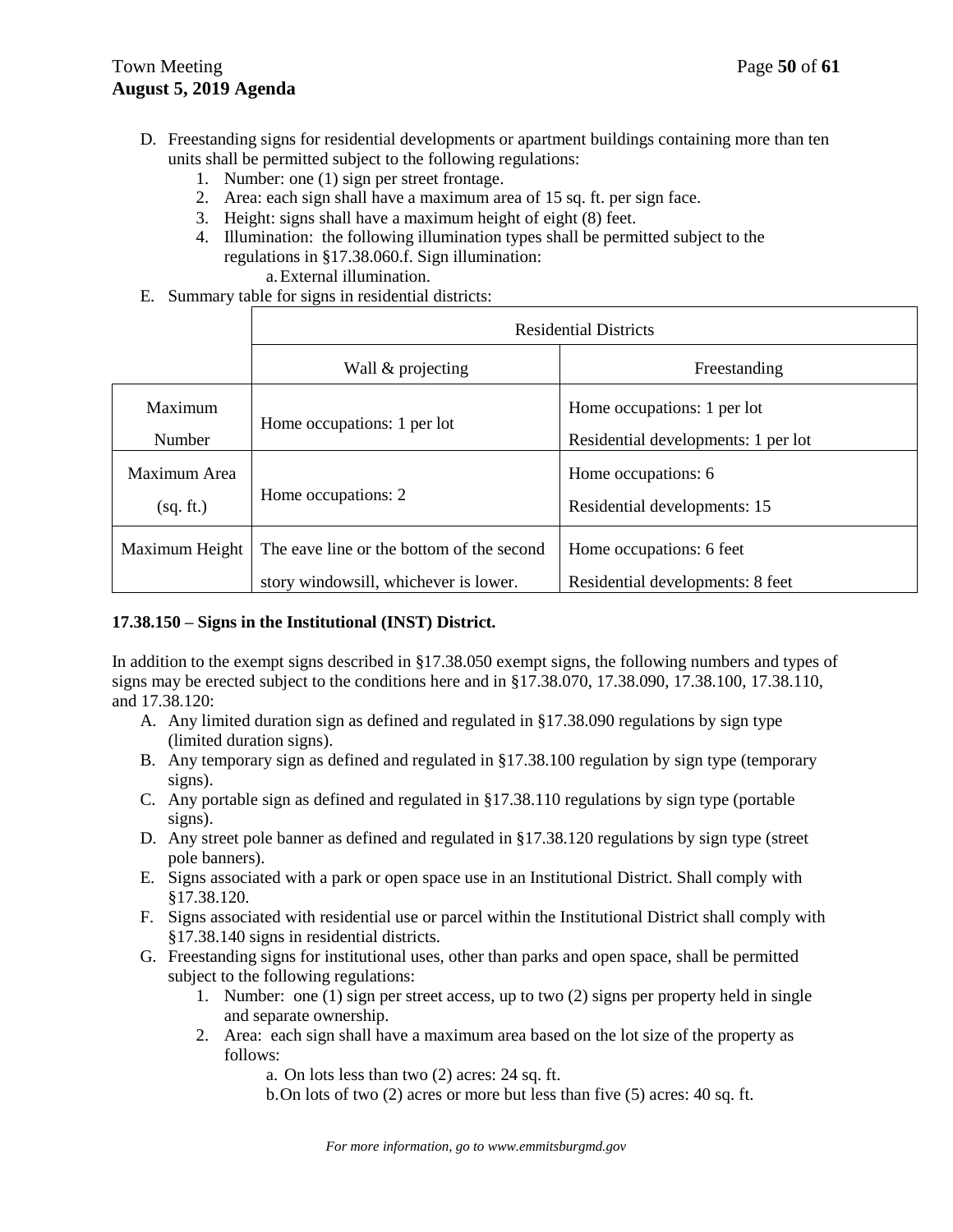- c.On lots of five (5) acres or more: 60 sq. ft.
- 3. Height: signs shall have a maximum height of ten (10) feet.
- 4. Illumination: the following illumination types shall be permitted subject to the regulations in §17.38.060.F. Sign illumination:
	- a.Internal illumination
	- b.External illumination
	- c.Message center sign
- H. Freestanding signs located on the interior of the site used to identify facilities, on-site traffic direction, hours of operation, and other information are exempt from permit requirements, subject to the following:
	- 1. Area: each sign shall have a maximum area of ten (10) sq. ft.
	- 2. Height: each sign shall have a maximum height of eight (8) feet.
	- 3. Illumination: these signs shall be non-illuminated.
- I. Building signs, including wall signs, awning or canopy signs, projecting signs, and window signs are permitted for institutional uses. The total maximum sign area of all building signs shall be based on the lot size of the property and wall area of the building as follows:
	- 1. Area:
		- a.On lots less than two (2) acres:
			- i. Total sign area of all building signs shall not exceed five (5) percent of the total wall area for all walls that directly face a public street or parking lot.
			- ii. No single building sign shall exceed 24 square feet.

b.On lots of two (2) acres or more but less than five (5) acres:

- i. Total sign area of all building signs shall not exceed six (6) percent of the total wall area for all walls that directly face a public street or parking lot.
- ii. No single building sign shall exceed 36 sq. ft.
- c.On lots of five (5) acres or more:
	- i. Total sign area of all building signs shall not exceed seven (7) percent of the total wall area for all walls that directly face a public street or parking lot.
	- ii. No single building sign shall exceed 60 sq. ft.
- 2. Height: signs shall have a maximum height equal to the eave line.
- 3. Illumination: the following illumination types shall be permitted subject to the regulations in §17.38.060.F. Sign illumination:
	- a.Internal illumination
	- b.External illumination, lit from above
	- c.Halo illumination or back-lit letters
- J. Upper level building identification signs shall be permitted subject to the following regulations:
	- 1. Number: two (2) signs per building.
	- 2. Area: each sign shall have a maximum area of 100 sq. ft.
	- 3. Height: signs shall have a maximum height of ten (10) feet and shall not extend vertically beyond the eave line.
	- 4. Location: signs shall be limited to buildings at least three (3) stories in height and shall be located only on the top floor of such buildings.
	- 5. Illumination: the following illumination types shall be permitted subject to the regulations in §17.38.060.F. Sign illumination.
		- a.Internal illumination
- K. Summary table for signs in the Institutional District: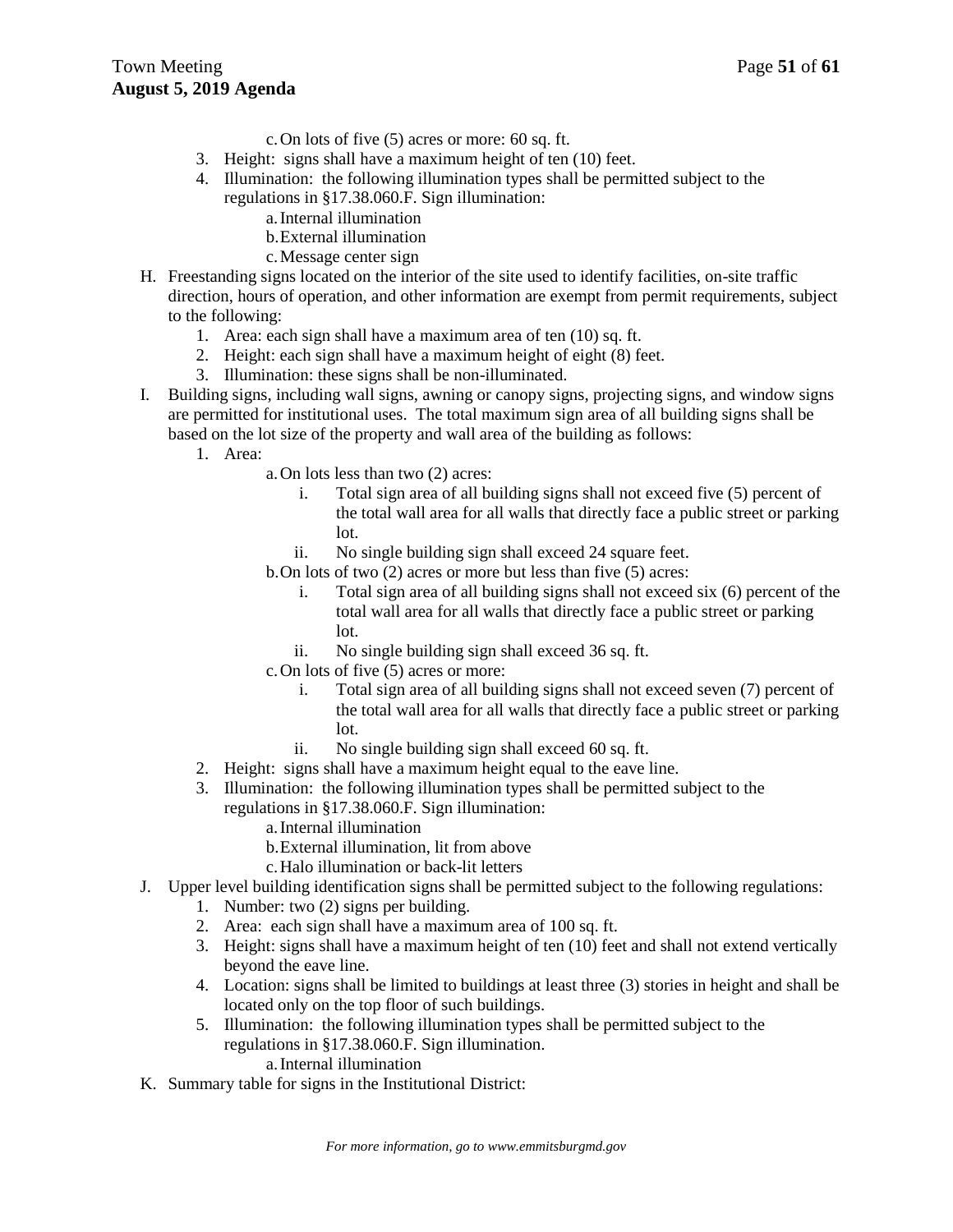|                |                                | <b>Institutional District</b>                                                                                                                               |                                         |                                   |
|----------------|--------------------------------|-------------------------------------------------------------------------------------------------------------------------------------------------------------|-----------------------------------------|-----------------------------------|
|                |                                | Wall,<br>awning/canopy,<br>projecting, and<br>window                                                                                                        | Freestanding                            | <b>Building</b><br>identification |
| Maximum number |                                | N/a                                                                                                                                                         | 1 per street access,<br>up to 2 per lot | 2 per building                    |
| Maximum Area   | $Lots < 2$ acres               | 5% of the total<br>wall face area of<br>walls that directly<br>face a public<br>street or parking<br>lot. No single wall<br>sign shall exceed<br>24 sq. ft. | 24 sq. ft.                              |                                   |
|                | Lots $\geq 2$ and < 5<br>acres | 6% of the total<br>wall face area of<br>walls that directly<br>face a public<br>street or parking<br>lot. No single wall<br>sign shall exceed<br>36 sq. ft. | $40$ sq. ft.                            | 100 sq. ft.                       |
|                | Lots $\geq$ 5 acres            | 7% of the total<br>wall face area of<br>walls that directly<br>face a public<br>street or parking<br>lot. No single wall<br>sign shall exceed<br>60 sq. ft. | $60$ sq. ft.                            |                                   |
| Maximum height |                                | The eave line                                                                                                                                               | 10 feet                                 | The eave line                     |

### **17.38.160 – Signs in the Village Zone (V-Z) District.**

In addition to the exempt signs described in §17.38.050 signs exempt from permit requirements, the following numbers and types of signs may be erected in the Village Zone District, subject to the conditions specified here and in §17.38.070, 17.38.090, 17.38.100, 17.38.110, and 17.38.120

- A. Any sign permitted in residential districts, for appropriate uses, as defined and regulated in §17.38.140 signs in residential districts.
- B. Any portable sign as defined and regulated in §17.38.110 regulations by sign type (portable signs).
- C. Any street pole banner as defined and regulated in §17.38.120 regulations by sign type (street pole banners). Only the town is permitted to hang street pole banners in the Village Zone.
- D. Installation must not damage or require removal of historic materials as outlined in the National Park Service, Maryland Historical Trust, Town's Architectural Guidelines or local historical commission, and must be done in a manner such that signs can be removed without harm to the masonry or architectural detailing.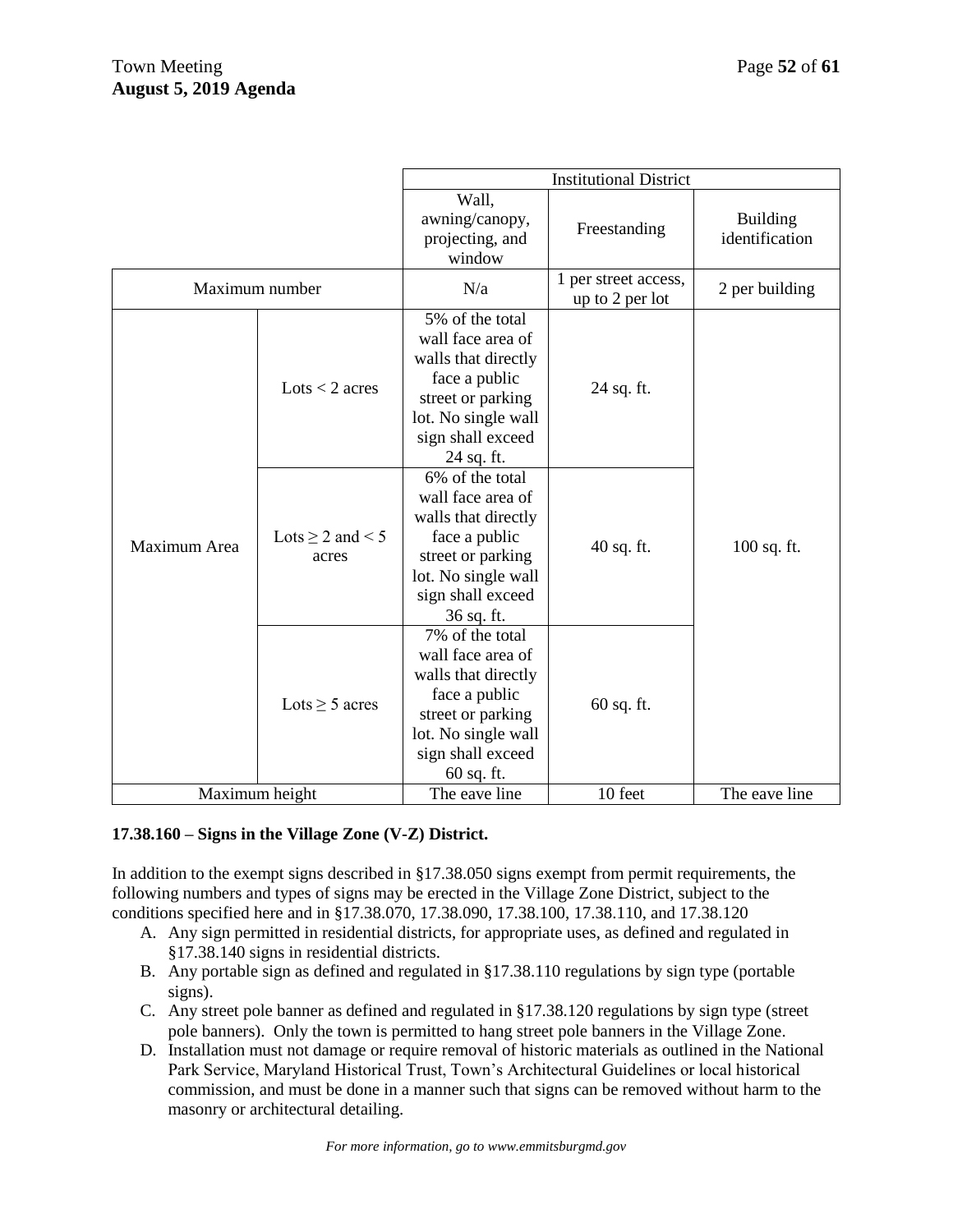- E. Barber poles are permitted at a licensed barbershop, and are not considered an illuminated sign.
- F. The total area of all wall, awning/canopy, and projecting signs shall be limited to one and a half (1.5) square feet per one (1) linear foot of building frontage that faces a public street or parking lot, subject to maximum size limitations based on sign type.
- G. Wall signs for non-residential uses shall be permitted subject to the following regulations:
	- 1. Number: one (1) sign per tenant per street frontage, up to two (2) signs per tenant. Where a property has entrances facing both a street and a parking lot, a second sign is permitted to face the parking lot.
	- 2. Area: each sign shall have a maximum area of 16 sq. ft. per sign face.
	- 3. Height: signs shall have a maximum height equal to the eave line or the bottom of the second story windowsill, whichever is lower.
	- 4. Illumination: the following illumination types shall be permitted subject to the regulations in §17.38.060.F. Sign illumination:
		- a.External illumination lit from above
		- b.Internal illumination.
- H. Awning or canopy signs for non-residential uses shall be permitted subject to the following regulations:
	- 1. Height: signs shall have a maximum height equal to the eave line or the bottom of the second story windowsill, whichever is lower.
	- 2. Illumination: the following illumination types shall be permitted subject to the regulations in §17.38.060.F. Sign illumination:
		- a.External illumination lit from above
- I. Projecting signs for non-residential uses shall be permitted subject to the following regulations:
	- 1. All hangers for projecting signs shall be in the form of a bracket and made of metal.
	- 2. Number: one (1) sign per ground floor establishment, plus one (1) sign per building entrance serving one or more commercial tenants without a ground floor entrance.
	- 3. Area: each sign shall have a maximum area of 12 sq. ft. per sign face.
	- 4. Height: signs shall have a maximum height equal to the eave line or the bottom of the second story windowsill, whichever is lower.
	- 5. Illumination: the following illumination types shall be permitted subject to the regulations in §17.38.060.F. Sign illumination:
		- a.External illumination lit from above
		- b.Internal illumination
- J. Window signs for non-residential uses shall be permitted subject to the following regulations:
	- 1. Area: a maximum of 15% of the total window area of any single storefront may be used for permanent signs that are etched, painted, or otherwise permanently affixed to the window.
	- 2. Illumination: these signs shall be non-illuminated.
- K. Freestanding signs for non-residential uses shall be permitted subject to the following regulations:
	- 1. Number: one (1) sign per street frontage, up to two (2) signs per property held in single and separate ownership.
	- 2. Area: each sign shall have a maximum area of 20 sq. ft., and an additional 5 sq. ft. per tenant, up to a maximum of 30 sq. ft.
	- 3. Height: freestanding signs shall have a maximum height of 5 feet.
	- 4. Illumination: the following illumination types shall be permitted subject to the regulations in §17.38.060.F. Sign illumination:
		- a.External illumination
			- b.Internal illumination
- L. Summary table for signs in the Village Zone District: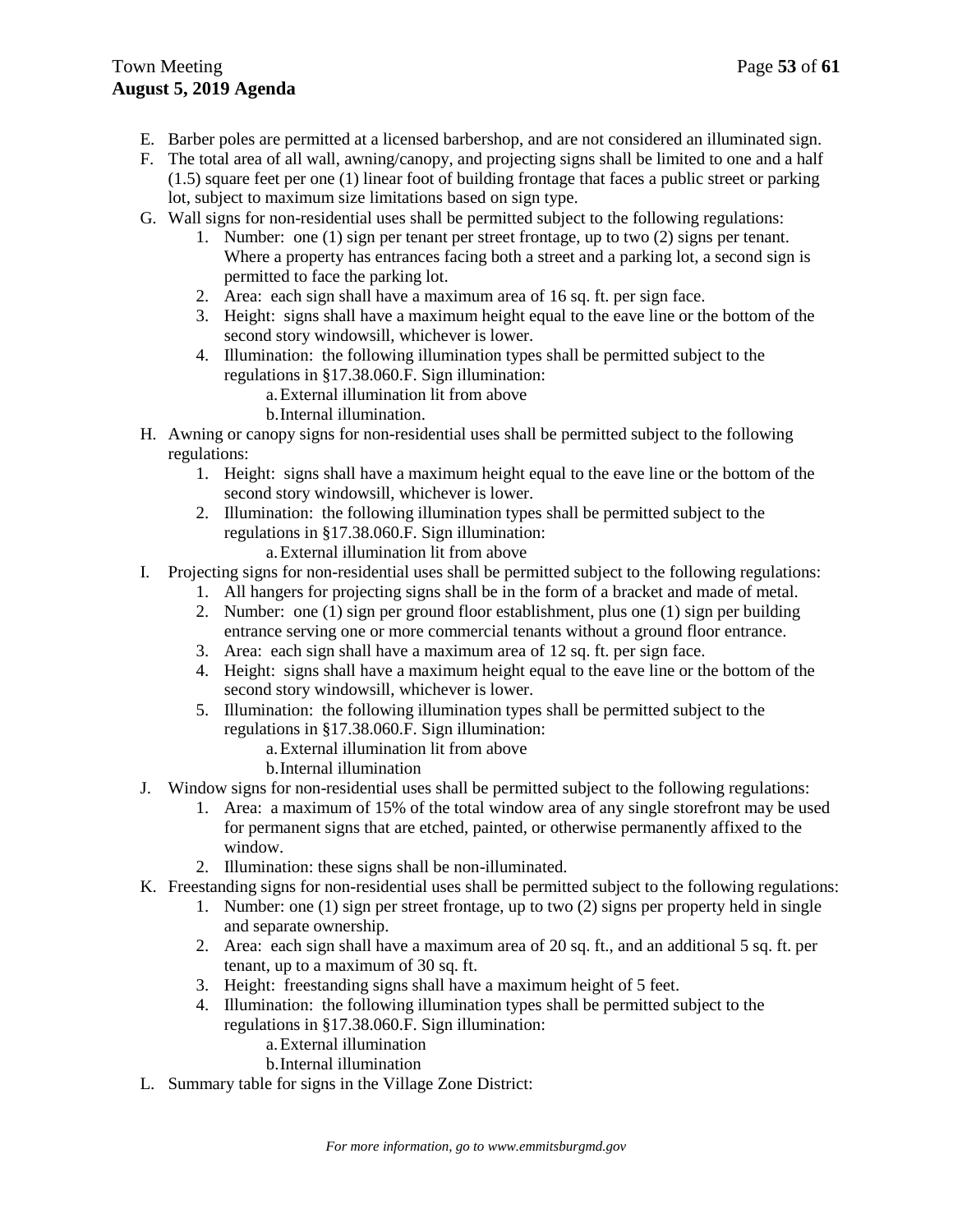|                              | Village Zone District                                                                                                                                  |                                                                                                                                  |                                                                                             |                                                                          |
|------------------------------|--------------------------------------------------------------------------------------------------------------------------------------------------------|----------------------------------------------------------------------------------------------------------------------------------|---------------------------------------------------------------------------------------------|--------------------------------------------------------------------------|
|                              | Wall and<br>awning/canopy                                                                                                                              | Projecting                                                                                                                       | Window                                                                                      | Freestanding                                                             |
| Maximum<br>Number            | Wall: 1 per tenant per<br>street frontage (up to<br>2 per tenant)                                                                                      | 1 per ground floor<br>establishment, plus 1<br>per building<br>entrance serving<br>tenants without a<br>ground floor<br>entrance | N/A                                                                                         | 1 per street frontage,<br>up to 2 per lot                                |
| Maximum Area<br>(Total)      | 1.5 sq. ft. per linear ft. Of building frontage<br>facing a public street or parking lot, subject<br>to maximum size limitations based on sign<br>type |                                                                                                                                  | N/A                                                                                         | N/A                                                                      |
| Maximum Area<br>(Individual) | Wall: 16 sq. ft.<br>Awning/canopy: n/a<br>(see $$17.38.070$ )                                                                                          | $12$ sq. ft.                                                                                                                     | 15% total<br>window area<br>(permanent<br>signs); $25%$<br>total window<br>area (all signs) | 20 sq. ft. Plus 5 sq. ft.<br>per additional tenant<br>up to $30$ sq. ft. |
| Maximum<br>Height            | The eave line                                                                                                                                          |                                                                                                                                  | N/A                                                                                         | 5 feet                                                                   |

### **17.38.170 – Signs in the Commercial (B-1 & B-2), Industrial Park (IP), and Office, Research, and Industrial (ORI) Districts.**

Except as noted below, the following numbers and types of signs may be erected in any Neighborhood Commercial, General Commercial, Industrial Park, or Office, Research, and Industrial Districts subject to the conditions specified here and in §17.38.070, 17.38.080, 17.38.090, 17.38.100, 17.38.110, and 17.38.120:

- A. Any sign permitted in residential districts, for the appropriate uses, as defined and regulated in §17.38.140 signs in residential districts.
- B. Any portable sign as defined and regulated in §17.38.110 regulations by sign type (portable signs).
- C. Any street pole banner as defined and regulated in §17.38.120 regulations by sign type (street pole banners).
- D. The total area of all wall, awning/canopy, and projecting signs for non-residential uses shall be limited to one and a half (1.5) square feet per one (1) linear foot of building frontage that faces a public street or parking lot, subject to a maximum size limitations based on sign type.
- E. Wall signs for non-residential uses shall be permitted subject to the following regulations:
	- 1. Number: one (1) sign per tenant per street frontage, up to a maximum of two (2) signs per tenant. Where a store has entrances facing both a street and a parking lot, a second sign is permitted to face the parking lot.
	- 2. Area: each sign shall have a maximum area of 32 sq. ft. per sign.
	- 3. Height: signs shall have a maximum height equal to the eave line.
	- 4. Illumination: the following illumination types shall be permitted subject to the regulations in §17.38.060.F. Sign illumination:
		- a. internal illumination
		- b.External illumination, lit from above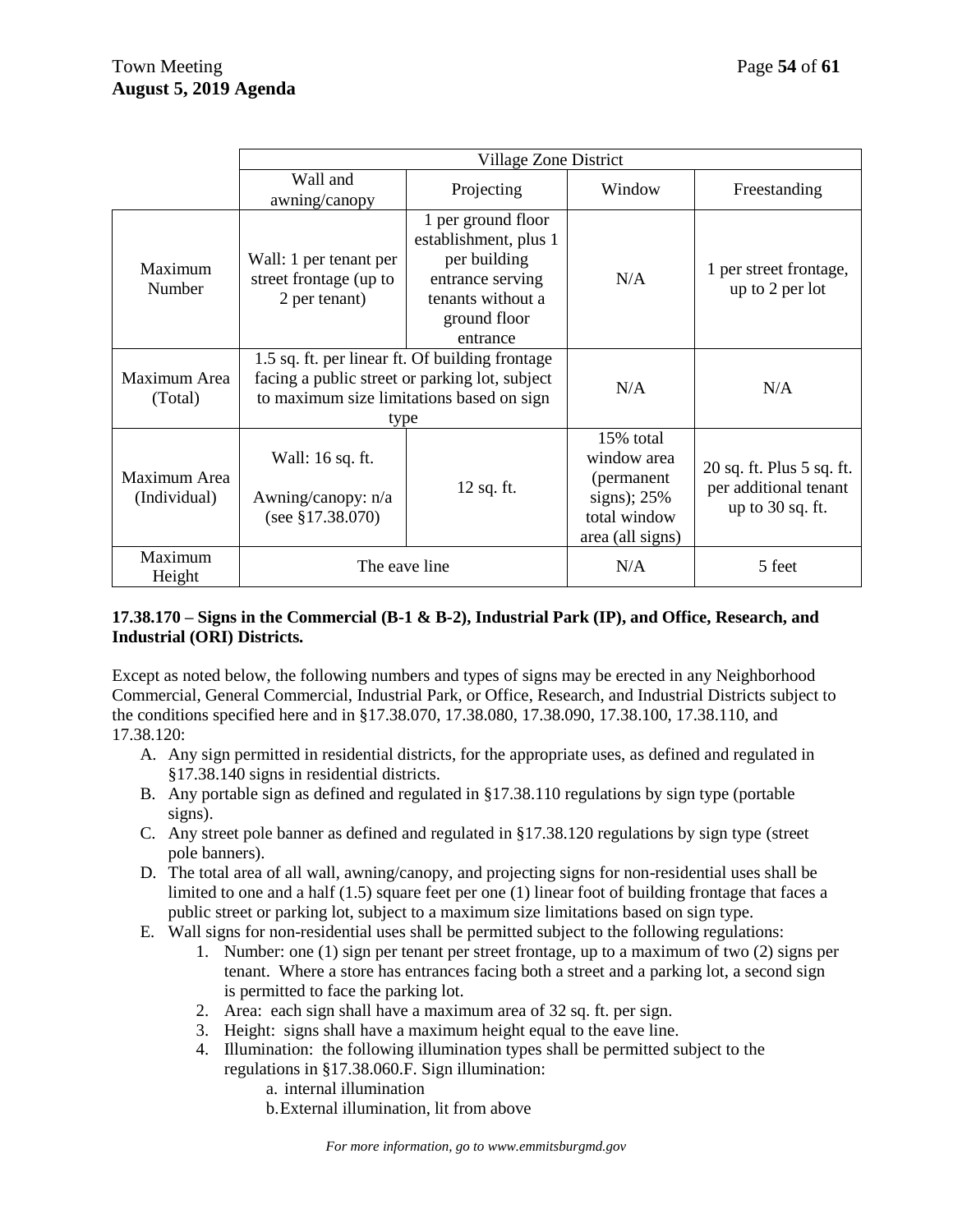c.Halo illumination or back-lit letters

- F. Awning or canopy signs for non-residential uses shall be permitted subject to the following regulations:
	- 1. Height: signs shall have a maximum height equal to the eave line.
	- 2. Illumination: the following illumination types shall be permitted subject to the regulations in §17.38.060.F. - sign illumination: a.External illumination, lit from above
- G. Projecting signs for non-residential uses shall be permitted subject to the following regulations:
	- 1. Number: one (1) sign per ground floor established, plus one (1) sign per building entrance serving one or more commercial tenants without a ground floor entrance.
	- 2. Area: each sign shall have a maximum area of twenty (20) sq. ft. per sign face.
	- 3. Height: signs shall have a maximum height equal to the eave line.
	- 4. Illumination: the following illumination types shall be permitted subject to the regulations in §17.38.060.f. Sign illumination:
		- a.External illumination, lit from above
- H. Window signs for non-residential uses shall be permitted subject to the following regulations:
	- 1. Area: a maximum of 25% of the total window area of any single storefront may be used for permanent signs that are etched, painted, or permanently affixed to the window. A maximum of 35% of the total window area of any single storefront may be covered by a combination of permanent and temporary window signs.
	- 2. Illumination: these signs shall be non-illuminated.
- I. In addition to building signs, freestanding signs for non-residential uses shall be permitted subject to the following regulations:
	- 1. Number: one (1) sign per street frontage, up to two (2) signs per property held in single and separate ownership.
		- a.For permitting gas stations, one (1) additional freestanding sign per street frontage shall be permitted for the advertising of gas prices and identification of the gas station only, up to two (2) additional signs per property.
		- b.For permitted drive-through establishments, one (1) additional freestanding sign shall be permitted for the advertising items for sale to users of the drive-through lane only.
	- 2. Area: each sign shall have a maximum area of 50 sq. ft.
	- 3. Height: signs shall have a maximum height of 10 feet.
	- 4. Illumination: the following illumination types shall be permitted subject to the regulations in §17.38.060.F. Sign illumination:
		- a.Internal illumination
		- b.Message center sign
		- c.Digital display
- J. Upper-level building identification signs shall be permitted subject to the following regulations:
	- 1. Number: one (1) sign per building.
	- 2. Area: each sign shall have a maximum area of 50 sq. ft.
	- 3. Height: signs shall have a maximum height of ten (10) feet and shall not extend vertically beyond the eave line.
	- 4. Location: signs shall be limited to buildings at least three (3) stories in height and shall be located only on the top floor of such buildings.
	- 5. Illumination: the following illumination types shall be permitted subject to the regulations in §17.38.060.F. Sign illumination.

a.Internal illumination

K. Off-premises signs shall be permitted, subject to the regulations detailed in §17.38.080 regulations by sign type (off-premises).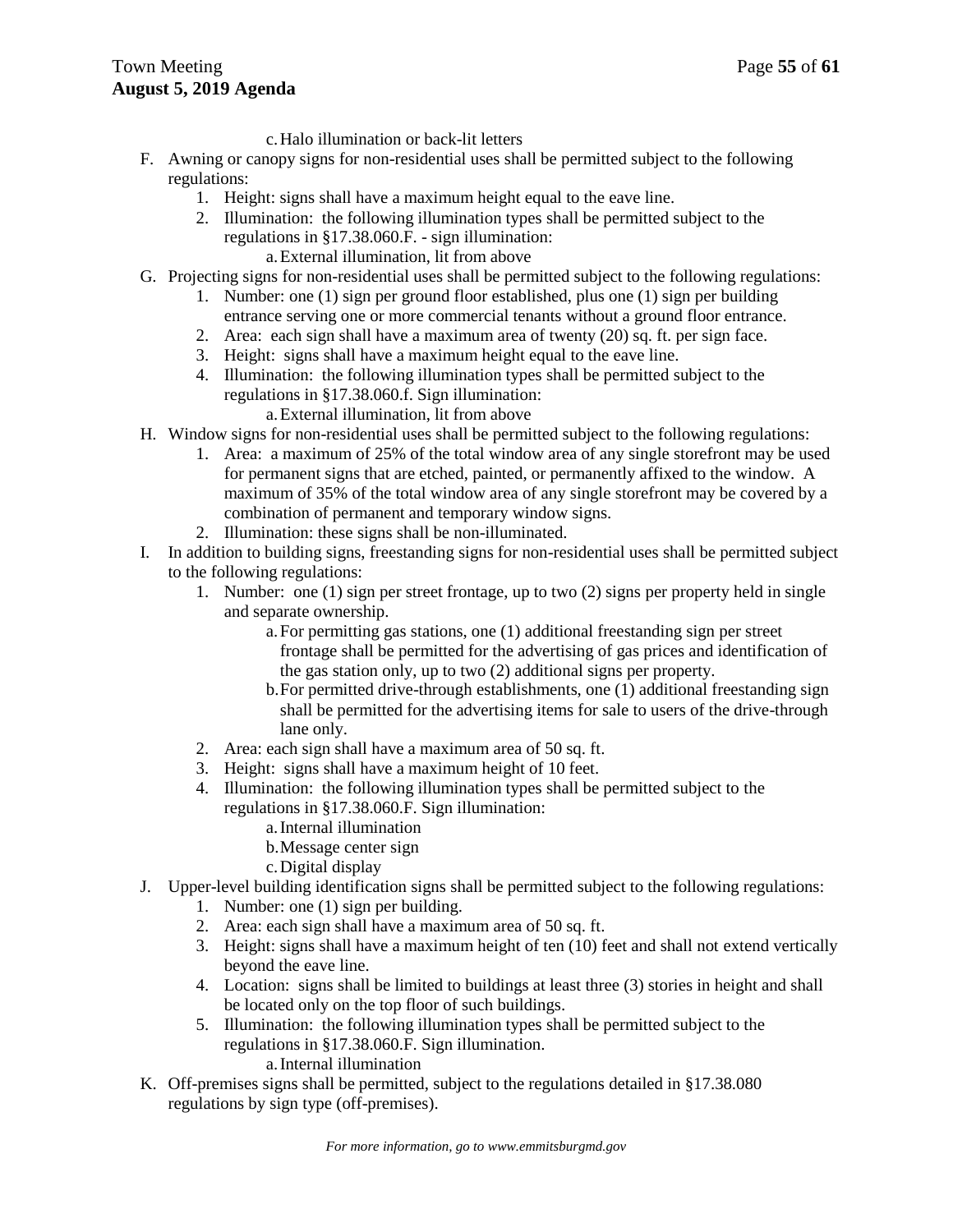L. Summary table for signs in Commercial, Industrial Park, and Office, Research, and Industrial Districts:

|                              | Commercial, Industrial Park, & Office, Research, & Industrial Districts                                                                              |                                                                                                                               |                                                                          |                                                                                                                                |                                               |
|------------------------------|------------------------------------------------------------------------------------------------------------------------------------------------------|-------------------------------------------------------------------------------------------------------------------------------|--------------------------------------------------------------------------|--------------------------------------------------------------------------------------------------------------------------------|-----------------------------------------------|
|                              | Wall and<br>Awning/Canopy                                                                                                                            | Projecting                                                                                                                    | Window                                                                   | Freestanding                                                                                                                   | <b>Upper-Level Building</b><br>Identification |
| Maximum<br>Number            | Wall: 1 per tenant per<br>street frontage (up to 2)<br>per tenant)<br>Awning/canopy: n/a<br>(see $$17.38.070$ )                                      | 1 per ground floor<br>establishment, plus 1<br>per building entrance<br>serving tenants<br>without a ground floor<br>entrance | N/A                                                                      | 1 per street frontage,<br>up to 2 per lot<br>(additional signs<br>allowed for gas<br>stations and drive-thru<br>establishment) | 1 per building ( $\geq$ 3<br>stories high)    |
| Maximum Area<br>(Total)      | 1.5 sq. Ft. Per linear feet of building frontage<br>facing a public street or parking lot, subject to<br>maximum size limitations based on sign type |                                                                                                                               | N/A                                                                      | N/A                                                                                                                            | N/A                                           |
| Maximum Area<br>(Individual) | Wall: 32 sq. ft.<br>Awning/canopy: n/a<br>(see $$17.38.070$ )                                                                                        | 20 sq. ft.                                                                                                                    | 25% total<br>window area<br>(permanent)<br>signs); $35\%$ (all<br>signs) | 50 sq. ft.                                                                                                                     | 50 sq. ft.                                    |
| Maximum height               | The eave line                                                                                                                                        |                                                                                                                               | N/A                                                                      | 10 ft.                                                                                                                         | The eave line                                 |

### **17.38.180 – Removal of Unsafe, Unlawful, or Abandoned Signs.**

- A. Unsafe or unlawful signs
	- 1. Upon written notice by the town's zoning administrator, the owner, person, or firm maintaining a sign shall remove the sign when it becomes unsafe, is in danger of falling, or it becomes so deteriorated that it no longer serves a useful purpose of communication, or it is determined by the zoning administrator to be a nuisance, or it is deemed unsafe by the zoning administrator, or it is unlawfully erected in violation of any of the provisions of this Chapter.
	- 2. The town may remove or cause to be removed the sign at the expense of the owner and/or lessee in the event of the owner of the person or firm maintaining the sign has not complied with the terms of the notice within thirty (30) days of the date of this notice. In the event of immediate danger, the town may remove the sign immediately upon the issuance of notice to the owner, person, or firm maintaining the sign.

### B. Abandoned signs

- 1. It shall be the responsibility of the owner of any property upon which an abandoned sign is located to remove such sign within 180 days of the sign becoming abandoned as defined in this chapter. Removal of an abandoned sign shall include the removal of the entire sign including the sign face, supporting structure, and structural trim.
- 2. Where the owner of the property on which an abandoned sign is located fails to remove such sign in a 180 days the town may remove such sign. Any expense directly incurred in the removal of such sign shall be charged to the owner of the property. Where the owner fails to pay, the town may file a lien upon the property for the purpose of recovering all reasonable costs associated with the removal of the sign.

### **17.38.190 – Permits & Applications.**

A. It shall be unlawful for any person, firm, or corporation to erect, alter, repair, or relocate any sign within the town without first obtaining a sign permit, unless the sign is specifically exempt from the permit requirements as outlined in §17.38.050 exempt signs.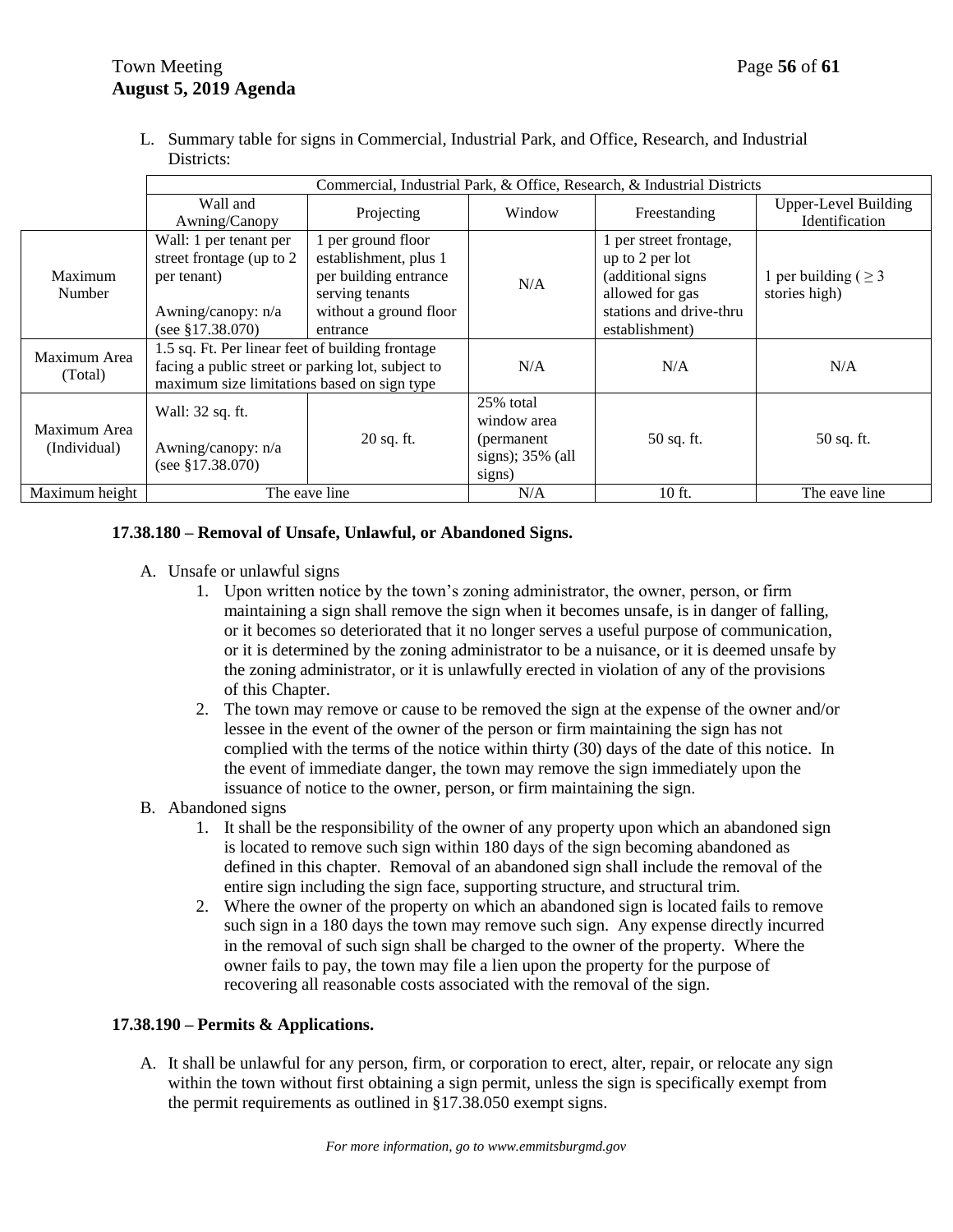# Town Meeting **Page 57** of 61 **August 5, 2019 Agenda**

- B. In order to apply for a sign permit, the applicant must provide the following information, in writing, to the town:
	- 1. Name of organization and location.
	- 2. Name, address, and telephone number of the property owner, and the signature of the property owner or duly authorized agent for the owner.
	- 3. Contact person and contact information.
	- 4. Description of the activities occurring on the site where the sign will be installed.
	- 5. Description of any existing signage that will remain on the site.
	- 6. Identification of the type of sign(s) to be erected by the applicant.
	- 7. Site plan depicting the locations of proposed signage and existing remaining signage.
	- 8. One copy of a plan drawn to scale depicting:
		- a. lot dimensions, building frontage, and existing cart ways, right-of-ways, and driveways.
		- b.The design of each sign face and sign structure, including dimensions, total area, sign height, depth, color scheme, structural details, materials, lighting scheme and proposed location.
		- c.Building elevations, existing and proposed facades, parapet walls, eave line and the location and size of all proposed and existing permanent signage.
		- d.Current photographs showing existing signs on the premises and certifying the date on which photographs were taken.
	- 9. A permit fee, to be established from time to time by policy, resolution, or ordinance by the town, shall be paid.
- C. The town shall have ten (10) business days from the receipt of a complete application to review the application.
- D. A permit shall be issued on or before the end of the ten (10)-business, day review period if the application for a new sign or renewal complies with the regulations contained herein.
- E. If the town does not issue a determination within the ten (10) business day period, the sign permit is deemed approved.
- F. An application for a sign permit may be denied by the town within the ten (10)-business day review period if the application fails to comply with the standards contained herein. The town shall inform the applicant of the reasons for denying the application for the sign permit by certified mail.
- G. Upon denial of an application for a sign permit, the applicant has 30 days to revise and resubmit the application for review by the town. In the alternative, the applicant may also appeal the decision to the town's board of appeals within the 30-day time-period.
- H. With the exception of lighting permits for digital signs, these permits shall not expire provided that such sign are not abandoned or destroyed. In the instance that substantial repair or replacement becomes necessary (i.e., repairs that cost more than 50% of the replacement cost of the damaged sign); the organization must apply for a new sign permit, and pay an additional fee, if required.
- I. All illuminated signs shall require certification in order to demonstrate continued compliance with the brightness requirements set forth in §17.38.060.F. Sign illumination. This certification must be renewed every three years. This will allow the town to adjust standards as needed based on changing technology and evaluation of impacts. The town reserves the right to assess the brightness of any sign at any time to ensure compliance with illumination requirements.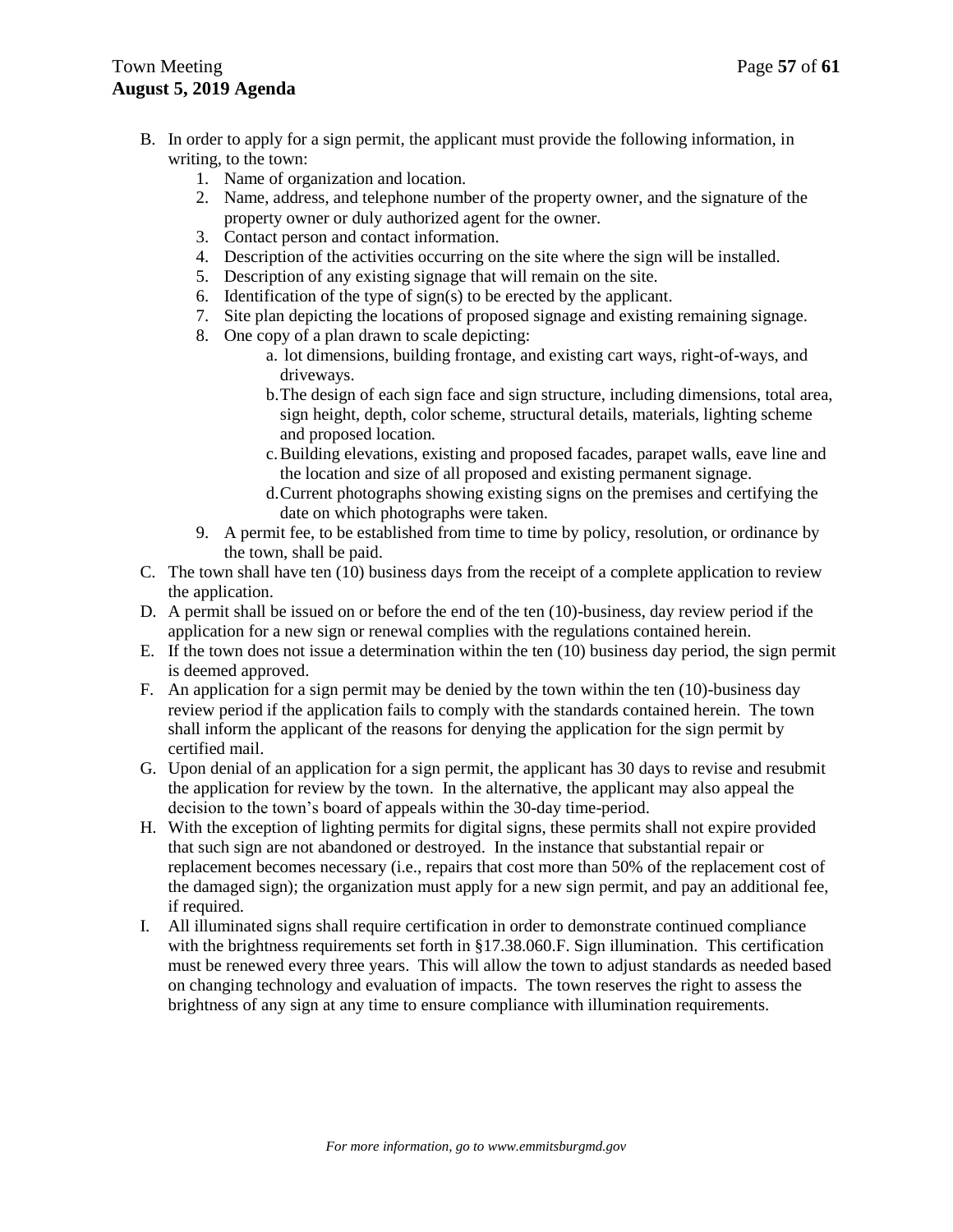### **17.38.200 – Nonconforming Signs**

- A. Signs legally in existence at the time of the adoption of this Chapter, which do not conform to the requirements of this Chapter, shall be considered nonconforming signs.
- B. All permanent signs and sign structures shall be brought into conformance with the sign regulations when and if one or more of the following occurs:
	- 1. The sign is removed, relocated, or significantly altered. Significant alterations include changes in the size or dimension of the sign. Changes to the sign copy or the replacement of a sign face on a nonconforming sign shall not be considered a significant alteration.
	- 2. If more than 50% of the sign area is damaged, it shall be repaired to conform to this Chapter.
	- 3. An alteration in the structure of a sign support.
	- 4. A change in the mechanical facilities or type of illumination.
	- 5. A change in the material of the sign face.
	- 6. The property on which the nonconforming sign is located submits a subdivision or land development application requiring municipal review and approval.
	- 7. The property on which the nonconforming sign is located undergoes a change of land use requiring the issuance of either a use and occupancy permit or a change of use and occupancy permit by the town.
- C. To determine the legal status of existing signs in each of the cases listed in §17.38.200.B., the applicant shall submit the following information to the town's zoning administrator:
	- 1. Type(s) of existing sign(s) located on the property.
	- 2. The area and height of all signs.
	- 3. For freestanding signs, the distance between the curb line or shoulder and the nearest portion of the sign.
	- 4. Type of sign illumination.
	- 5. The material of which the sign is constructed.
	- 6. The building frontage.
	- 7. If an off-premises sign, the applicant shall also submit the plan requirements listed in §17.38.080.M.
- D. Prior to the events listed in §17.38.200.B., nonconforming signs may be repainted or repaired up to 50% of the replacement cost of the sign, the sign copy may be changed, and sign faces may be replaced provided that these actions do not increase the dimensions of the existing sign, and do not in any way increase the extent of the sign's non-conformity.
- E. Nonconforming signs shall be exempt from the provisions of §17.38.200.B., under the following conditions:
	- 1. The nonconforming sign possesses documented historic value.
	- 2. The nonconforming sign is a unique nature or type by virtue of its architectural value or design, as determined by the National Park Service, Maryland Historical Trust, Town's Architectural Guidelines, or local historical commission.
	- 3. When a nonconforming sign is required to be moved because of public right-of-way improvements.
- F. All nonconforming temporary signs, portable signs, and banners must be permanently removed within 90 days of the effective date of this Chapter, unless specified approval is granted as provided herein.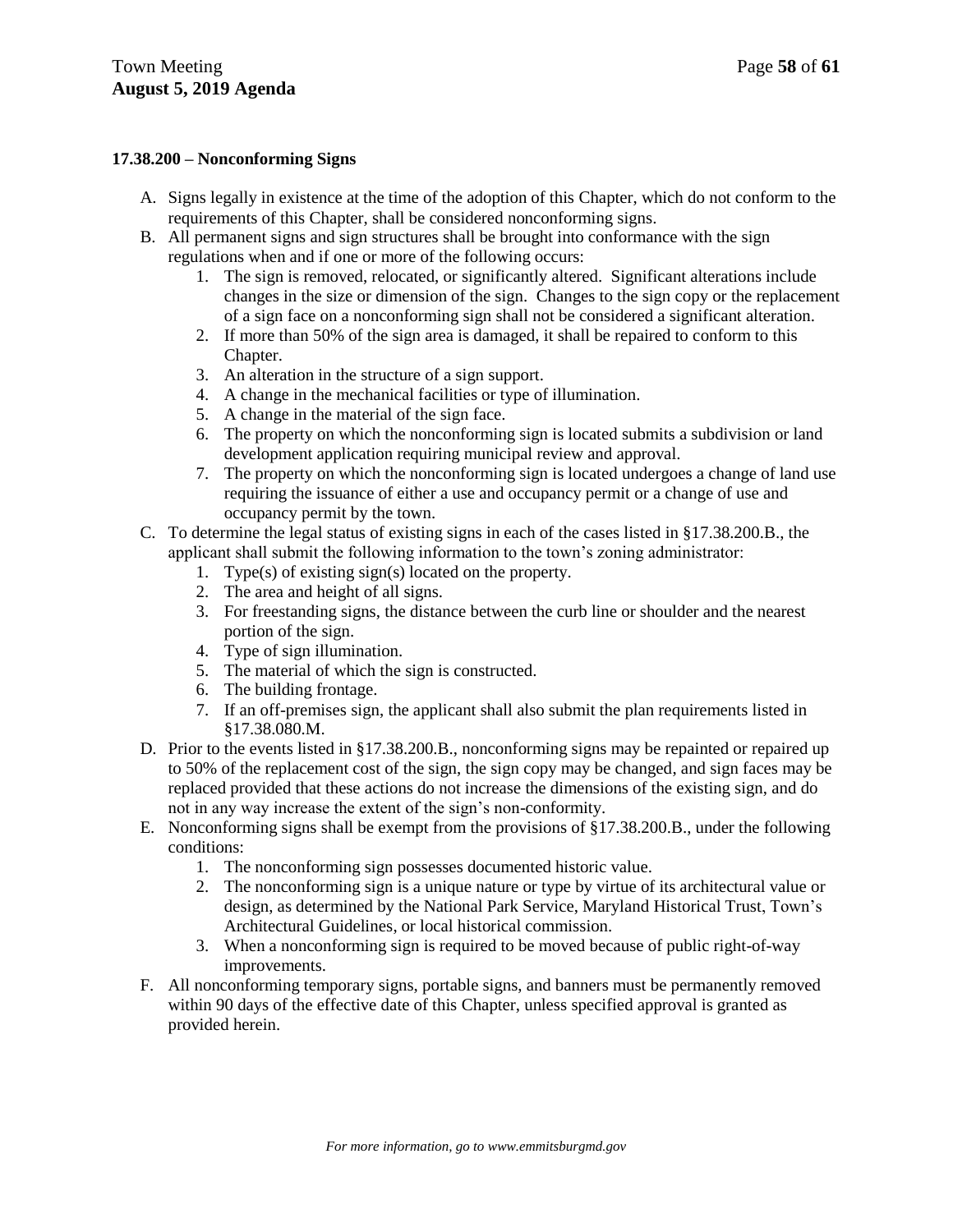### **17.38.210 – Signs on the Premises of Legally Nonconforming Uses.**

- A. Signs on the premises of legally nonconforming uses (such as an office in a residential area) may remain until the existing use of the premises is discontinued.
- B. If a sign wears out or is damaged (including rust, faded colors, discoloration, holes, or missing parts or informational items), or is changed for any other reason, the number, size, and area of all signs relating to the premises shall not be increased beyond the characteristics of the sign or signs that existed on that property at the time this Chapter was adopted.

### **17.38.220 – Substitution Clause.**

Notwithstanding any provision of this Chapter to the contrary, to the extent that this Chapter allows a sign containing commercial copy, it shall allow a non-commercial sign to the same extent. The noncommercial message may occupy the entire sign area or any portion thereof, and may substitute for or be combined with the commercial message. The sign message may be changed from commercial to noncommercial, or from one noncommercial message to another, as frequently as desired by the sign's owner, providing that the sign is not prohibited and the sign continues to comply with all requirements of this Chapter.

### **17.38.230 – Violations.**

The placement of a sign that requires a sign permit without a sign permit shall be a municipal infraction. Violations of this Chapter shall be treated as strict liability offices regardless of intent. Failure to comply with this Chapter or any order or requirement imposed under this Chapter is punishable by a fine not to exceed one thousand dollars (\$1,000.00). Each day a violation continues is a separate municipal infraction.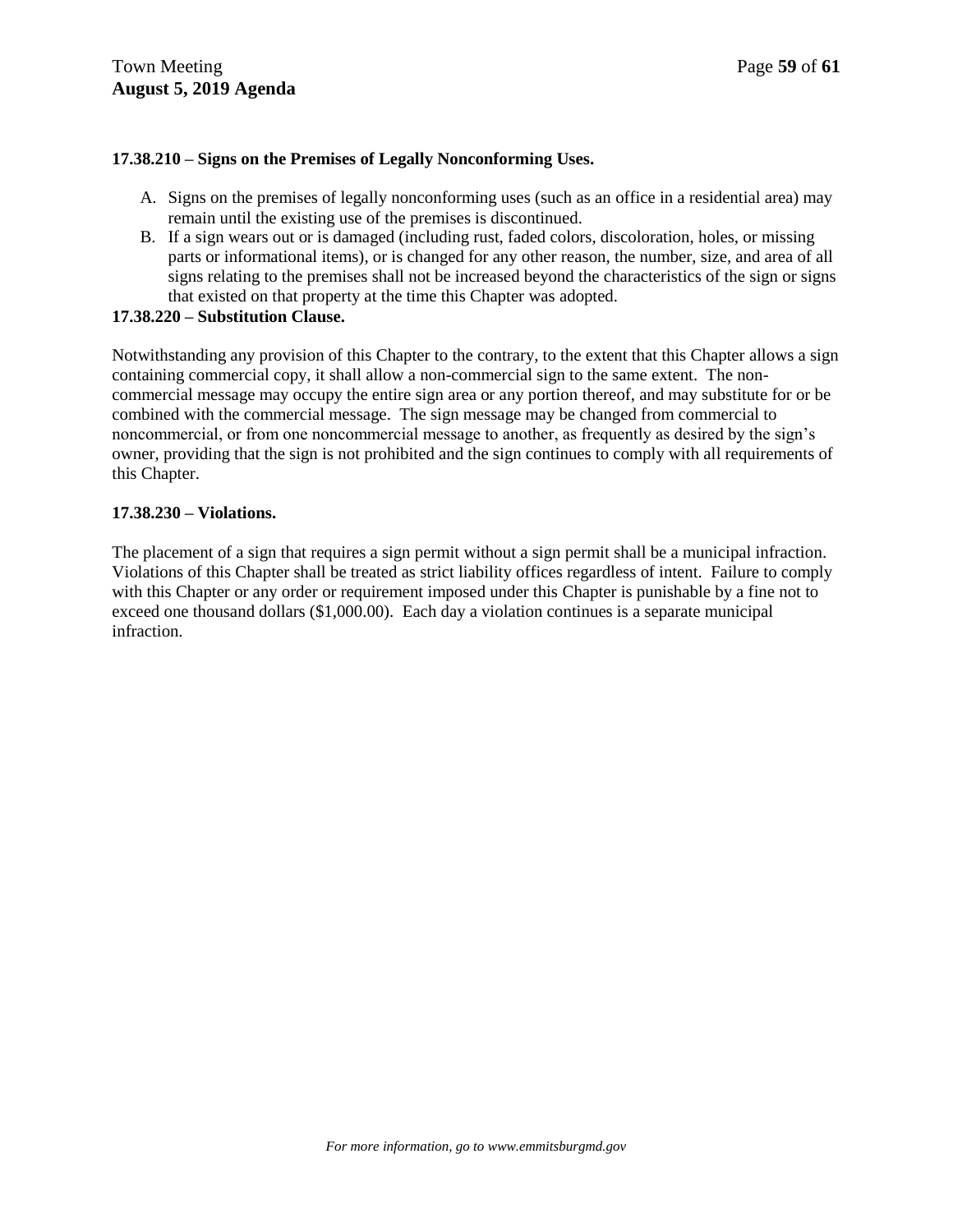**BE IT FURTHER RESOLVED, ENACTED AND ORDAINED** that this Ordinance shall take effect on the date on which the Mayor approves the Ordinance after passing by the Board of Commissioners or on the date on which the Board of Commissioners passes the Ordinance over the veto of the Mayor.

**PASSED** this 5<sup>th</sup> day of August, 2019

by a vote of \_\_\_\_\_\_\_for, \_\_\_\_\_\_\_against, \_\_\_\_\_\_\_ absent, and \_\_\_\_\_\_ abstain.

ATTEST: EMMITSBURG BOARD OF COMMISSIONERS:

Madeline Shaw, Town Clerk Clifford L. Sweeney, President

### **MAYOR**

\_\_\_\_\_\_\_\_\_\_\_\_\_\_\_\_\_\_\_\_\_\_\_\_\_\_\_\_\_\_\_\_ \_\_\_\_\_\_\_\_\_\_\_\_\_\_\_\_\_\_\_\_\_\_\_\_\_\_\_\_\_\_\_\_\_\_\_

\_\_\_\_\_\_\_APPROVED \_\_\_\_\_\_\_VETOED

this 5th day of August, 2019

\_\_\_\_\_\_\_\_\_\_\_\_\_\_\_\_\_\_\_\_\_\_\_\_ Donald N. Briggs, Mayor

> ---------------------I hereby certify that the foregoing Ordinance has been posted as required by Chapter 2.04 of the Emmitsburg Municipal Code. Madeline Shaw, Town Clerk Date: